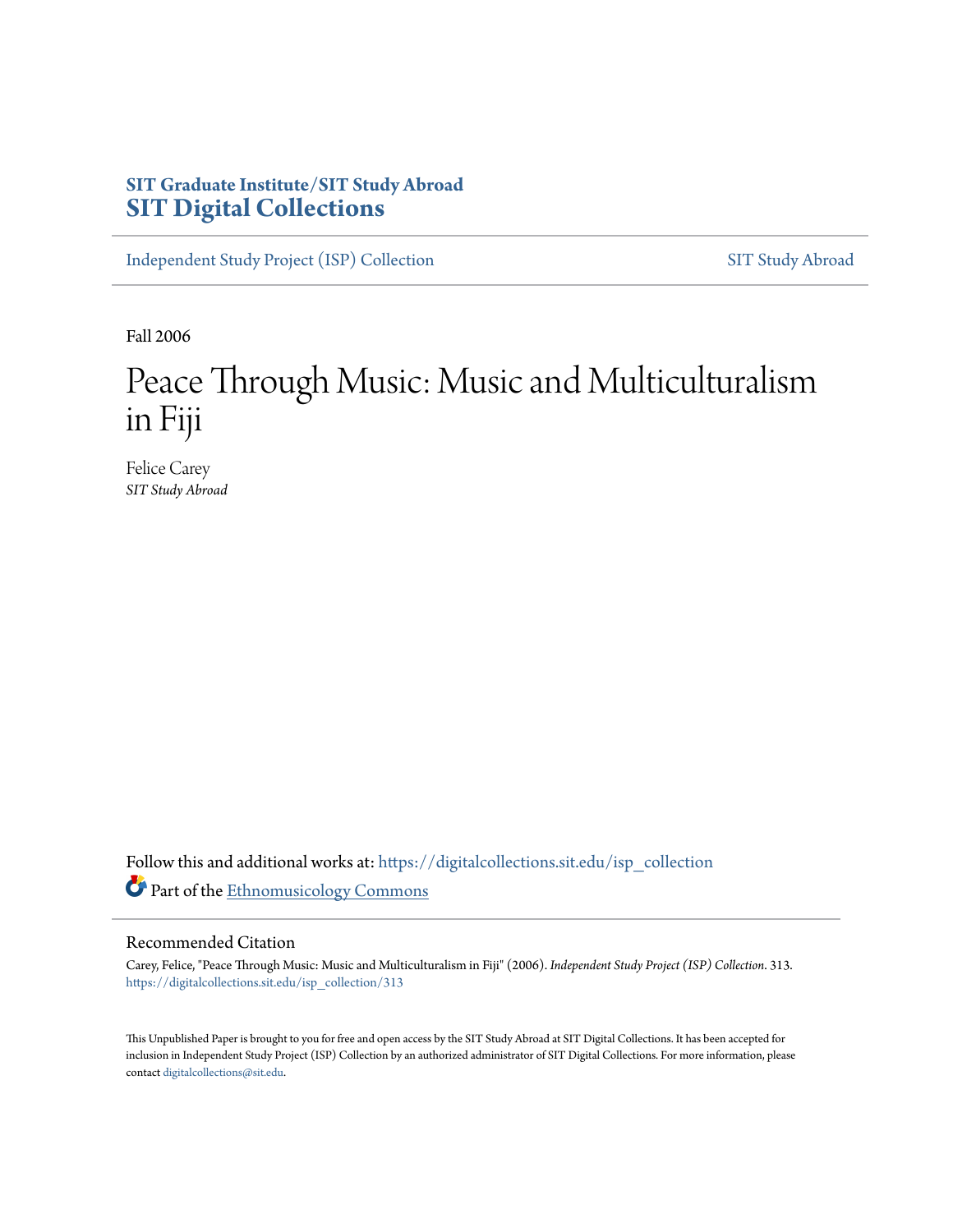# PEACE THROUGH MUSIC: MUSIC AND MULTICULTURALISM IN FIJI

Felice Cary

Fetaomi Tapu-Qiliho *Academic Director* 

> Calvin Rore *Advisor*

School for International Training, Fiji Fall 2006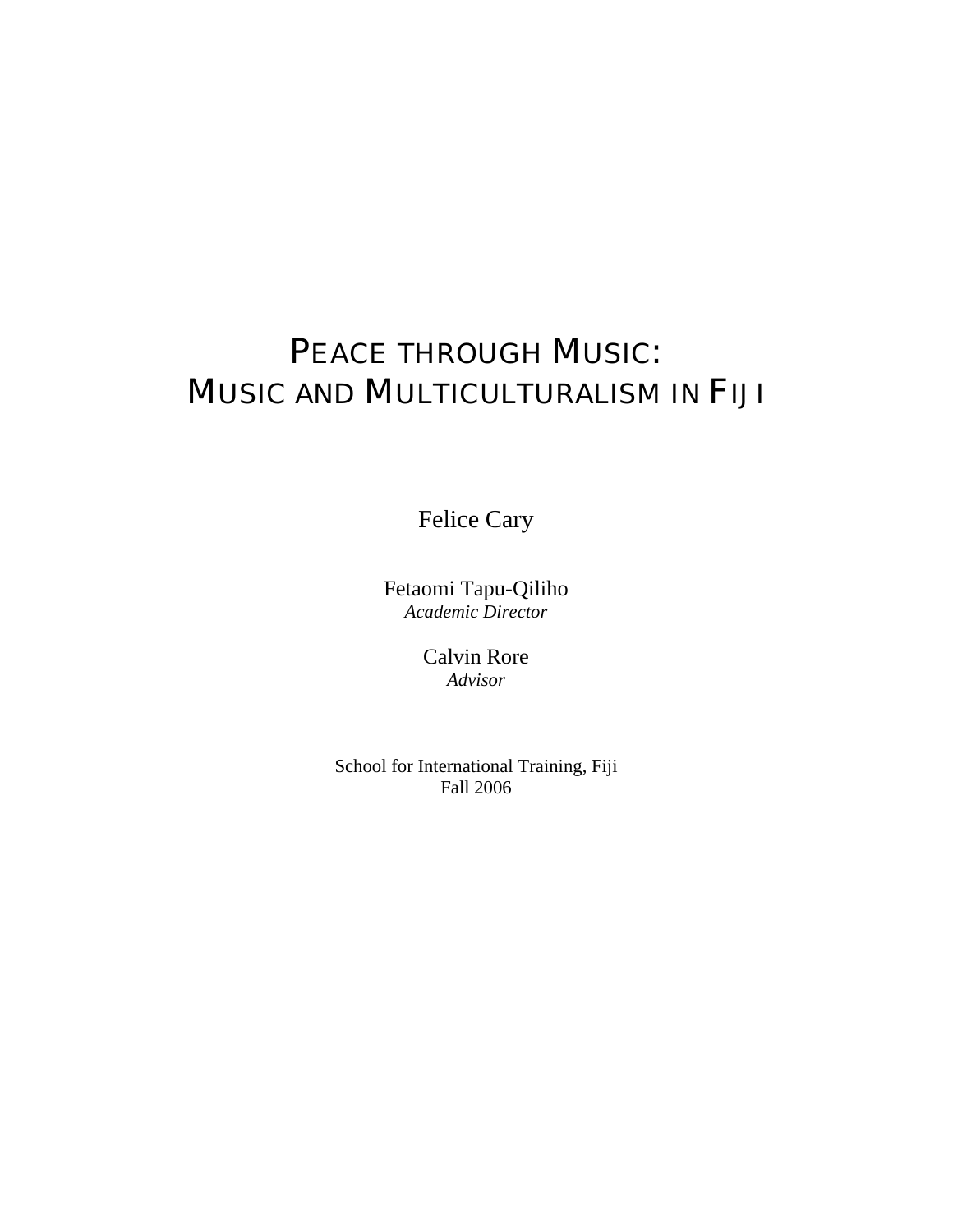#### **ABSTRACT**

 The music of Fiji is as diverse as its population, and acts as both a mirror and catalyst to the culture. Indo-Fijians and indigenous Fijians have been the main players in Fiji's multiculturalism, and are therefore focused upon. This paper explores the ways in which music is used to extol the benefits and cope with the problems of Fiji's multiculturalism through cross-cultural listening (viewed from a perspective of radio) and fusion music. Fusion between Indo-Fijian and indigenous Fijian music is especially important – although extremely rare, it is in many ways a metaphor for attempts at racial reconciliation in Fiji.. The paper also seeks to provide a basic foundation of the musical systems involved, with an emphasis on traditional genres.

#### CONTACTS

- Suva Multi-Ethnic Cultural Center 94 Waimanu Road, 1<sup>st</sup> Floor Lala's Building, Suva 679 330 0050
- Communications Fiji Limited 231 Waimanu Road, Suva 679 331 4766
- Fiji Broadcasting Corporation Limited 69 Gladstone Rd, Suva 679 331 4333
- Radio Pasifik University of the South Pacific, Laucala Campus Director Shirley Tagi: 679 323 2129
- Oceania Center for Arts and Culture University of the South Pacific, Laucala Campus General campus inquiries: 679 323 1000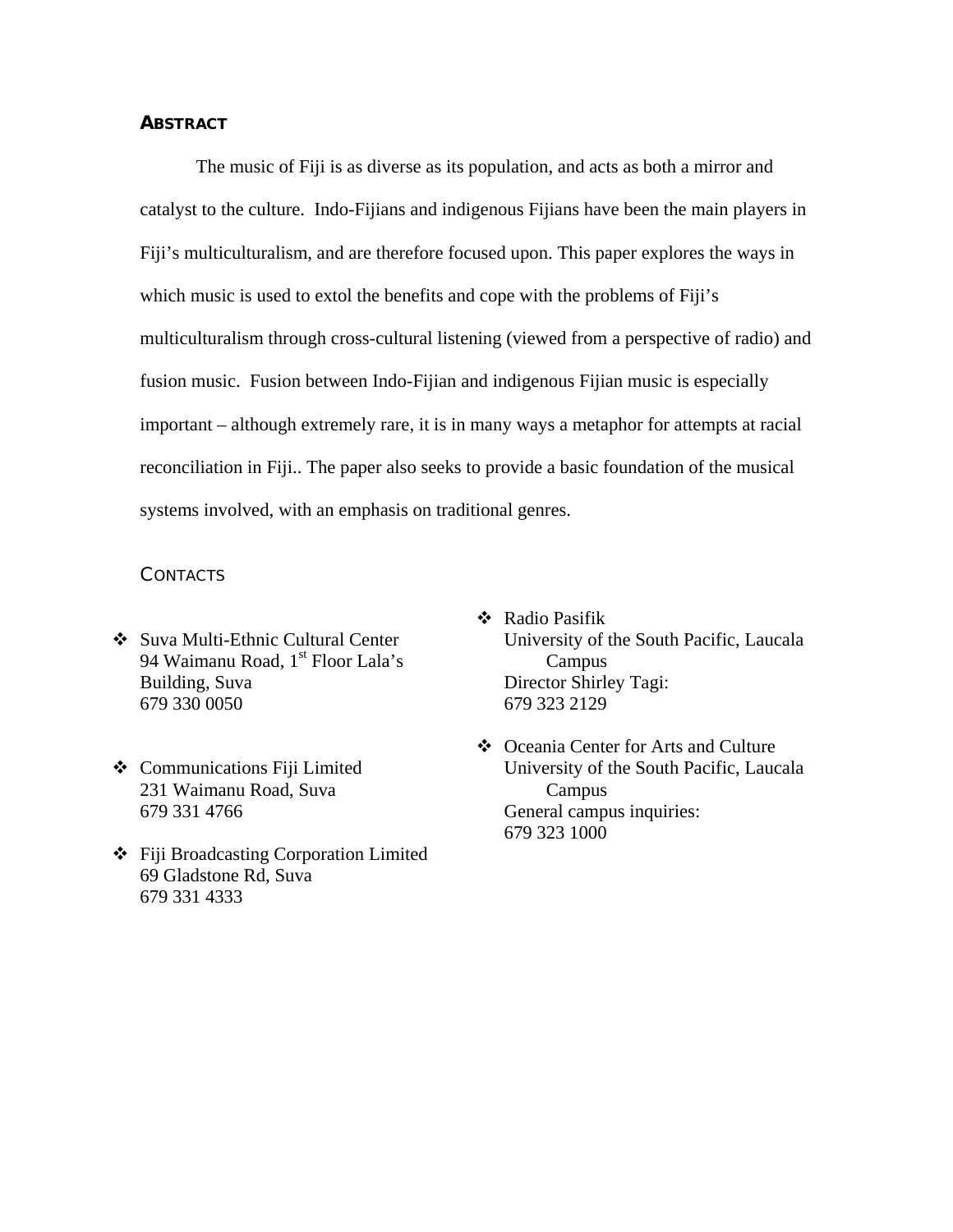*to Tim Cary, Carol Cary, and Eve Cary* 

*and* 

*to Music, and those who love it*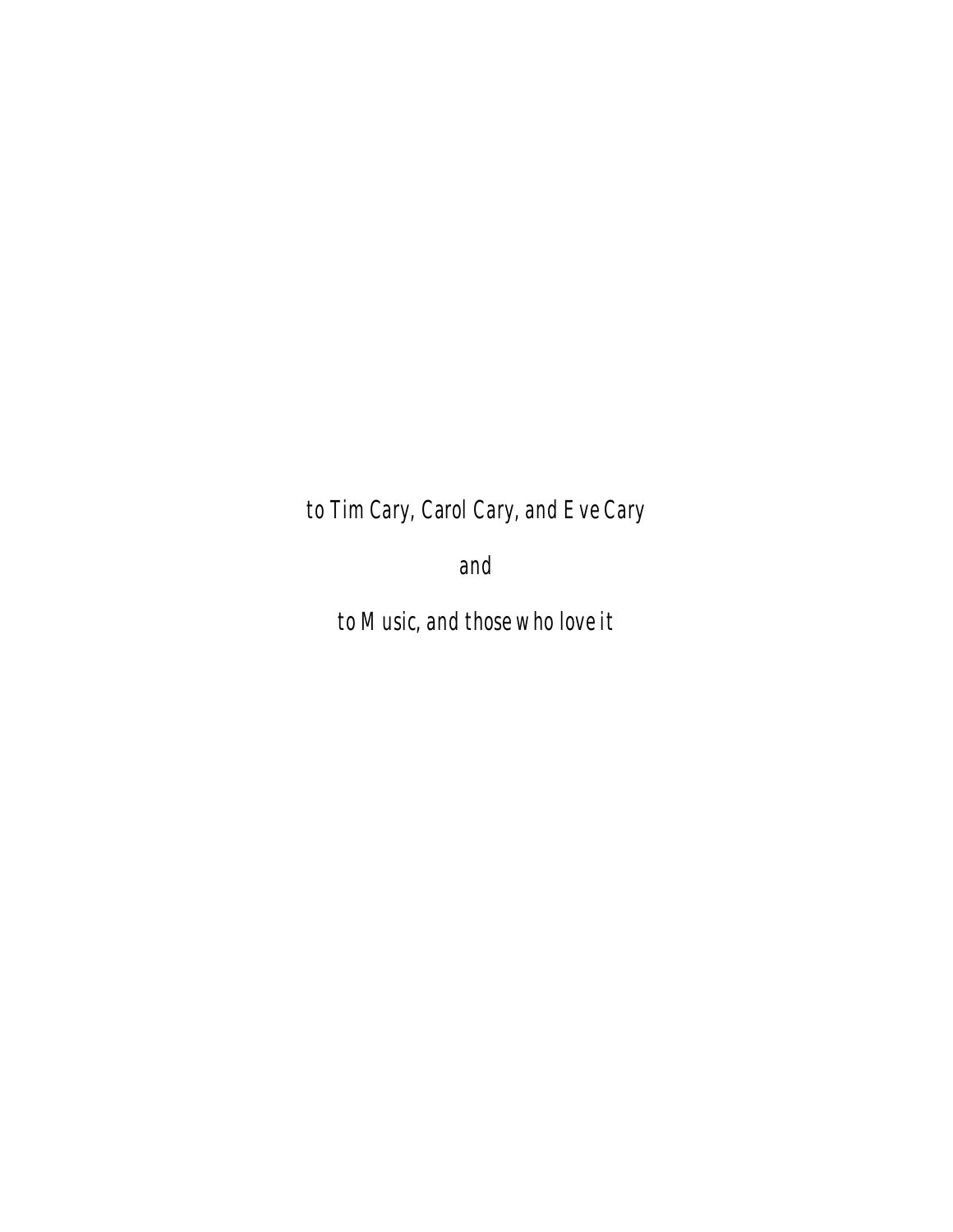## **Vinaka vakalevu**

to Mrs. Qiliho for being our rock, to Calvin Rore for being wise, talented, and more helpful than I could have dreamed, to the fantastic kids of SIT Fiji Fall 2006 for being the loves of my life, to my family for their bravery and support, to the talented interviewees who so generously shared their time with me, and lastly, **vinaka** 

## **vakalevu,**

**bahut dhanyevaad, and thank you very much to the ceaselessly amazing nation of Fiji, and all of her wisdom.**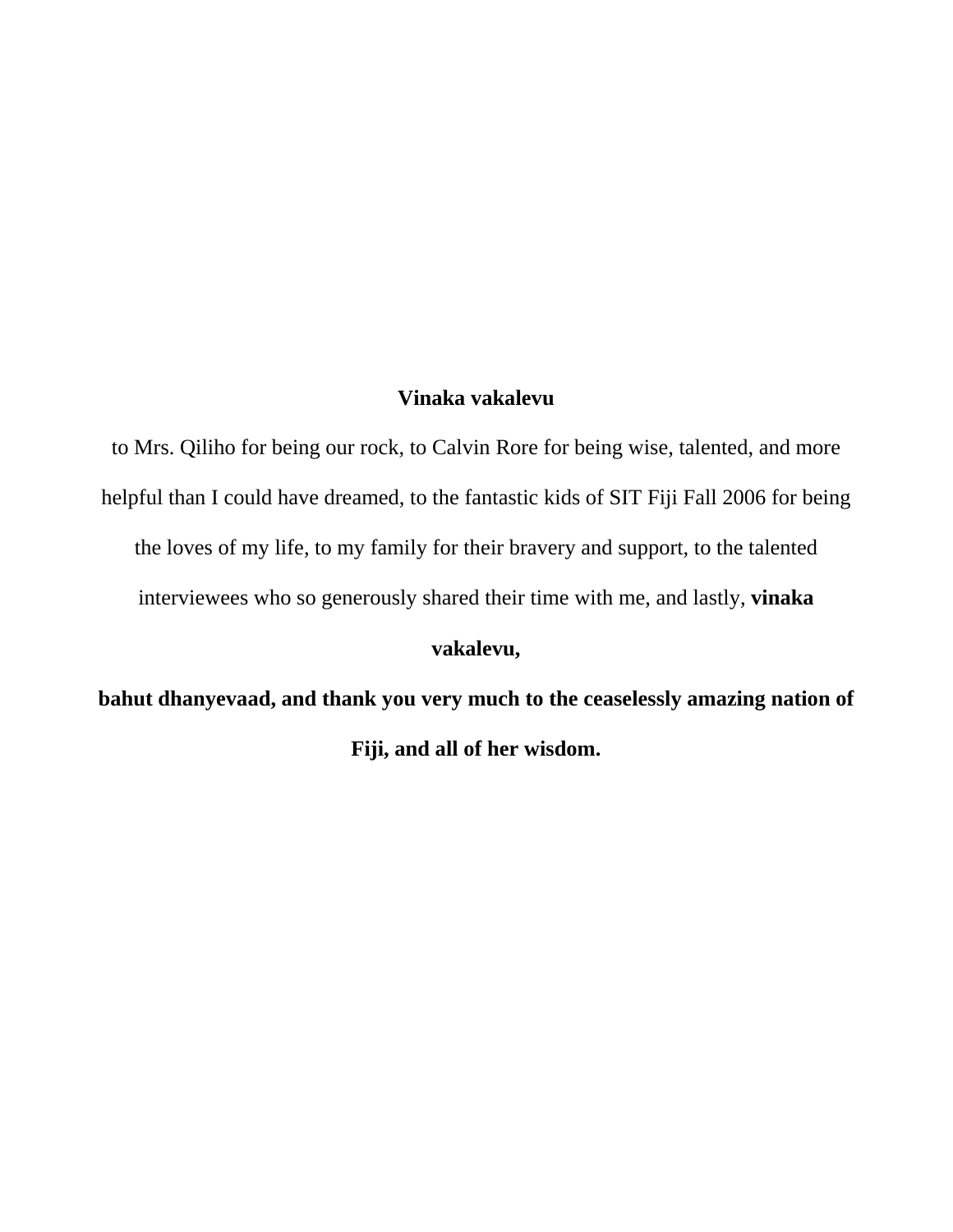## **TABLE OF CONTENTS**

| <b>Body</b>                 |
|-----------------------------|
|                             |
|                             |
|                             |
|                             |
|                             |
|                             |
|                             |
|                             |
|                             |
|                             |
|                             |
|                             |
| $\mathcal{R}_{\mathcal{C}}$ |
| $\mathbf{4}_{\cdot}$        |
| 5.                          |
|                             |
|                             |
|                             |
|                             |
|                             |
|                             |
|                             |
|                             |
|                             |
|                             |
|                             |
|                             |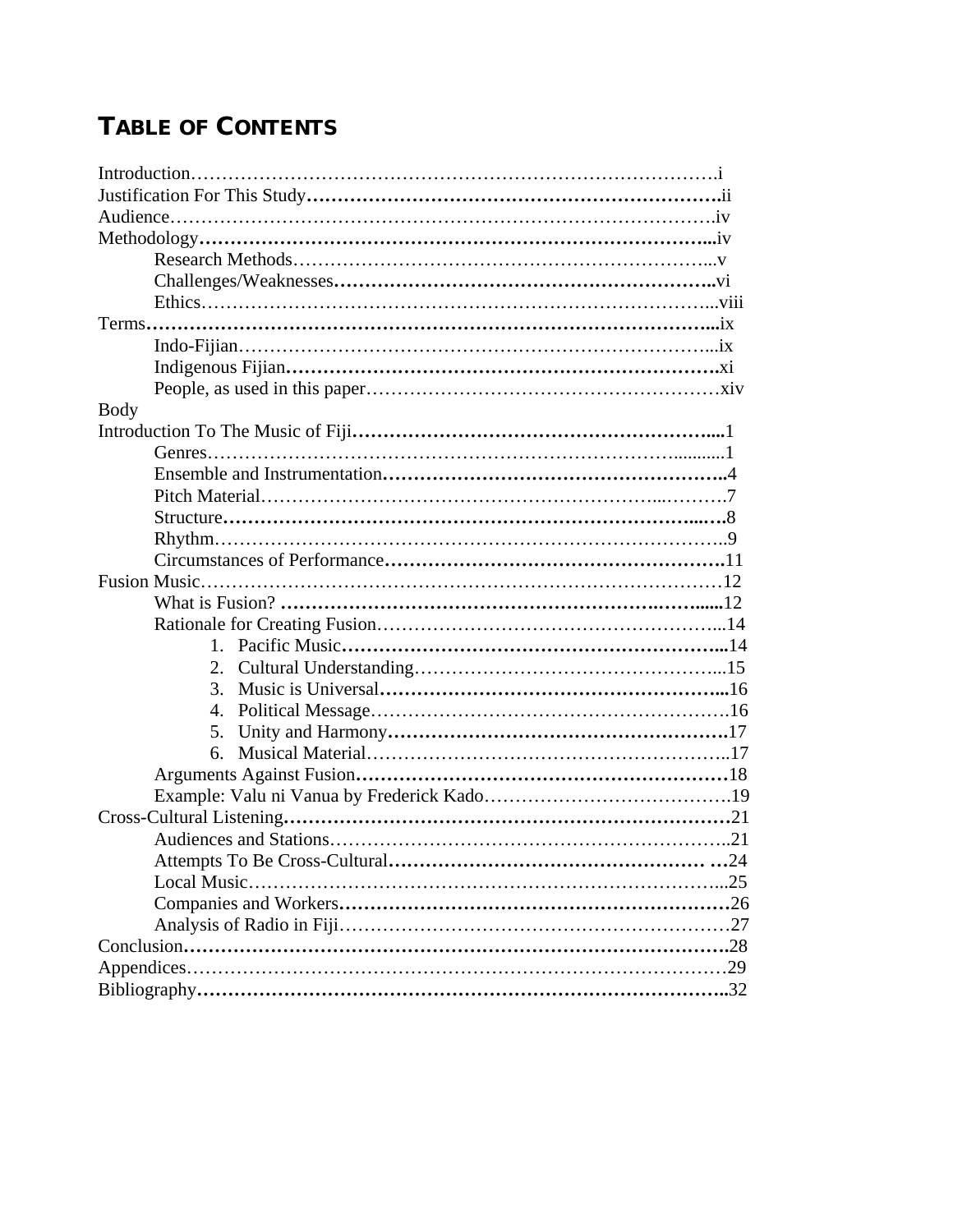## **INTRODUCTION**

Music bounces through the streets of Suva, as boisterous as the zooming taxis, as diverse as the people meandering on her sidewalks and parks, and as unavoidable as the rain. The songs represent the multiculturalism that is Fiji: Bollywood hits and Karnatak or Hindustani classics from the 44% of Fijians that are of Indian descent – the Indo-Fijians. *Vude* hits and other island music songs represent the 50% of the population that are indigenous Fijians. The remaining 6% are comprised of Chinese, Rotumans, Banabans, Europeans (in the Fijian sense of the word), and other Pacific Islanders, including (but certainly not limited to) Tongans, Samoans, Papua New Guineans, Tokalauans, Tuvaluans, Solomon Islanders, and Ni-Vanuatan. The remaining music is just as diverse – pop tracks or rap, generally from the United States, reggae from the Caribbean, Chinese songs, popular or classic rock from the U.S. or elsewhere, Samoan hip-hop, traditional music from other island nations, and much, much more. The immense amount of choice offered to music listeners in Fiji combines with the importance that music holds in defining and solidifying each group's unique identity. This creates an atmosphere in which music acts as a metaphor for how Fijians cope with the problems and extol the benefits of their multicultural society.

The problems cannot be ignored: four military coups have been carried out – two in 1987, one in 2000, and one in 2006 – all (except 2006) arising out of racial problems between indigenous Fijians and Indo-Fijians, who mostly came to Fiji as indentured laborers between 1879 and 1919. It should be noted that an underlying, hidden reason for the 2000 coup, led by George Speight, was tensions within the indigenous Fijian population (Tarte, lecture, 17.10.06). Nevertheless, scars from violence during these coups remain, as shown in the rapidly declining Indo-Fijian population. Besides outright violence, there are other problems between the races, including leases of farming land to Indo-Fijians by indigenous Fijians beginning to expire in mass numbers. Many indigenous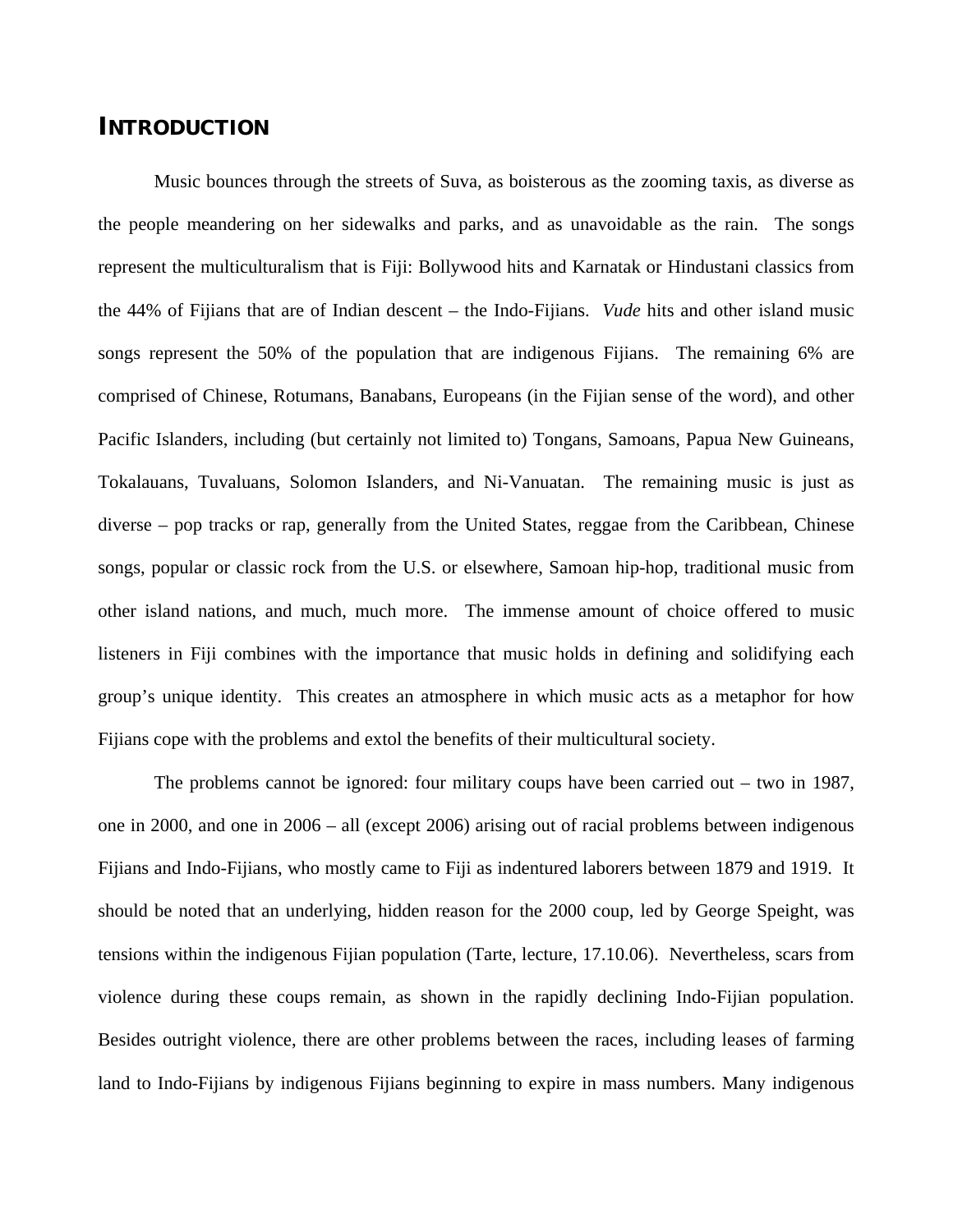Fijians decide not to renew, displacing the farming families. Poor race relations have been cited as one cause of this. There is very little interaction between indigenous Fijians and Indo-Fijians – in fact, laws during colonial times kept Indian workers out of Fijian villages, and even now, inter-racial marriage is almost unheard of (Sen, lecture, 3.10.06). Even on the open-minded University of the South Pacific campus in Suva, students' preference for friends of their own race is quite evident. It cannot be denied that the country is in need of some form of reconciliation. Therefore, in this paper this question is being asked: How do musical interactions in Fiji promote multicultural reconciliation, especially through fusion and cross-cultural listening?

As strong as the Indo-Fijian/indigenous Fijian dichotomy is in Fiji, and as much hurt as these two groups' tensions have caused, I chose to focus on them. I will first describe each of the groups' musics<sup>[1](#page-7-0)</sup>, focusing mainly on more traditional aspects of the music in order to get a basis for underlying principles in which today's musical culture is rooted<sup>[2](#page-7-1)</sup>. Next, I will introduce the phenomena of fusion music in Fiji. This section will include both theoretical and philosophical theories behind fusion, and will include a song analysis. After this, I will move on to cross-cultural listening – the prevalence of indigenous Fijians listening to Indo-Fijian or other music, and viceversa. Finally, I will briefly analyze my findings and speak on the future of music and reconciliation in Fiji.

#### JUSTIFICATION FOR THIS STUDY

 $\overline{a}$ 

 Justification for this project rests on three goals: 1.) To document a system (Indo-Fijian/indigenous Fijian fusion) that has had little to nothing written about it, and therefore giving

<span id="page-7-0"></span><sup>&</sup>lt;sup>1</sup> Though some Indo-Fijians believe that their culture is now too far removed from India for them to be deemed "Indian", (Sen, lecture, 3.10.06), their musical culture has not diverged significantly from that of India, except perhaps by being less innovative (Vimlesh, interview, 22.11.06).

<span id="page-7-1"></span> $2^2$  The large number of pages devoted to this section should not be interpreted as an indication of importance to the central ideas of the thesis; describing musical systems is simply requires a lengthy process.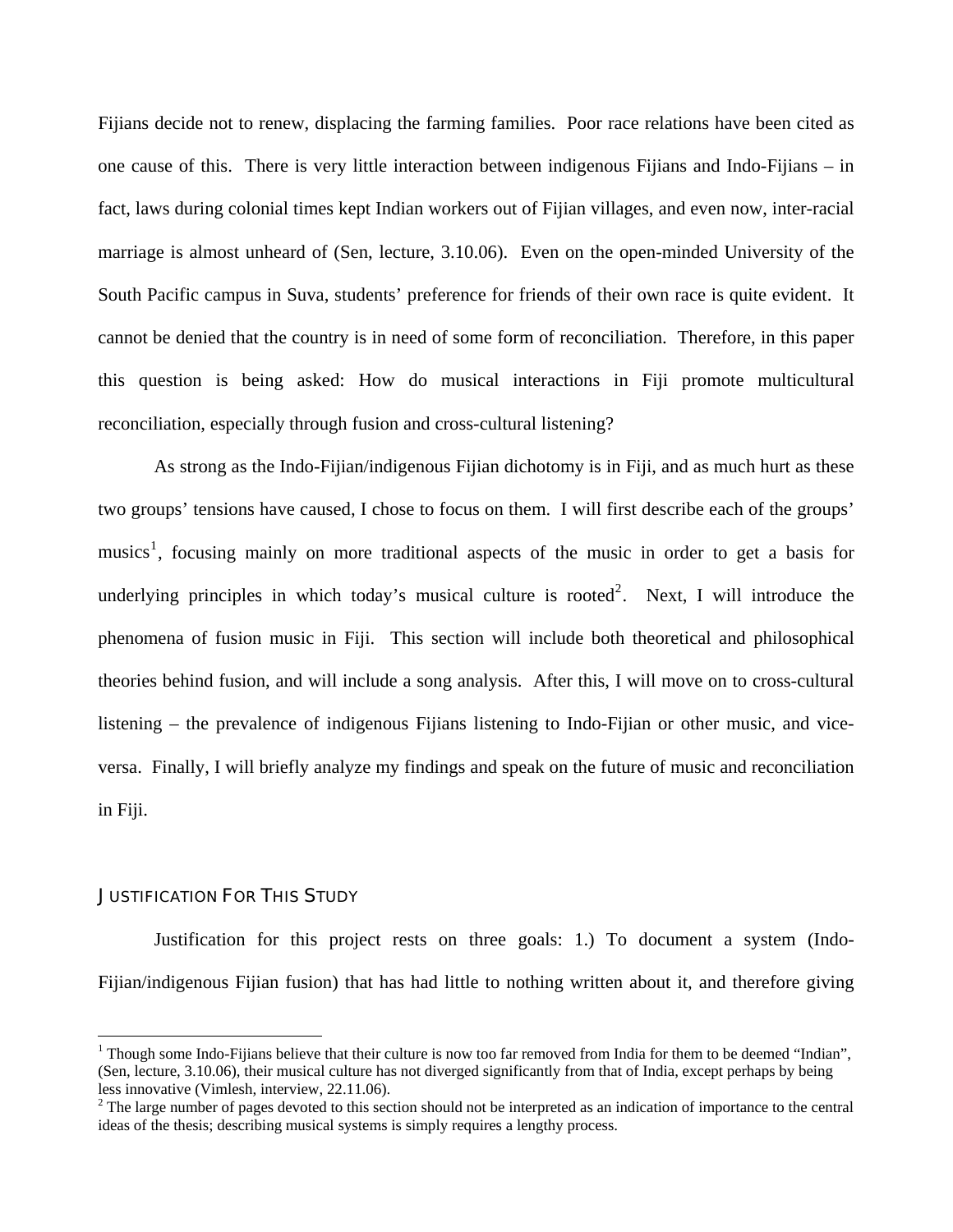respect to the musicians involved; 2.) To attempt to understand Fiji's society through looking at its representative music; and 3.) To attempt to understand music and society in order to someday (after this research is completed) use it in an activist way.

 Though there is plentiful literature on classical Indian music, and a decent (if antiquated) amount on traditional Fijian music, I found almost nothing on contemporary Fijian or Indo-Fijian music, and absolutely nothing on instances of these musicians stepping into the other culture, or of the way that music functions in contemporary Fijian society. Though I could not, within one month, take on the task of thoroughly documenting any of these systems for posterity, I felt particularly uncomfortable with the lack of current ethnomusicological information, especially in relation to cultural relations in Fiji. There are countless artists (and not just musicians), who have dedicated huge amounts of time to reconciliation and understanding through their art. I believe that to document their efforts is the least I can do, as a student who is currently chained to the academic structure, as an outsider, and as a person with little money or resources –besides my time and love to dedicate to their efforts. (However, I do not wish to portray myself as a blessing to these people – when, in fact, they are a blessing to me.) Also, I found the lack of writing on music and contemporary society in Fiji to be upsetting  $-$  it is a unique situation that is extremely interesting to write about, and, I hope, interesting to read about.

 However, it is far more than just interesting. Music is an interpretive mirror of society; it reflects, but also explains. Attempting to understand Fijian society is no mean feat, and to look at it through its music is just one way to attempt to do so.

 Although this paper remains a piece of academic work that only seeks to educate and explain, I hope to someday use the skills that I have learned from creating this in a more helpful way. The ability to research and talk to people in order to find out how music hinders or helps healing will, I hope, be extremely useful when I arrive in the real world outside of academia. Perhaps, with these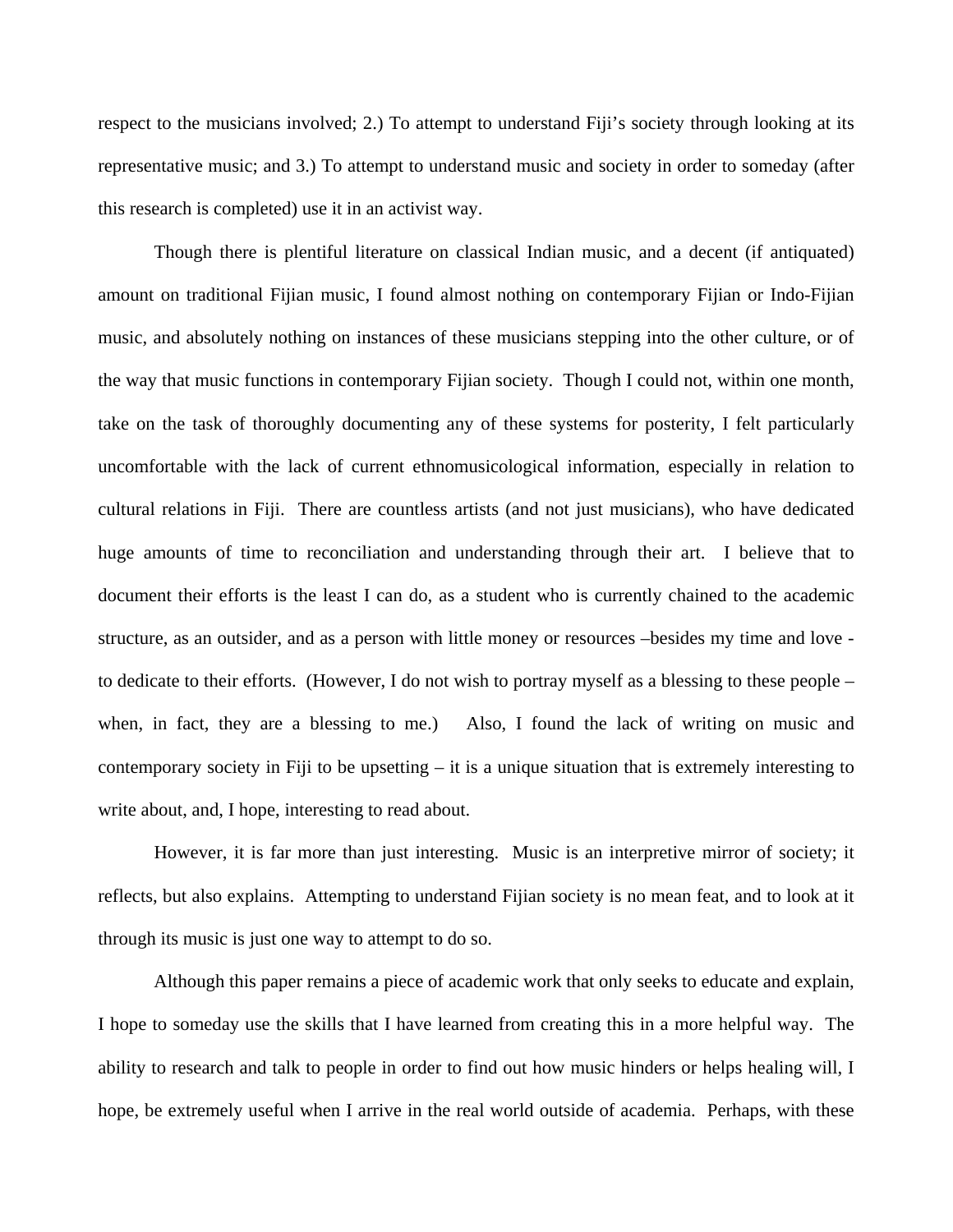skills, I will be able to transcend mere fact gathering and analyzing and actually aid the processes which I judge to be positive. In the meantime, I certainly pray that this paper will fall into the hands of those who can do something about its contents.

#### AUDIENCE

While I do hope that this paper will be able to reach those who can do something positive, this is not a plea for activism. It will have no recommendations for actions and no suggestions for legislation. I understand that my primary audience is academia outside of Fiji, and that my primary purpose is fact gathering. I therefore write this paper assuming that the reader has little knowledge of Fiji.. **The paper also assumes that the reader has a basic knowledge of Western music theory and vocabulary** (to explain Western music as well would have been highly impractical). I regret if parts of this paper (especially "An Introduction to the Music of Fiji" and "Example: Valu ni Vanua by Freddy Kado") seem confusing because of an excess of Western music vocabulary. I do hope, though, that this paper reaches Fijian hands. I humbly hope that, despite my status as an outsider, they will be able to pass over the theory descriptions, of which they are already familiar, and realize something about their culture from my information gathering.

## **METHODOLOGY**

 Before arriving in Fiji, I was perusing a popular Fijian website that streamed radio stations online. I noticed that the radio stations were culturally divided – Hindi stations, with all of the Bollywood hits, and Fijian stations, with *vude* and reggae. I realized I had come across my ISP topic: how music *divided* the two dominant ethnicities from one another. However, as I spent time in Fiji, I realized that music had the potential to be a great unifying force in this multicultural society, both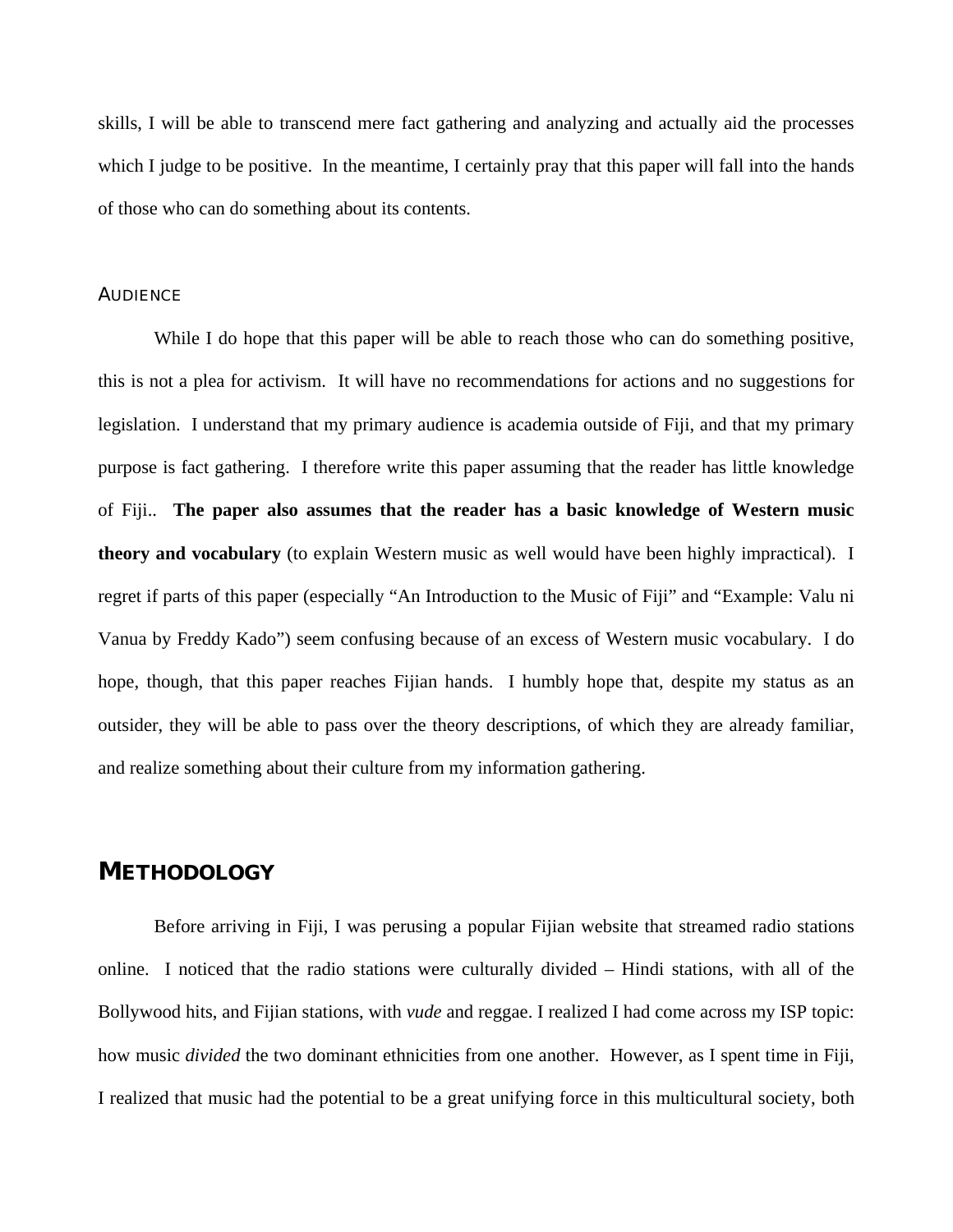through fusion and cross-cultural listening. Therefore, I geared my research towards the positive affects that music has or could have upon coping with multiculturalism. This hypothesis was challenged, though never negated, by some information I encountered.

#### RESEARCH METHODS

 The methods I used were interviews, participant observation, and literary research. In order to fulfill my desire for a positive-angled project, I searched for local musicians engaged in fusion. Luckily, my advisor, Calvin Rore, was able to put me into contact with a few such people through his own connections as a practicing musician. He was also a valued resource, having created fusion. I also made appointments with representatives at two radio broadcasting companies, and stopped by Radio Pasifik, USP's student radio station. I was interested in addressing the division that I had seen before stepping foot in Fiji. I found another valuable resource in the Suva Multi-Ethnic Cultural Center, where I was able to speak to the director (who is, obviously, actively engaged in reconciliation through arts) and learn from teachers. I was able to attend several music and dance classes at the center. Lastly, I interviewed the woman who had taught me Fijian and *meke*, Mrs. Tuberi. I came into all of these interviews with lists of questions that I used more as goals than structure – I tried to make the conversations free-flowing, but referred to a question when there was a break in speaking.

The literary research I conducted at the USP library resulted in information about each musical system separately. There is nothing written, that I could find, about ethnic relations and music in Fiji. I found much of the material on music in Fiji to be antiquated or incomplete; therefore, I checked most of the information over with musicians. In all of my library research, I found only two pages of text on Indo-Fijian music.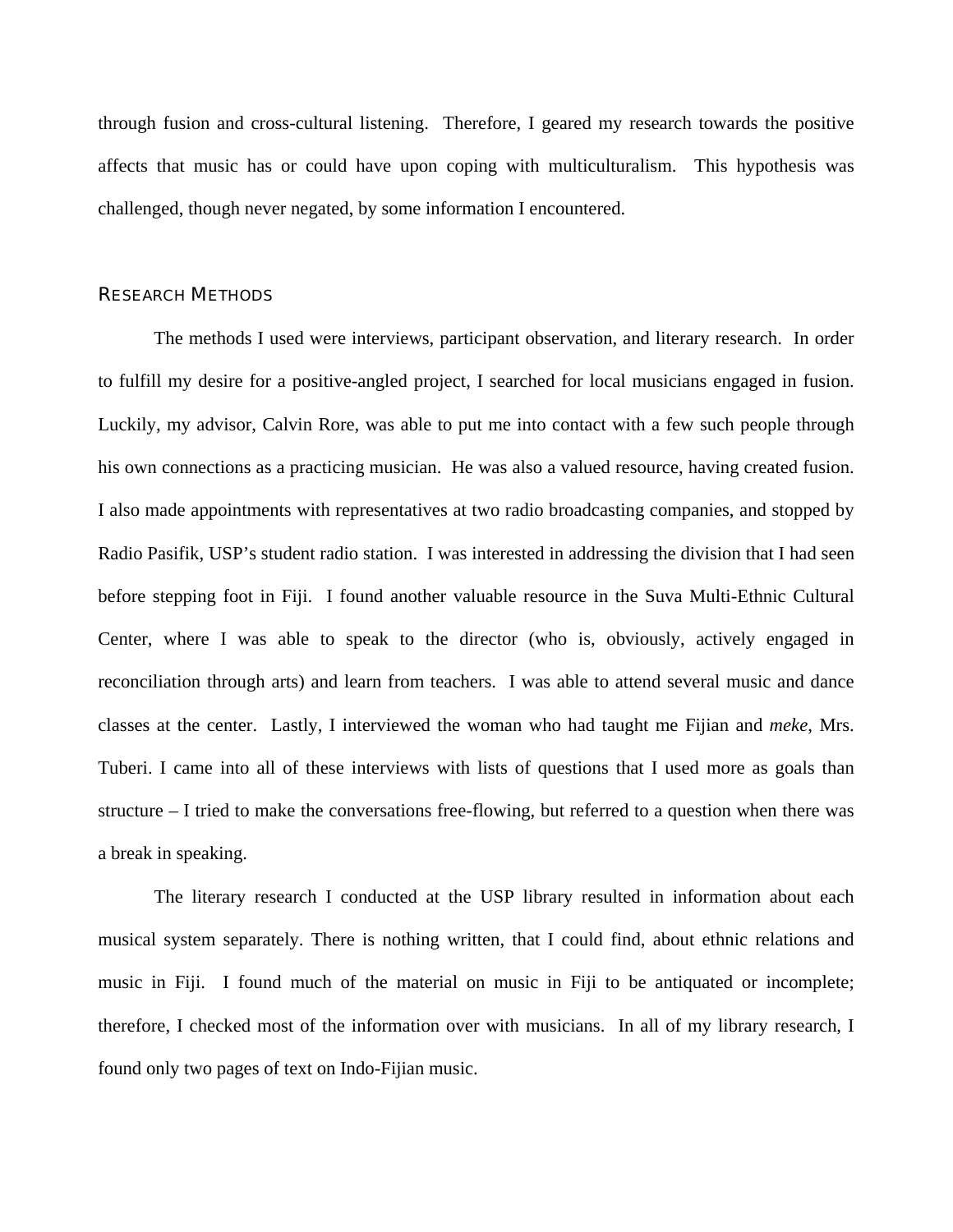Another research method I attempted was talking to random people in parks, to get a feel for what people listen to in Fiji. However, after speaking to four different people in Ratu Sukuna Park in Suva, I realized that I would need to speak to a very large number of people, at least a few within each demographic group (young adult indigenous Fijian, old Indo-Fijian, young Chinese-Fijian, middle-aged European Fijian, etc.) to get any sort of accurate information. Even then, I know nothing about the procedures of surveying. Mostly, however, I just didn't have the time to spend on this part of my research. This lack of time brings me to the challenges and dilemmas that I faced in my research.

#### CHALLENGES/WEAKNESSES

 Although my research was fairly non-problematic, I did find a few hurdles. These included lack of time and issues with interviewees.

Contrary to what I believed before the month started, one month is an extremely short time to conduct a broad research project. I found more and more directions for my research to take with every person I spoke to. For instance, I realized during an interview in the third week that the music taught in schools is extremely important to my project – if children are learning about Fiji's other cultures at a young age, they will be more open to fusion and cross-cultural listening in the future. I also wish that I had researched music in public spaces. Radio is public, but individuals can control this - what music gets played in public spaces like buses, stores, and cafés? Discovering the history of fusion in Fiji would have been good, as well. I felt I didn't have enough time to adequately research all genres of Fijian popular music. In fact, I didn't realize until close to the end of the project how important researching popular music, as opposed to traditional influence, was. However, I had other crucial interviews scheduled, and ran out of days to look into this avenue. As I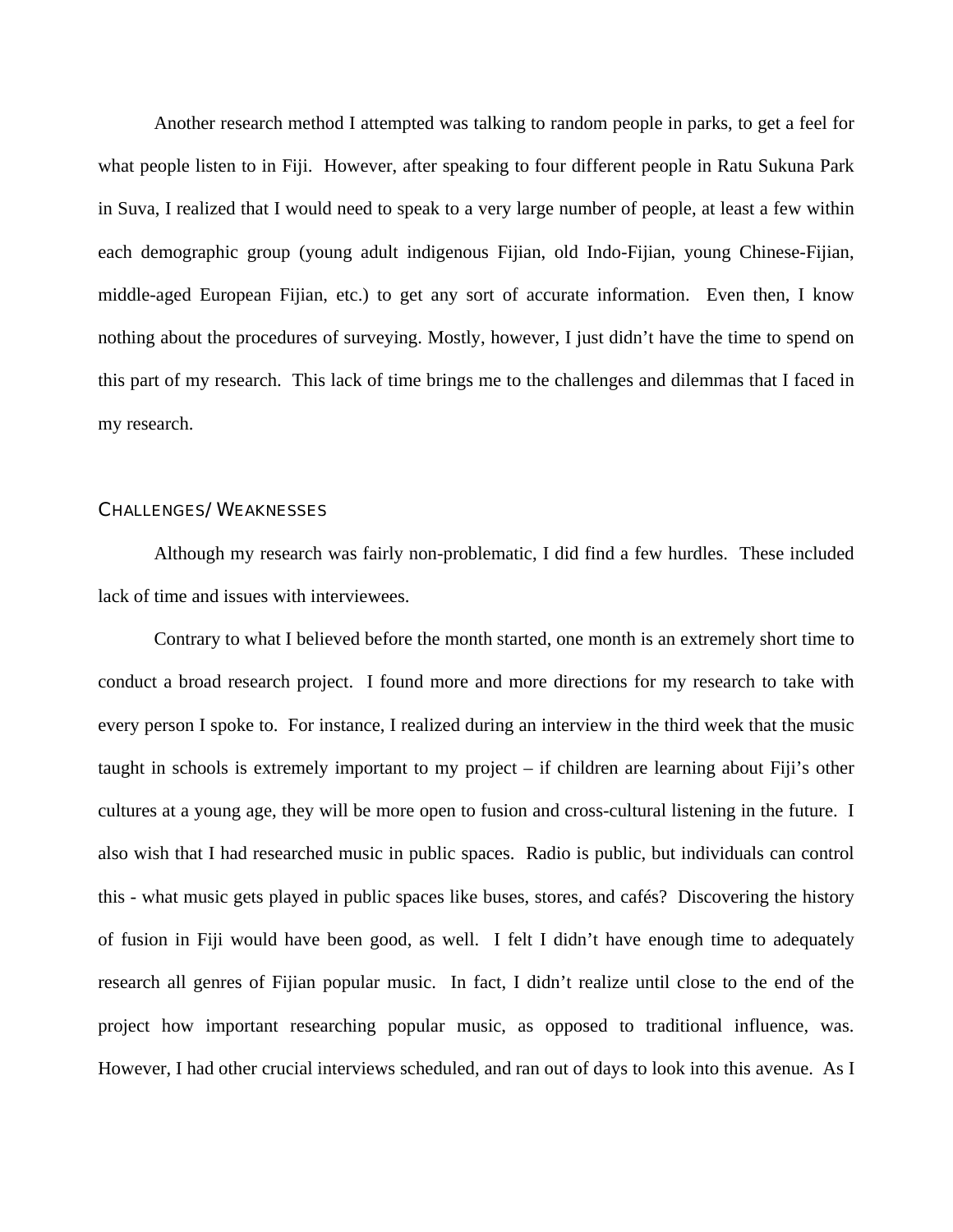had thrown myself into my research at the very beginning of the research period, I know that the information I missed out on came not from laziness on my part, but a lack of time.

The research was considerably slowed down by the difficulty that I had in setting up many of the interviews. The radio stations were the easiest to reach, and the interviewees were there to greet me when I came at the designated time. However, I had difficulty contacting some of the other interviewees – for example, arriving at a meeting place and finding no one, or calling a series of people to find someone, finally to find out that their cell was still at home. I also wasted a fair amount of time trying to secure interviews that never came to be. I called the Fiji Arts Council six or seven times over two weeks, and even took a taxi to their building near USP campus. By various means ("Oh, you don't want to talk to *me*", "She's out of the office", "Come back tomorrow", "I'll have someone call you") they were able to avoid my interview. The same sort of situation occurred with the Ministry of Multi-Ethnic Affairs and Reconciliation, and with the Department of Cultural Heritage. As I had researched and formulated questions for all of these interviews, I lost valuable research time.

Once I sat down with each interviewee, I found very few problems. I found that people were very receptive to my project, and were quite happy to talk to me after I told them that I was a musician myself. It was difficult, however, to ask questions directly about race. I felt intrusive, especially interviewing people on the street (another reason that I abandoned that enterprise). With my interviewees, I found them to be less keen to answer questions about race – especially at the radio stations. I therefore didn't press the issue – I believe it would have been rude to do so. This weakness may show through in the paper, which I would have preferred to have more content related to race relations.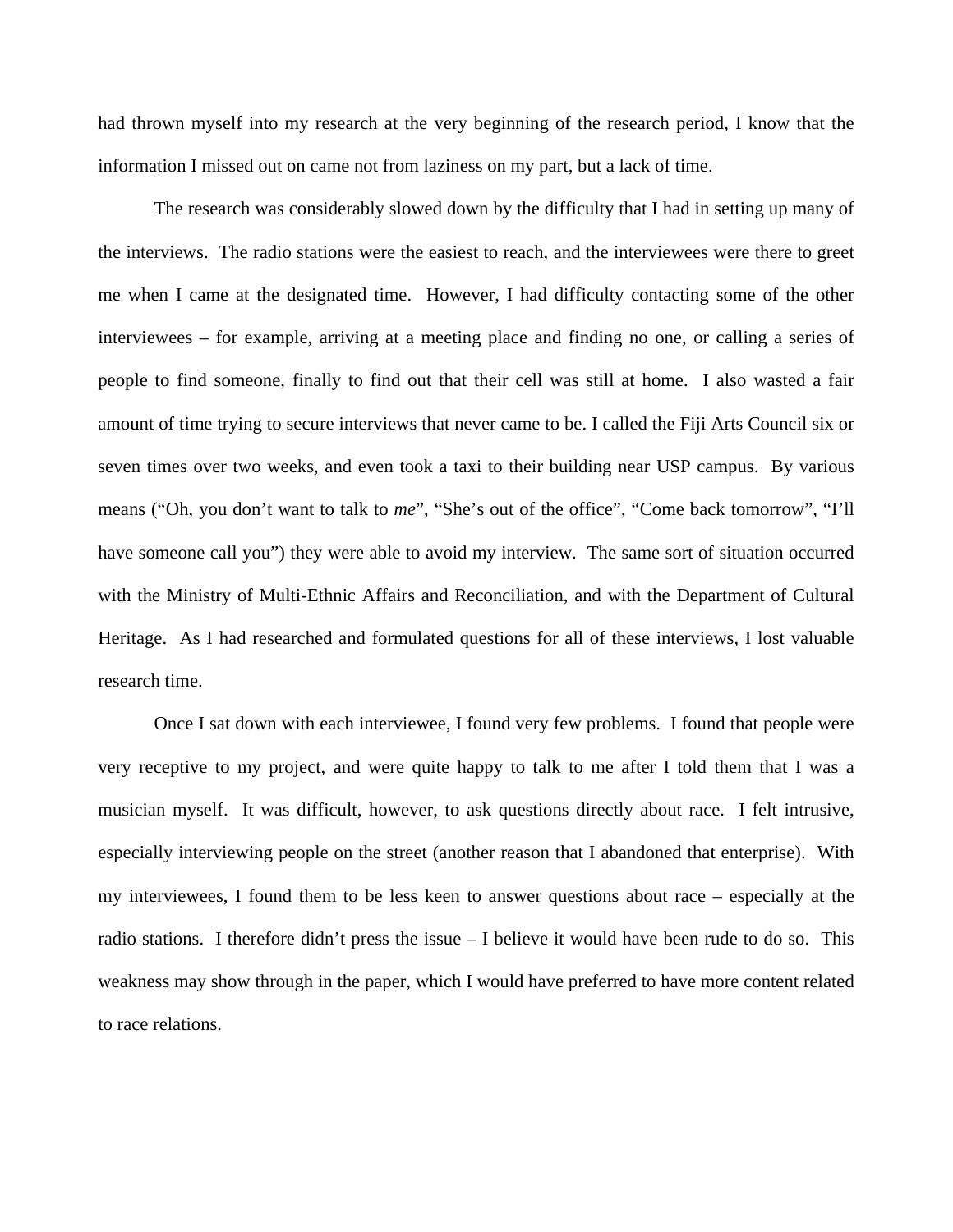#### **ETHICS**

 I can think of very few ethics issues that I had throughout my research, other than my attempt to be sensitive in questioning. I had to acquire consent from Freddy Kado to transcribe his song. I also found that one of my interviewees was extremely excited to have his activist ideas propagated through my paper. As much as I may believe in his cause as a fusion artist, I must recognize that the purpose of this paper, as written above, is not to incite social change in Fiji. Therefore, I have had to make an attempt to be unbiased about the information I present, keeping it academic and not activist.

 Lastly, it is very important to me that I quote correctly the people that I have interviewed. As I used note taking, as opposed to recording and transcribing, I had to recall everything that my interviewees said in perfect detail. To misconstrue any idea that these people conveyed to me would be unethical and unfair to them, as they have taken me into their confidence. Therefore, I have worked extremely carefully to represent accurately what people have told me.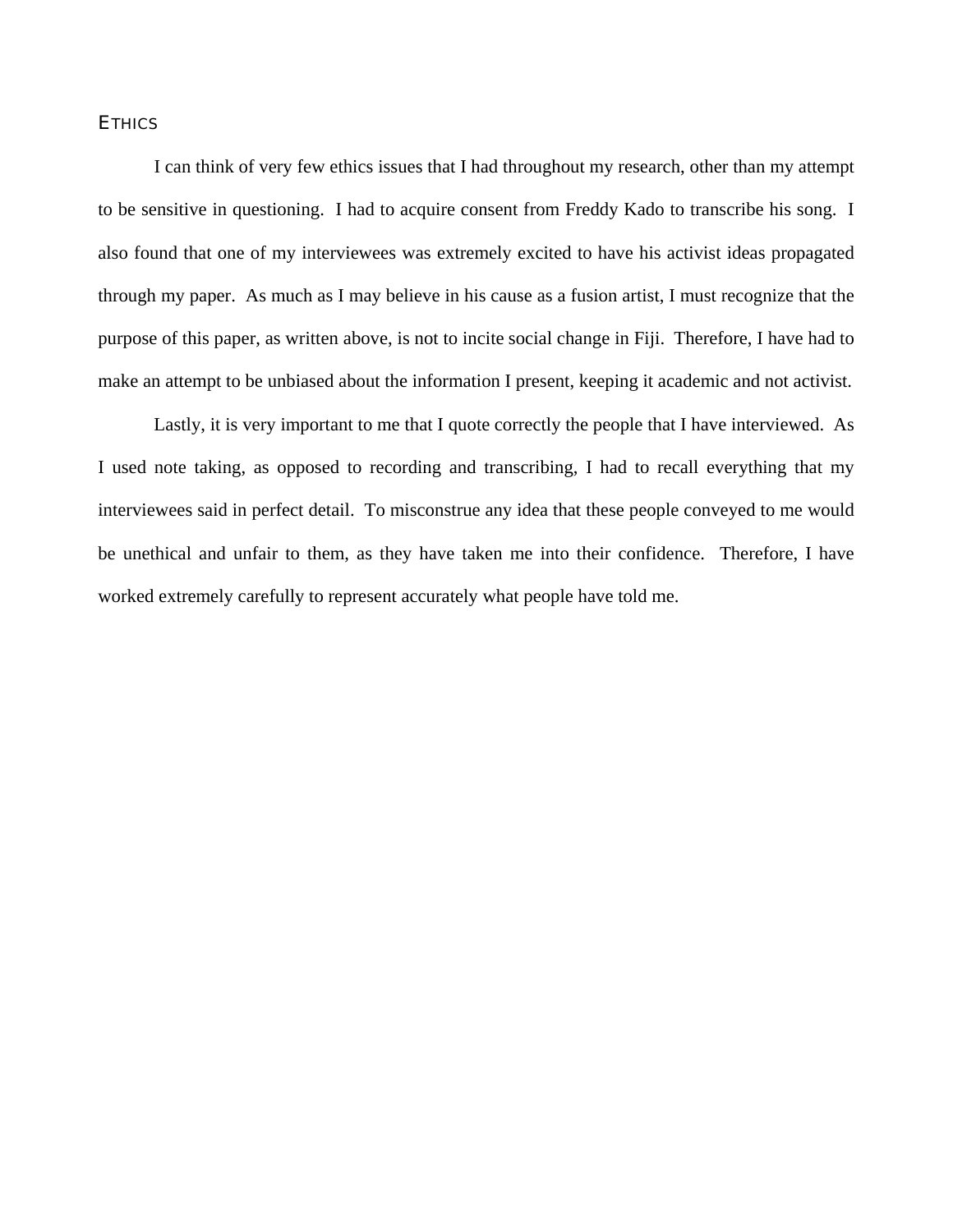## TERMS

*Please excuse variations of spellings, especially of words within the Indian traditions. The many dialects and languages from which these terms arise make for many variations within research materials.* 

## **INDO-FIJIAN**

*akshara* (Karnatak) or *matra* (Hindustani) Beats in a *tala* (Malm 120)

*anga Karnatak subdivision of tala* (Malm 122)

*anibaddh* Unmetered Hindustani music (Ruckert 82)

*anudruta* one beat *anga* (Karnatak) (Malm 122)

*arohana* (South) or *aroh* (North) Ascending scale pattern in *raga* (Alves 138)

*avarohana* (South) or *avaroh* (North) descending scale pattern in *raga* (Alves 138)

*bansri* or *venu* side blown flute made of cane (Malm 129)

*bhajan* or *bhajana*  simple devotional songs using traditional *ragas* (Vimlesh, interview, 22.11.06)

Bollywood A popular term used to mean the Indian film industry, which is the largest in the world (Miner 347).

*dholak*  two-headed barrel drum (Malm 127)

*dhrupad* metered, fixed composition Hindustani piece (Ruckert 83)

*druta* two beats *anga* (Karnatak) (Malm 122)

harmonium small, portable reed organ with Western scale keyboard of twelve notes per octave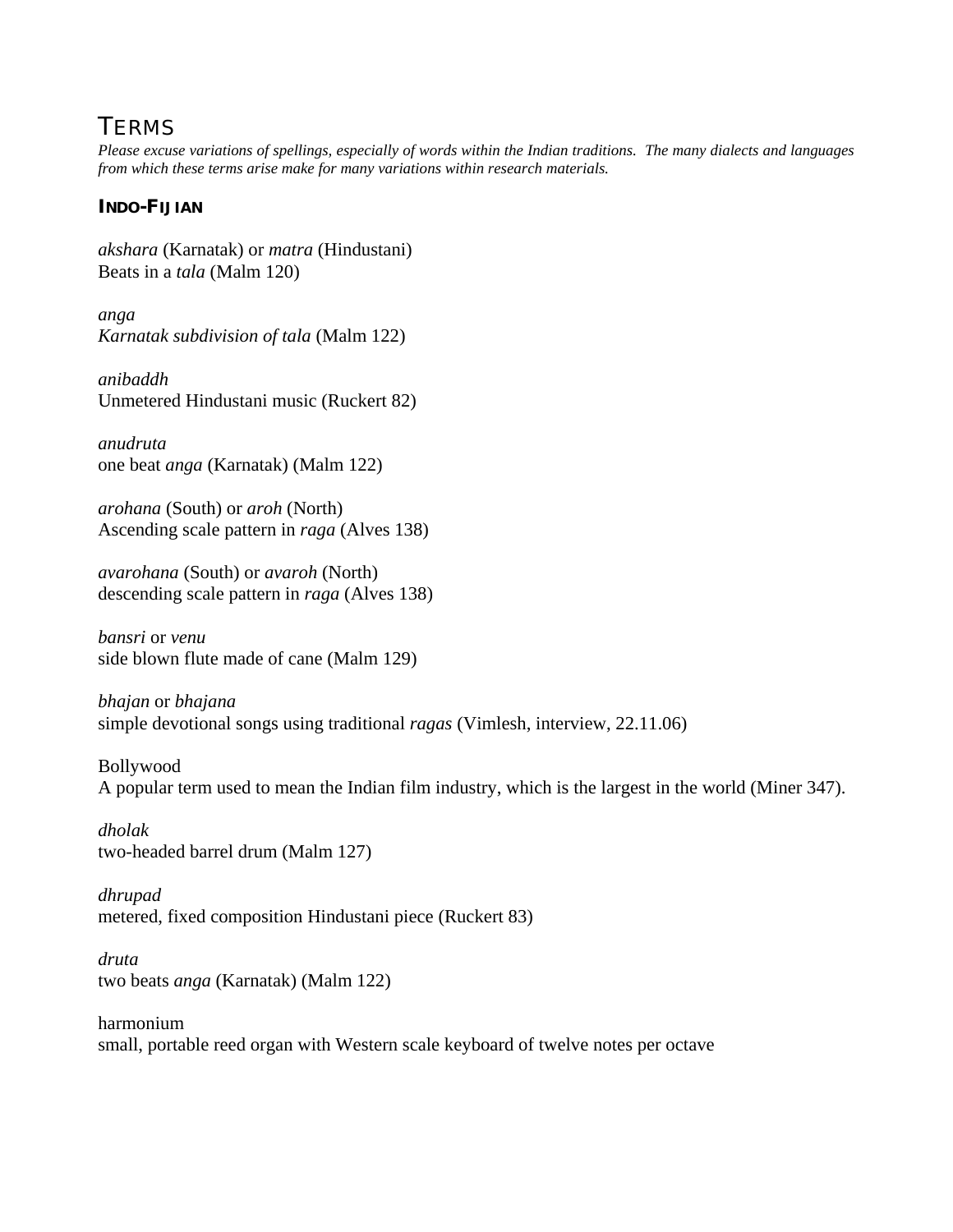Hindustani Classical Indian music coming from North India

*kalpana sangita*  improvised Karnatak music (Kassebaum 98)

*kalpita sangita* composed Karnatak music(Kassebaum 98)

Karnatak Classical Indian music coming from South India - the states of Andrha Pradesh, Karnataka, Kerala, and Tamil Nadu (Kassebaum 89)

*khali* beats in a Hindustani tala cycle that are felt but not aurally accented (Malm 122).

*khyal* Hindustani metered composition which can be used to improvise off of (Ruckert 83)

*komal*  Slightly lower pitch (flat) (Dass, class, 27.11.2006)

*laghu* three, four, five, seven, or nine beat *anga* (Karnatak) (Malm 122)

*mridangas*  South Indian two-headed barrel drum that uses paste patches for tuning (Malm 129)

*nibaddh* metered Hindustani music (Ruckert 82)

*pakhavaj*  North Indian two-headed barrel drum that uses pieces of dowling for tuning (Malm 129)

*raga* 

Guiding principle of Hindustani and Karnatak music: scale, mode, tonal system, melodic motifs and themes, microtones, ornaments, and improvisation (Kassebaum 89). Also described as "color" (Ruckert 64)

*rasa*  Mood created by a *raga* (Widdess 67)

*sam*  First beat in each cycle in a *tala* (Malm 120)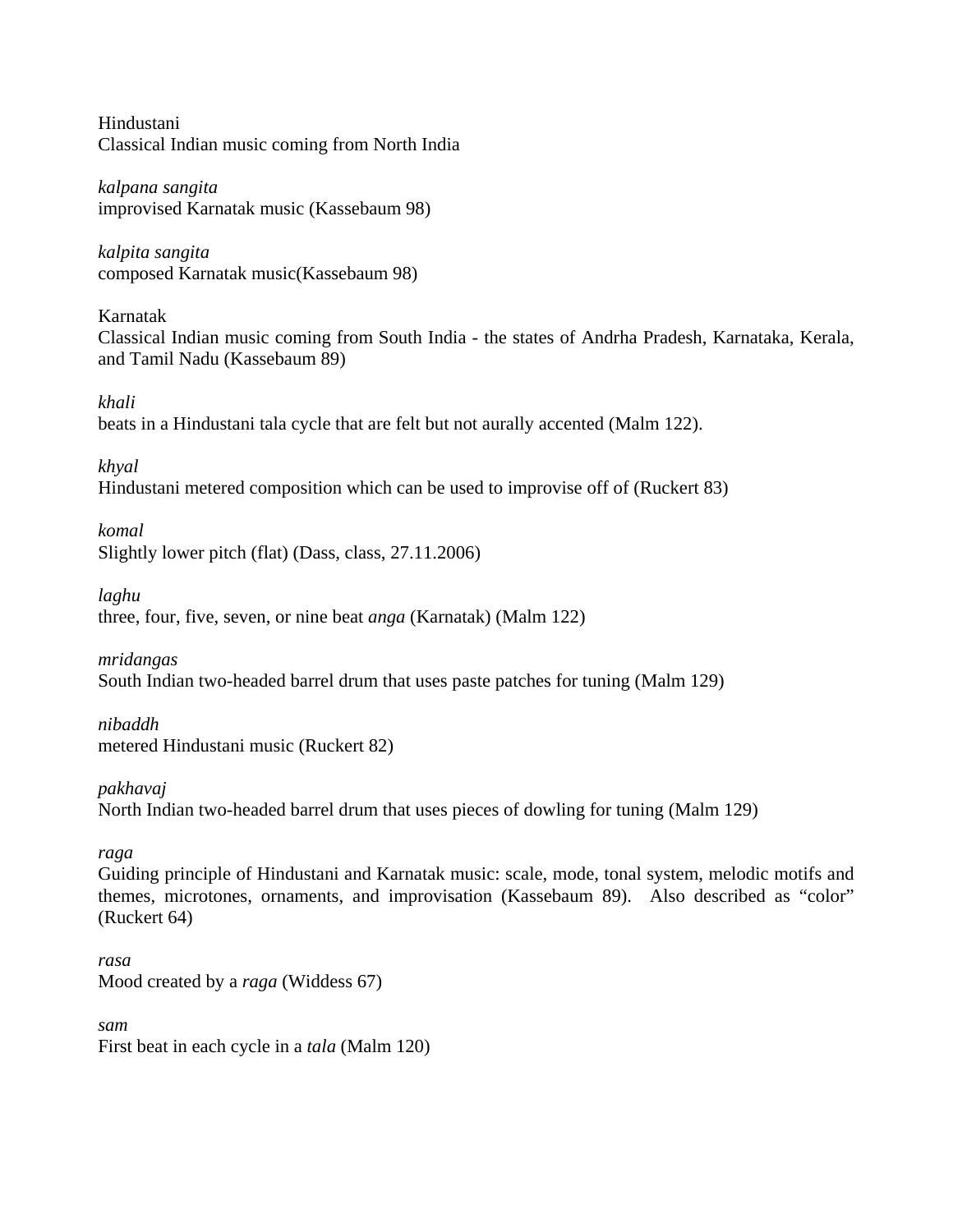*sarod* 

lute with six melodic strings and two drone strings on a metal fingerboard and sympathetic strings within the body (Malm 133)

*sitar* 

two-gourded lute with two-four melody strings, three drone strings, and thirteen sympathetic strings (Malm 130)

*shanai* double reed instrument (Malm 129)

*shudh* natural or pure note (Dass, class, 27.11.2006)

*sruti box*  one-note, drone-providing hand pumped reed organ (Malm 133)

*svara* or *swar*  note (Dass, class, 27.11.06)

*tablas* set of two small drums using permanent tuning patches and other tuning methods (Malm 129)

*tala*  cyclic measures of time (Malm 120)

*tali*  accented beats in Hindustani *tala* cycle (Malm 122)

*tambura* lute with only drone strings (Malm 133)

*that*  heptatonic scales made of *svara* (Alves 140)

*tivra* slightly higher pitch (sharp) (Dass, class, 27.11.2006)

## **INDIGENOUS FIJIAN**

*bibi* heavy, the prescribed vocal quality for the *druku* in a *meke* (Lee, "Naloto", 777)

*cobo* cupped clapping (Lee, "Naloto", 777)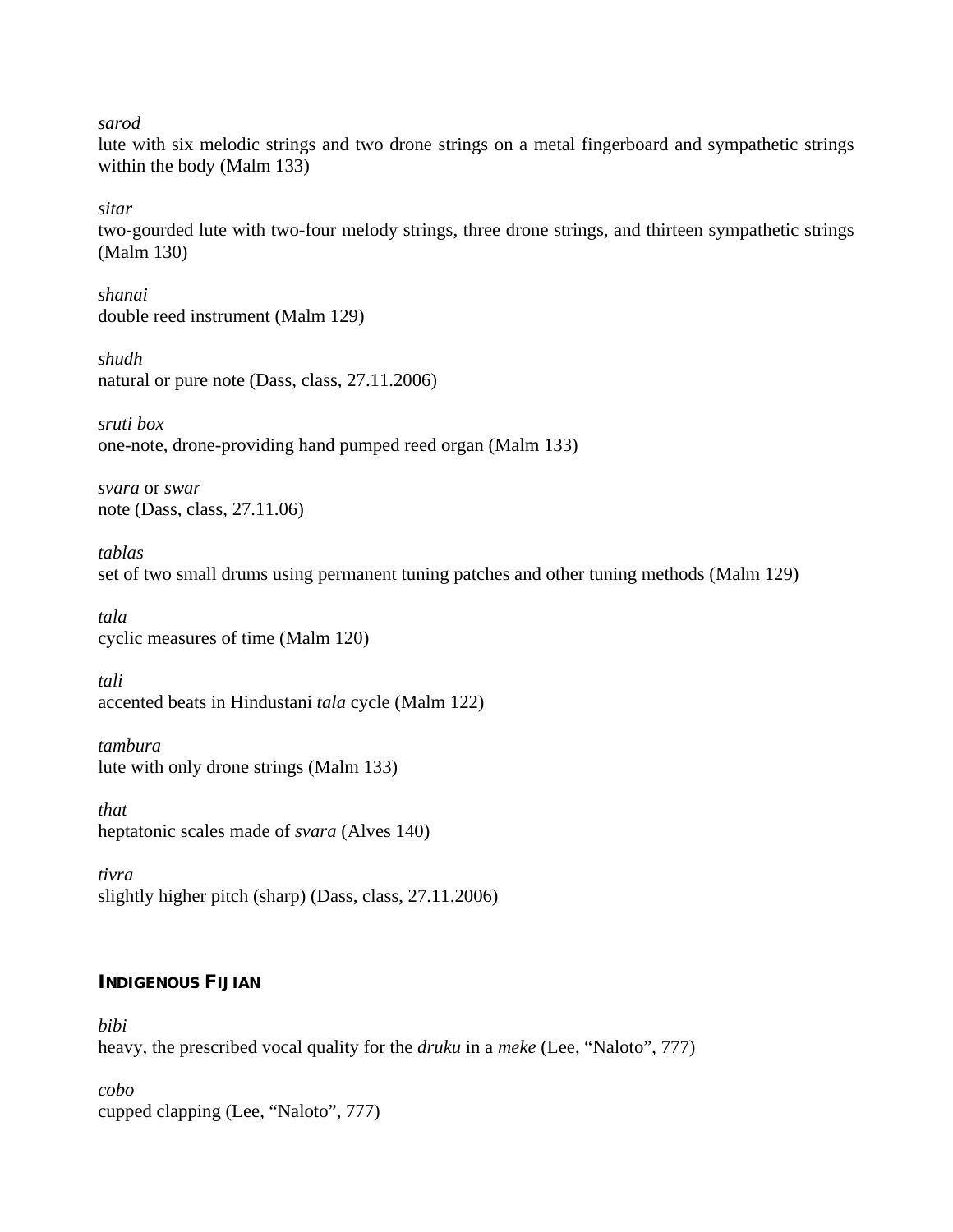*davui* conch trumpet (Goldsworthy 776)

*derua* bamboo stamping tubes (Goldsworthy 776)

*druku*  bass voice in a *meke* (Lee 213)

*ie sasa* antiphonal phrase in meke (Lee, "Naloto", 778)

*kena i oti* closing verse of a *meke* "its end" (Lee, "Naloto", 777)

*laga* 

to sing, to start a *meke*, the person who starts the *meke,* one of the leading voices in a *meke* (Lee 96, Lee, "Naloto", 777)

*lali*  large wooden slit drums

*lali ni meke*  small wooden slit drums

*lewe ni meke* body of the meke (Lee, "Naloto", 777)

*meke* 

indigenous Fijian sung narrative texts with instrumental and dance accompaniment, performed in ceremonial and social contexts (Goldsworthy 774)

*meke iri meke* with fans (Goldsworthy 774)

*meke i wau* men's *meke* with clubs (Goldsworthy 774)

*qaqana ni meke*  stanzas of a *meke* (Lee, "Naloto", 777)

*ra bose vata* rhymes in a *meke* (Lee 104)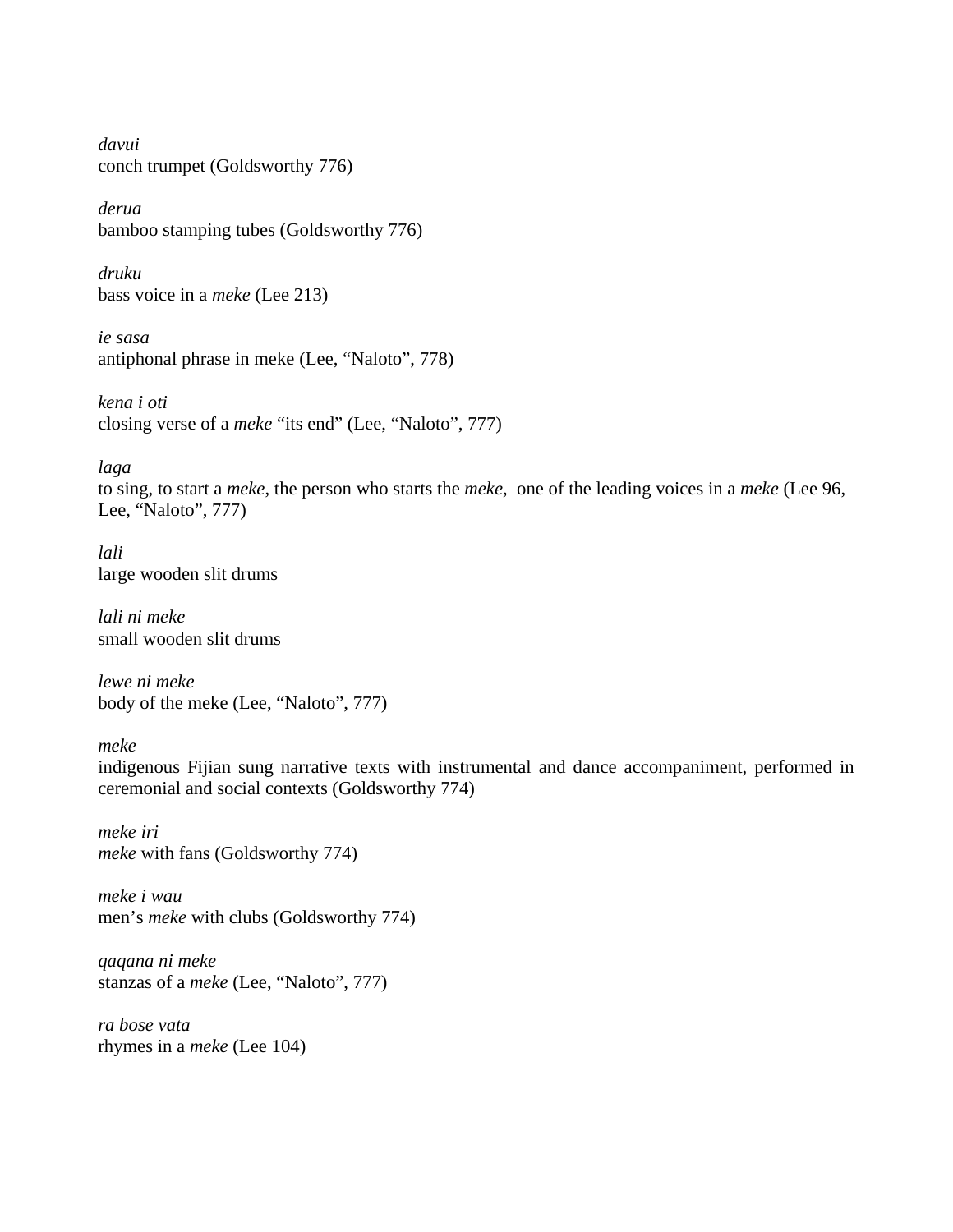*same*

Fijian biblical songs deriving musical structures and pitches directly from traditional *meke* (Goldsworthy 776)

*sausau* flat clapping (Lee, "Naloto", 777)

*seasea* standing women's *meke* (Goldsworthy 774)

*sere*  to sing, song (Lee 96)

*sere ni cumu*  Western-style Fijian songs accompanied by guitars or ukuleles, sung for relaxation (Goldsworthy 161)

*sere ni lotu* choral polyphonic singing of various religious texts in Western tonal harmonies (Goldsworthy 776)

*tagica*  the second high voice in a meke (Lee 213)

*taralala*  lively dance songs, similar to *sere ni cumu* (Lee, "Naloto", 780)

*taro*  Religious song in responsorial form from Fijian hymnal (Goldsworthy 776)

*ucu ni meke* introductory verses, "the nose of the meke" (Lee, "Naloto", 777)

*ukuuku*  elaborations upon a basic *lali* beat (Lee, Naloto, 777)

*vakababa*  Voice in a *meke*, close to *laga* and *tagica* (Lee 213)

*vakatale* refrain in a meke (Lee, "Naloto", 778)

*vakamalolo* men's or women's seated *meke* (Goldsworthy 774).

*Vanua* 

The land – a complicated and central indigenous Fijian concept that combines land, people, trees, water, and soul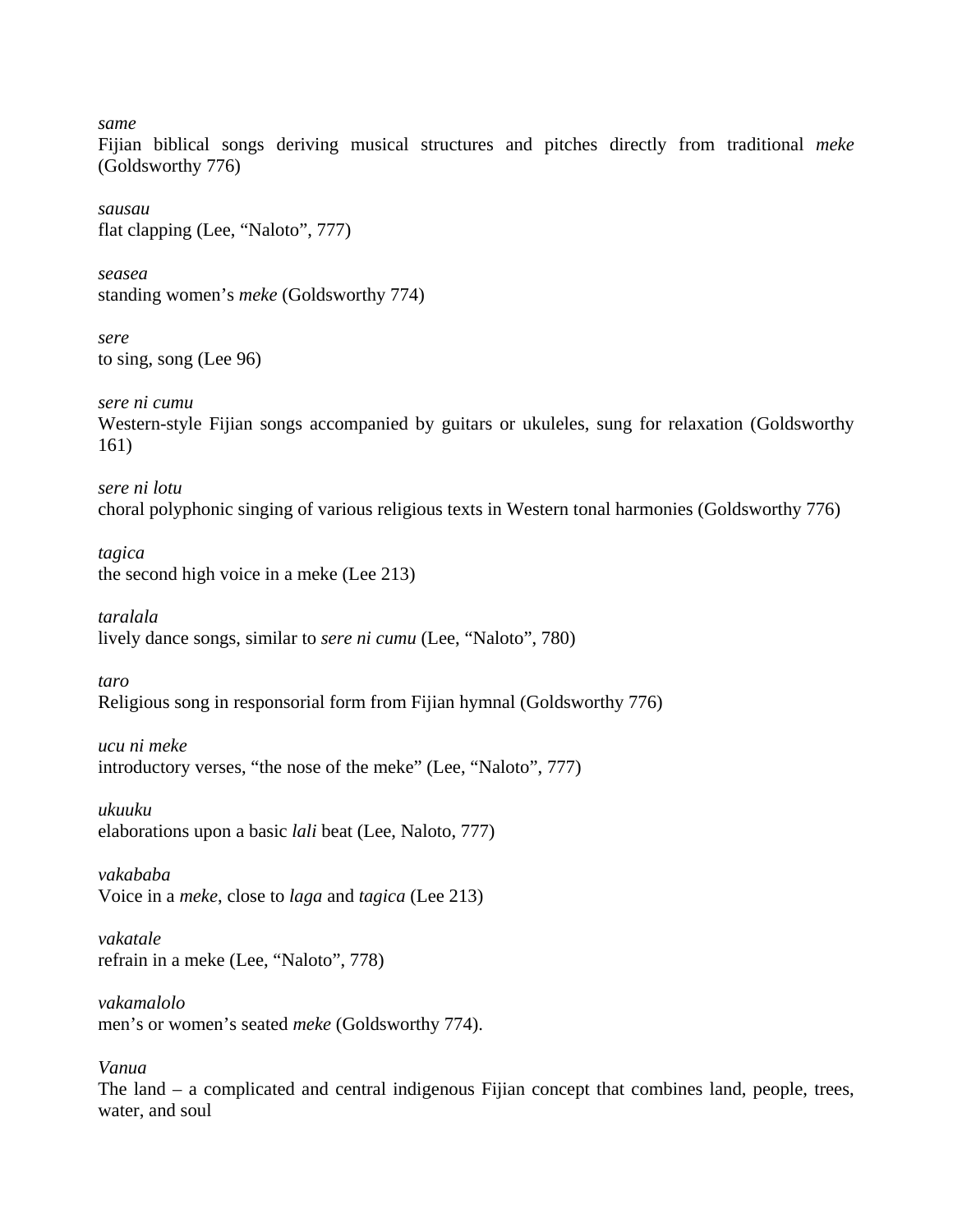*vucu*  The poetry that comprises the words of any *meke* (Lee 213)

Vude

A popular Fijian music style that combines disco, rock, country, and *meke* ([www.calabashmusic.com\)](http://www.calabashmusic.com/). Popular singers are Laisa Vulakoro and Seru Serevi.

*yatu ni vosa* lines of a *meke* (Lee, "Naloto", 777)

*yaqona* 

grog; a traditional drink made from the roots of the *yaqona* plant, drank extremely frequently by many Fijians

#### **PEOPLE, AS USED IN THIS PAPER**

**European** (in the common Fijian way)

Generally, a white person of (possibly remote) European ancestry. Although not all Fijians do so, a Fijian could say this and be referring to Australians, New Zealanders, people from the United States, or true Europeans – Irish, Scottish, German, Austrian, British, etc.

Fijian

Any person from Fiji (when used to describe music or language, refers to indigenous Fijian).

Indigenous Fijian

A person who defines themselves as having ancestry in the Fiji islands. This term tends to exclude Indo-Fijans and other ethnicities.

Indo-Fijian

A person from Fiji who has ancestry originating in India, most came to Fiji as indentured laborers between 1879 and the 1910's.

## **INTRODUCTION TO THE MUSIC OF FIJI**

Traditional indigenous Fijian music and classical Indian music continue to hold influence in

Fiji. Although many radio stations may now prefer Paris Hilton or Nickelback over a traditional

Fijian *meke* chant or traditional Indian *bhajan*, this music still plays an important cultural role in

several ways. For one, it influences contemporary music – for instance, Bollywood music still

follows *raga* (Vimlesh, interview, 22.11.06). Traditional *meke* voice structure and the wooden *lali* is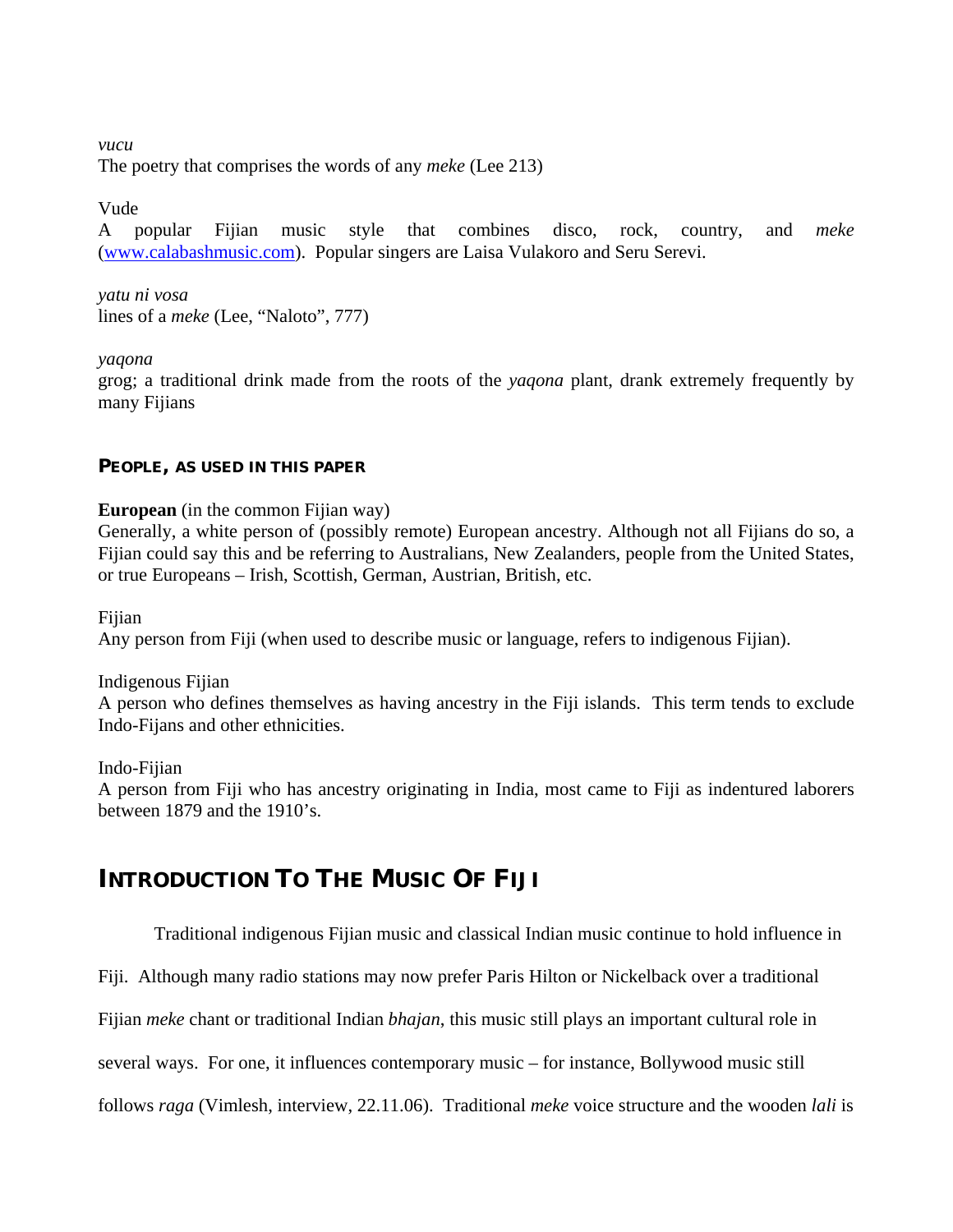used by contemporary artists, including the popular band Black Rose and those out of the Oceania Centre for Arts and Culture on the University of the South Pacific Laucala Campus in Suva. *Meke* also influences *vude*, a style of music popular with indigenous Fijians that combines disco, rock, country, and *meke* (www.calabashmusic.com). Lastly, these systems influenced the popular band Black Rose, of whose fusion song will be analyzed in this paper. These two systems, however, are vastly different in every facet, from pitch material to spiritual significance.

#### **GENRES**

*Meke* is the dominant musical tradition of indigenous Fijians. The Garland Encyclopedia of World Music describes it as "sung narrative texts with instrumental and dance accompaniment, performed in ceremonial and social contexts" (Goldsworthy 774). In other words, *meke* is comprised of music and dance intertwined. The word can also be used in the imperative to command the start of a performance (Lee 96). The poetry that comprises the words of any *meke* is called *vucu* (Lee 213). Other words for singing include *sere*, which can be the verb "to sing" or the noun "song" (Lee 96). *Sere* has also been translated as "to sit and sing", referencing singing outside of ensembles (Lee, "Naloto", 776-7). The word *laga* refers to the act of singing as well, but can also refer to starting the meke, the person who starts the *meke,* or the leading voices in a *meke* (Lee 96, Lee, "Naloto", 777).

There are several genres of *meke*, each of which has had a varying amount of Western influence (Lee 96). Genres can be defined by the positions, movements, props, and genders of the dancers – for instance, *vakamalolo* (men's or women's seated dances), *meke iri* (dances with fans), *seasea*, (standing women's dances), or *meke i wau* (men's dances with clubs) (Goldsworthy 774). Another way to classify *meke* into genres is to look at their use in society, noticing the extent to which many reflect the importance that Christianity has had in indigenous Fijian society since its importation by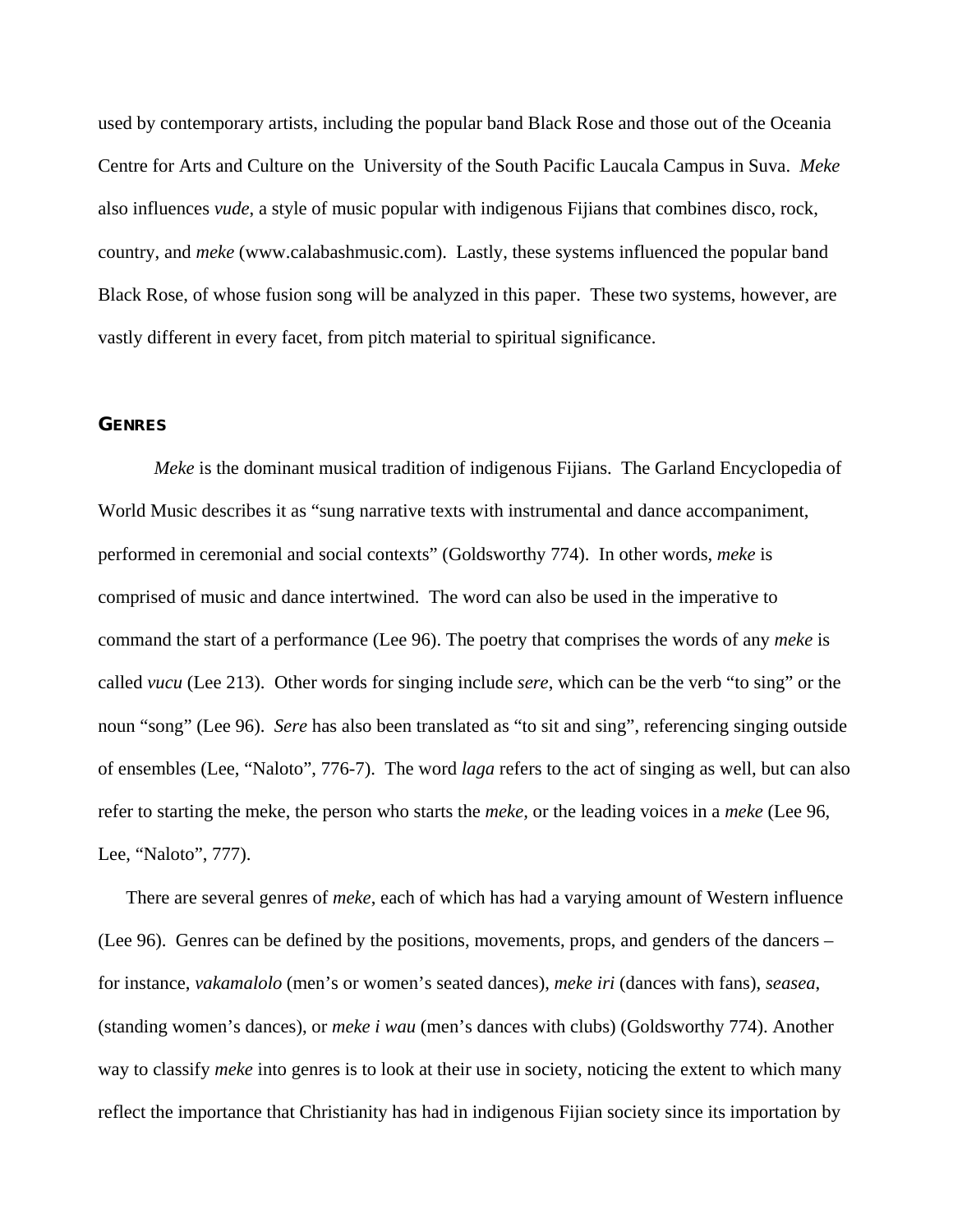European missionaries in the nineteenth century. Genres that are still used today, at least to a certain extent, include *same*, *taro*, *sere ni lotu, sere ni cumu,* and *taralala. Same*, or Fijian biblical songs (from the word "Psalms"), derive musical structures and pitches directly from traditional *meke* and have not been influenced by Western musical ideas. *Taro* is similar in its lack of Western influence, and is also religious, but is usually in responsorial form from the Fijian hymnal. *Sere ni lotu* are choral polyphonic singing of various religious texts in Western tonal harmonies. These are extremely popular in Fiji, and have a wide range of complexities (Goldsworthy 776).

Genres that are unrelated to religion (as much as anything in Fiji can be unrelated to religion) are *sere ni cumu, taralala,* and *vude*. *Sere ni cumu*, translated "bumping songs", are sung in three- or four-part harmonies. Although these harmonies are Western (like *sere ni lotu*), they exhibit many characteristics from pre-European Fijian music (Goldsworthy 162). *Sere ni cumu* have been described as "western-styled popular songs" (Lee, "Naloto", 779), and although they have had considerable influence from Western and Westernized music (such as that from the Caribbean or other Pacific Islands), the words and melody are created by Fijians (Goldsworthy 161). They are often accompanied by guitars and ukuleles, but not danced to. *Taralala* is similar, but has livelier rhythms and is used at dances (Lee, "Naloto", 780). *Vude*, a genre quite popular with indigenous Fijians, combines country, disco, rock, and *meke* rhythms (www.calabashmusic.com). Popular artists include Laisa Vulakoro and Seru Serevi.

Indian music is also divided between religious and popular. First, though, there are two separate but related traditions: Karnatak of South India (the states of Andrha Pradesh, Karnataka, Kerala, and Tamil Nadu) (Kassebaum 89) and Hindustani of Northern India. Though the northern and southern systems are both built upon the important idea of *raga*, southern *raga* performance has less improvisation and incorporates more rapid ornamentation. Most of the Indian peoples in Fiji arrived as indentured laborers (1879 – 1916), many from the Northeastern part of India, and later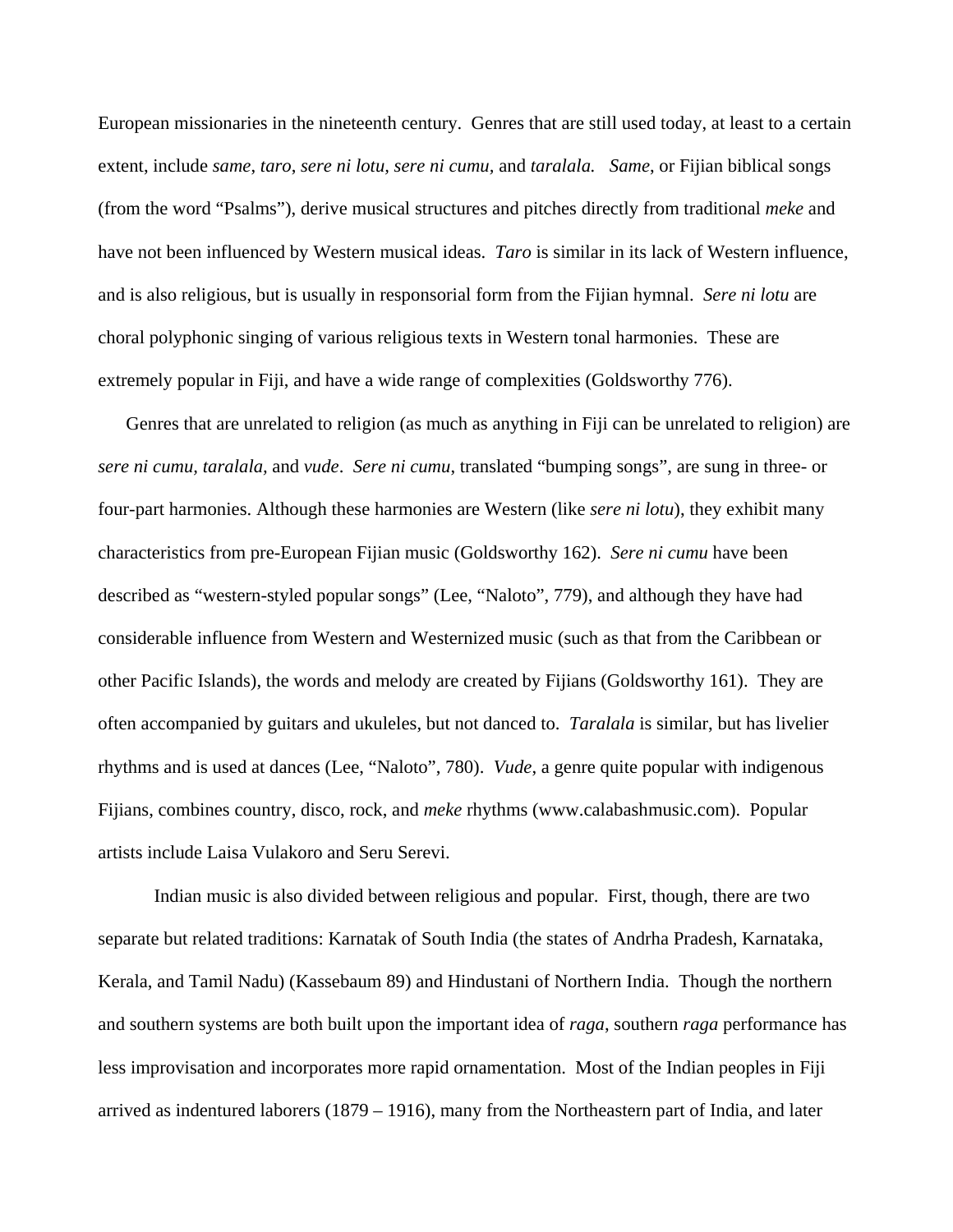some from the South. People of the North – from Gujarat and Punjab – came mainly as free immigrants (Lal 39). Therefore, Indo-Fijian music draws from both the Karnatak and Hindustani traditions, though, according to Vimlesh, an Indo-Fijian musician, not many people in Fiji can tell the difference (Vimlesh, interview, 22.11.06). It should also be noted that the circumstances of arrival of the great majority of Indians in Fiji – hard indentured labor – created a lack of time for Indo-Fijians to cultivate arts and music distinctive from India (Sen, lecture, 3.10.06). Therefore, the classical music of Indo-Fijians falls under the following divisions. Karnatak music includes both improvised music (*kalpana sangita*) and composed music (*kalpita sangita*) (Kassebaum 98). Most Karnatak music, however, is based on song forms, and includes improvisation throughout a performance (Malm 124). Many students of Hindustani music learn music through compositions, either metered (*nibaddh*) or unmetered (*anibaddh*) (Ruckert 82). The metered types are *dhrupad*, which is a fixed composition, and *khyal*, which can be used to improvise off of (Ruckert 83). There are many unmetered compositions of *ragas*, and Hindustani students collect as many as possible in order to better understand how the *raga* functions (Ruckert 83).

Genres common in Fiji that relate to both the Karnatak and Hinustani traditions include *bhajan* (or *bhajana*) and film music. *Bhajan* - simple devotional songs – are fairly common, especially amongst Indo-Fijians in rural areas (Brenneis 612). These songs (roughly, the *sere ni lotu* of Indo-Fijians), use traditional *ragas* – however, as Vimlesh emphasized, very few Indo-Fijians truly know any Indian classical music system (Vimlesh, interview, 22.11.06). Much more popular are film songs coming out of India's extremely large film industry (the largest in the world) – Bollywood. Almost all Indian popular films are musicals (Miner 347). Films from both the North and the South use Indian and non-Indian musical characteristics and instruments (Kassebaum 107, Miner 347). Unlike much Indian classical music, especially Hindustani, these genres are not centered upon improvisation, a characteristic they share with the indigenous Fijian music discussed.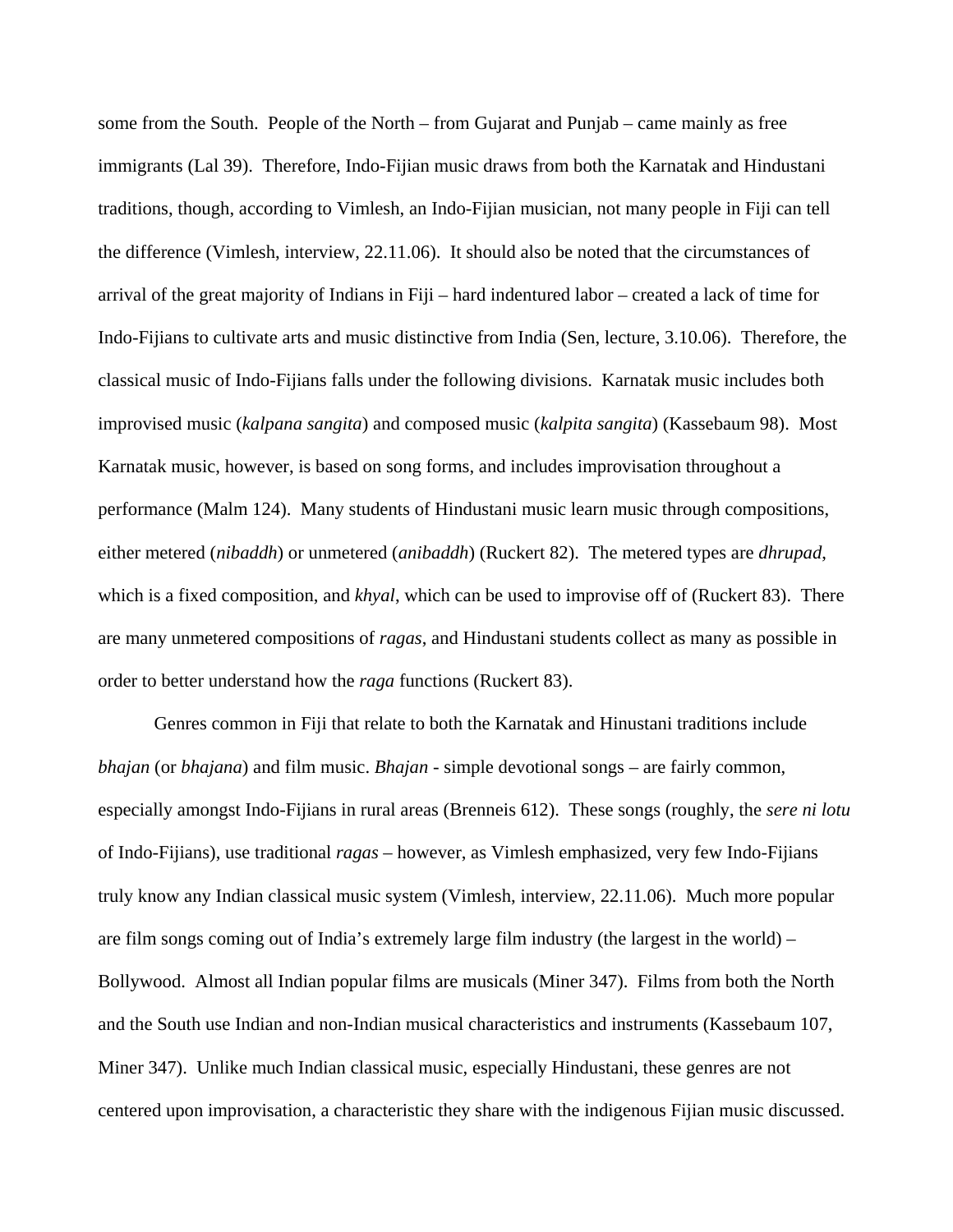#### ENSEMBLE AND INSTRUMENTATION

 The standard vocal structure of *meke* includes four harmonizing voice parts: *laga*, *tagica*, *vakababa*, and *druku* (Lee 213). These voice parts are assigned not by vocal range but by particular skills or for social reasons, and are habitual rather than lifetime positions (Lee 98). The *laga* starts each verse of the *meke*, setting the pitch and tempo. The *tagica* enters in the middle of the first line of each verse (Lee 98) and sings slightly above or around the *laga* (Goldsworthy 775). These voices should be light, small, and soft, and lead the ensemble (Lee, "Naloto", 777). The more recent and lesser known *vakababa* enters with the *druku*, but falls in sings in the range of the *tagica* and *laga* (Lee 213). Lastly, the *druku* is the bass, the drone, and the loudest voice. It should sound *bibi* (heavy) (Lee, "Naloto", 777). Anyone can sing the *druku* with little practice, and most of the people involved in the performance of the *meke* sing this part. The purpose of the *druku* is to add substance and weight and to make sure that the audience can understand the words of the *meke* (Lee 98). However, the *laga* and *tagica* remain important, being heard because of their drastically different sound (Lee 99) and taking the principal melodic lines (Lee 100). In fact, unlike Indian music, where musicians play off of each others' moves, the *druku* follows the faces of the two lead singers of the *laga* and *tagica* for structural cues (Lee, "Naloto", 777).

 The very few instruments used in *meke* emphasize the importance of the voices. The most widely used are for rhythmic accompaniment, and include the *lali ni meke*, *derua*, *davui*, and percussive movements of the body. The *lali ni meke* is a roughly foot-long copy of the much larger wooden slit drums used to this day in indigenous Fijian communities to call people together. It is beat with two loosely held wooden sticks to a basic pattern throughout the *meke*. The *derua* are bamboo stamping tubes – used in many places in Fiji, they generally have a large circumference and can be of varying lengths. They are hit upon the mats on the floor by backup singers, providing a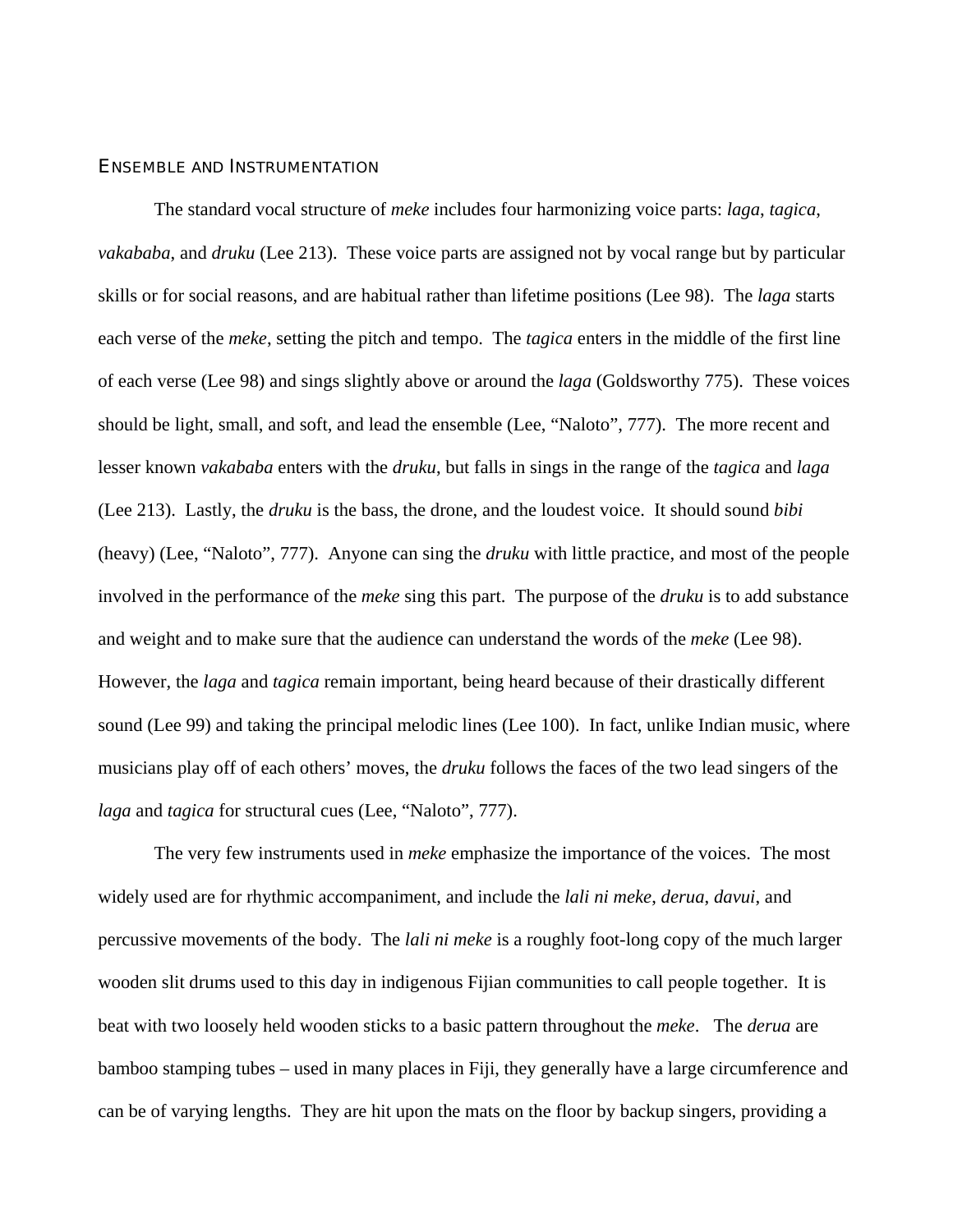low booming sound. The *davui* is a conch trumpet, little used now but formerly used as a herald to gather (Goldsworthy 776). Lastly, movements of the dancers and singers provide rhythmic accompaniment. Two types of clapping are used: *cobo* (cupped clapping, also used in *yaqona* drinking traditions), and the less common *sausau* (flat clapping) (Lee, "Naloto", 777). Feet stamping, brushing of fans against hands, and brushing against leaf wreathes tied to the waist, ankles, or wrists by the dancers also provide rhythmic accompaniment.

 Pan-pipes and nose flutes, the only indigenous melodic instruments, are very old parts of indigenous Fijian *meke* and are now *highly* rare (Lee 115). Guitar and ukulele, often used for *sere ni cumu* and *taralala*, were brought in with Western influence (Lee, "Naloto", 777). The instruments are common in ensembles created for tourist's pleasure; four men with guitars (and possible a ukulele) are extremely common sights in Fijian resorts. A guitar is present in most informal *yaqona* drinking sessions, where indigenous Fijians will use it to accompany *sere ni cumu* in a Western style. However, these guitars and ukuleles are certainly not a part of traditional indigenous Fijian music.

 Indian music incorporates far more melodic instruments. Some of the best known instruments of the Indian traditions include strings: the *sitar*, *sarod*, *tambura*, and others. Each use different combinations of three types of strings: melodic, sympathetic vibrators, and drone (Malm 130). The *tambura* has only drone strings, implying its function; the *sruti box* (a one-note handpumped reed organ) is also commonly used for the drone (Malm 133). Drums include two headed barrel drums such as the *dholak, mridanga,* and *pakhavaj* (Malm 127), and *tablas*, which are a set of two small drums, played together (Malm 129). Some of these drums, including the *tabla* and *mridanga*, are tunable, and therefore add a melodic layer as well as a rhythmic foundation. Wind instruments include the *venu* or *bansri*, a side blown flute made of cane or bamboo, and the *shanai*, a double reed. The harmonium is commonly used in Fiji, to accompany *bhajanas*. It is a portable reed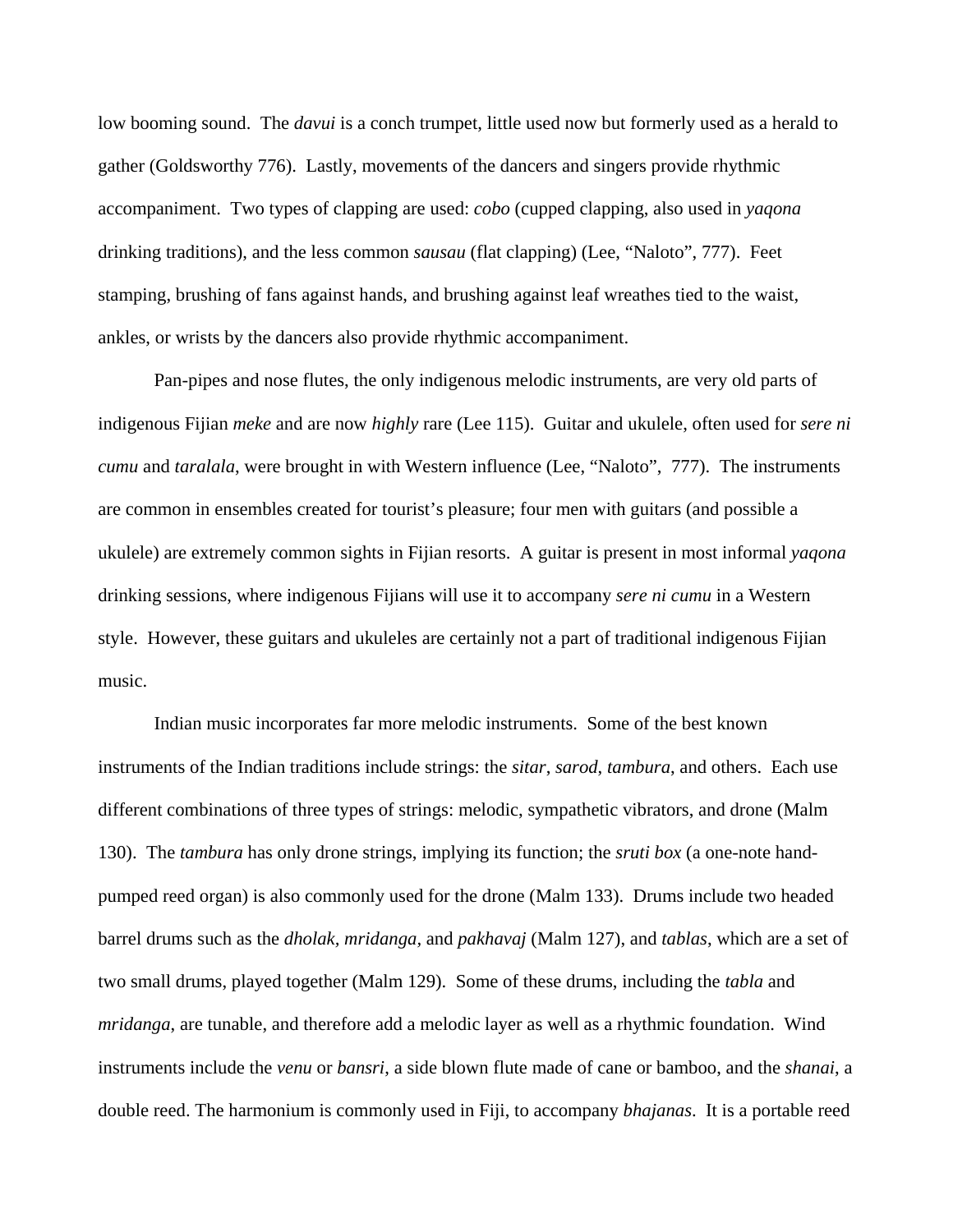organ which has a keyboard with a Western scale of twelve notes per octave, making it impossible to achieve the subtle variations of pitch characteristic. However, players "fudge" ornamentations, as they do on electric keyboards, which are also becoming popular in non-classical music (Reck 364).

*Bhajan* is one non-classical genre that uses the harmonium. The songs usually accompanied by a *tabla* or *mridangam*, a tambourine, a drone instrument (*tambura* or *sruti box*), and hand cymbals, as well. Violin, another Western instrument adopted by Indian music, is occasionally part of the ensemble as well. The individualism in this ensemble is characteristic of much Indian music; many classical performances have very few musicians, perhaps just a *sitar*, *tabla*, and *tambura*. Film music is quite different. Directors of this music incorporate huge amounts of foreign instruments in their compositions, mostly in the past few decades. Just a few of these include violin sections, electric guitar and bass, trumpets, piano, conga drums, maracas, accordion, and harmonica – played together with *tabla*, *sitar*, *tambura*, *dholak*, and other Indian instruments (Reck 368). Guitar has not achieved the popularity with Indo-Fijians that it has with indigenous Fijians, however – besides its role in film music, according to Vimlesh, the instrument is mostly used for late-night sing-alongs amongst Indo-Fijian friends (Vimlesh, interview, 22.11.06).

#### **PITCH MATERIAL**

According to Vimlesh, the biggest difference between indigenous Fijian and Indian music is harmony and melody (Vimlesh, interview, 22.11.06). Pitch material supports this: Indian music includes many variations of pitches and places great importance on melody through *raga*. Meanwhile, indigenous Fijian music has small melodic ranges, and, as shown above, vocal structures based on harmonies.

Extremely traditional indigenous Fijian music generally uses no more than five or six pitches within a range of a perfect or augmented fourth. As a result, melodic intervals are quite small: major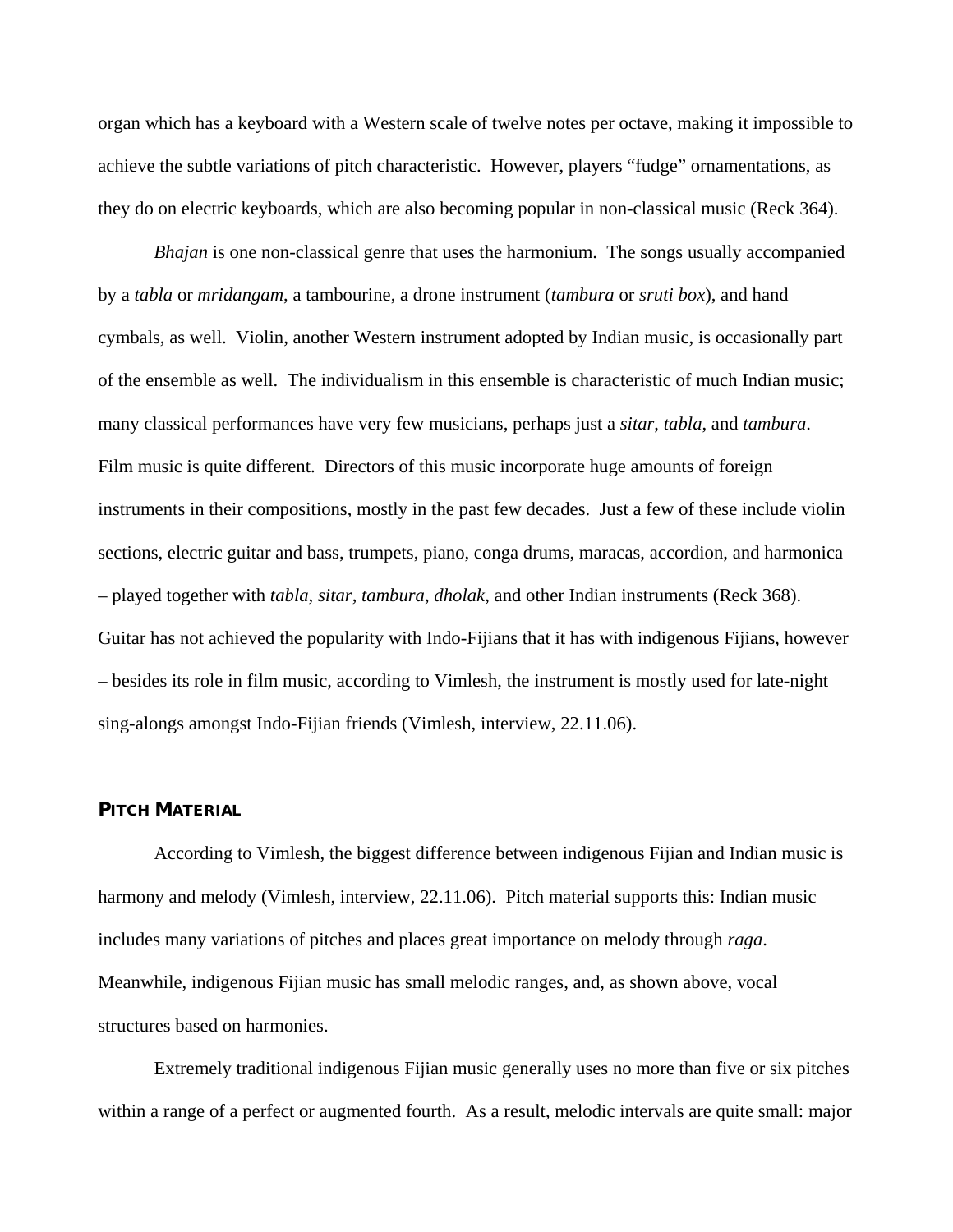seconds and minor thirds, with leaps to the top part of the fourth being used to signal melodic accents. Melodies generally have a descending contour (Lee 101), and scale pitches can vary (Lee 99). Harmonies in indigenous Fijian music are important, as mentioned above. As Calvin Rore, a musician at the Oceania Centre for Arts and Culture, said, dissonance is a hallmark of Pacific music roots (Rore, interview, 10.11.06). In traditional *meke*, the *laga* and *tagica* often sing very close together by Western standards – in *same*, they sing on seconds, thirds, and sometimes unison. In earlier *meke*, all the voice parts commonly sung in clusters of seconds and fifths. The *druku* provides "several levels in chordal harmony". However, modern *meke* often use Western harmonies. (Goldsworthy 775). For instance, the three- or four-part harmonies of *sere ni cumu* focus mainly on the tonic, subdominant, and dominant triads (Goldsworthy 162). According to Calvin Rore, these types of harmonies are part of some people's attempt to make indigenous music "easier to listen to" – in fact, he says, many musicians have modernized traditional music (Rore, interview, 10.11.06).

Although it is accepted that there are twenty-two pitches available in each octave of Indian music, in common understanding (definitely in Fiji) there are twelve equally spaced notes and seven scale degrees (*svara* or *swar*), just like in Western music. They are known by names similar to Western solfege: Sa, Re, Ga, Ma, Pa, Dha, Ni. Some of these notes can be flat (*komal*) or sharp (*tivra*), and all can remain natural, or pure (*shudh*). If all are *shudh*, the pattern is roughly equal to a Western major scale (Dass, class, 27.11.06). These heptatonic scales made by the *svara* are called *that*. Although these pitches are written as equally spaced notes, tunings between the pitches in a *that* vary with each player and vocalist, depending on the decorations and emotions called for by the *raga* (Alves 140).

The main theory governing the use of these pitches, however, is *raga*. Each *raga* uses five to nine pitches (usually seven, though, a normal *that*). But, *raga* is much more than the notes to be used. A *raga*, of which there are many, describes many melodic elements, including scale, mode,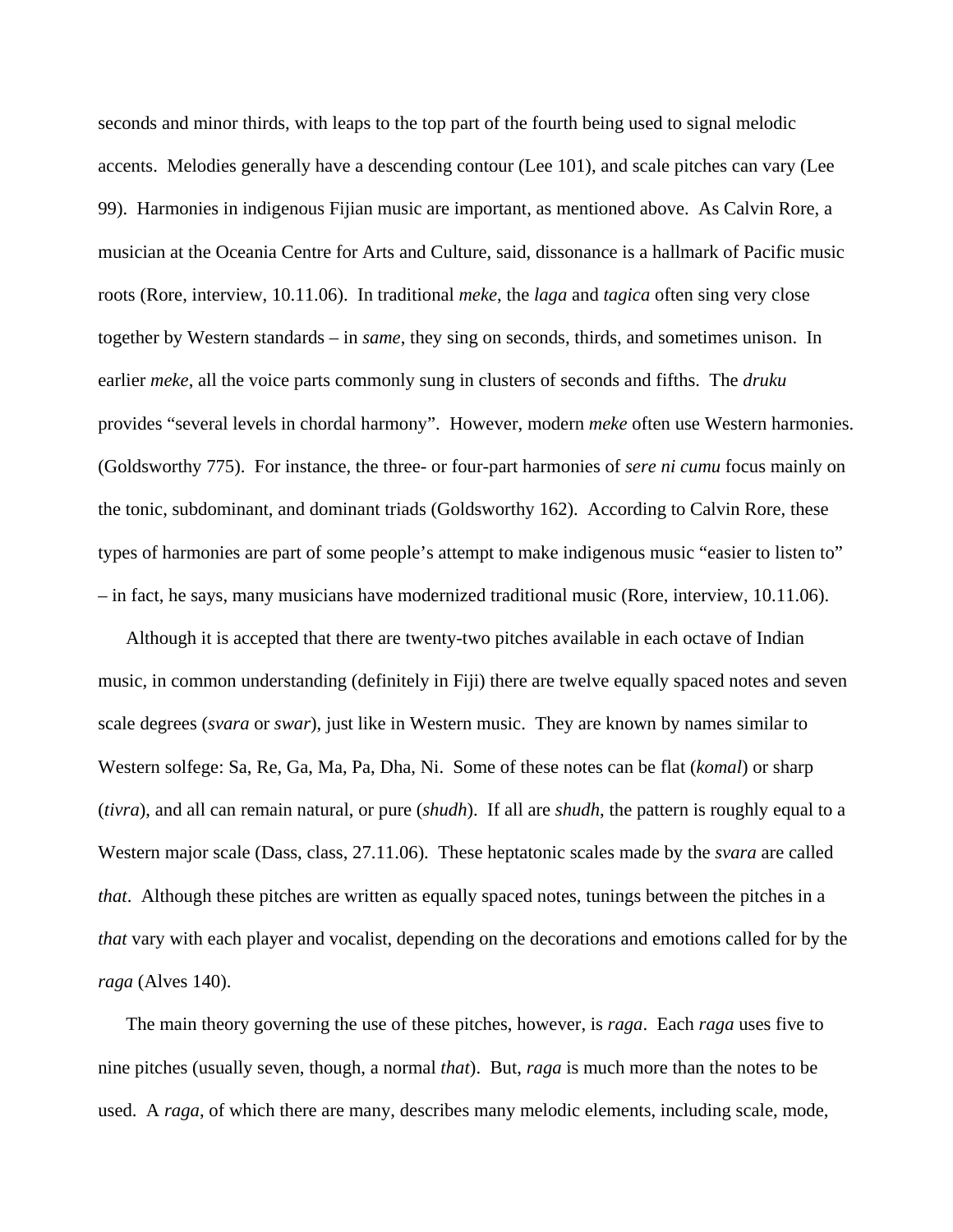tonal system, melodic motifs and themes, microtones, ornaments, and improvisation (Kassebaum 89). It is often described as "color" (Ruckert 64), for each creates and represents a unique *rasa* (mood) by its many features (Widdess 67). Examples of rules a *raga* provides include the Karnatak *arohana*/*avarohana*, or Hindustani *aroh/avaroh* (ascending/descending) scale patterns (including turns and repeated tones) that guide the melodic material (Alves 138), and the *vadi* and *samvadi*, tones that take principal and secondary melodic importance in improvisation (Alves 140). Some *raga* are associated with a mood and time of day, and therefore, under strict practice, may only be performed or practiced at that time of day (Kassebaum 90).

#### **STRUCTURE**

*Meke* poetry, which is pre-composed, is divided into several *qaqana ni meke* (stanzas) – anywhere from one to twenty. They can be repeated. These stanzas are divided into *yatu ni vosa* (lines), which can also vary in length depending on the *meke* (Lee, "Naloto", 777). There is flexibility while composing in the number of syllables in each *yatu ni vosa*, and also in the metrical structure of the verse – syllables may be added or deleted to fit (Lee 104). Rhymes (*ra bose vata*) usually are based on last two vowels of each line (Lee 104). To organize the stanzas, some *meke* distinguishes between *ucu ni meke* (introductory verses, "the nose of the meke"), *lewe ni meke* (body of the meke), and *kena i oti* (closing verse, "its end"). These can be different from each other through melody, text, tempo, or actions of the dancers (Lee, "Naloto", 777). Differences in genre include the *vakatale* (refrain) that can be found in *taralala* and *vakamalolo* and an *ie sasa* (antiphonal phrase) that is in *seasea* (Lee, "Naloto", 778).

The voices provide structure by their specific roles, mentioned earlier – the *laga* beginning each verse, the *tagica* entering, and the *druku* helping to continue the drone, seeing as Fijian music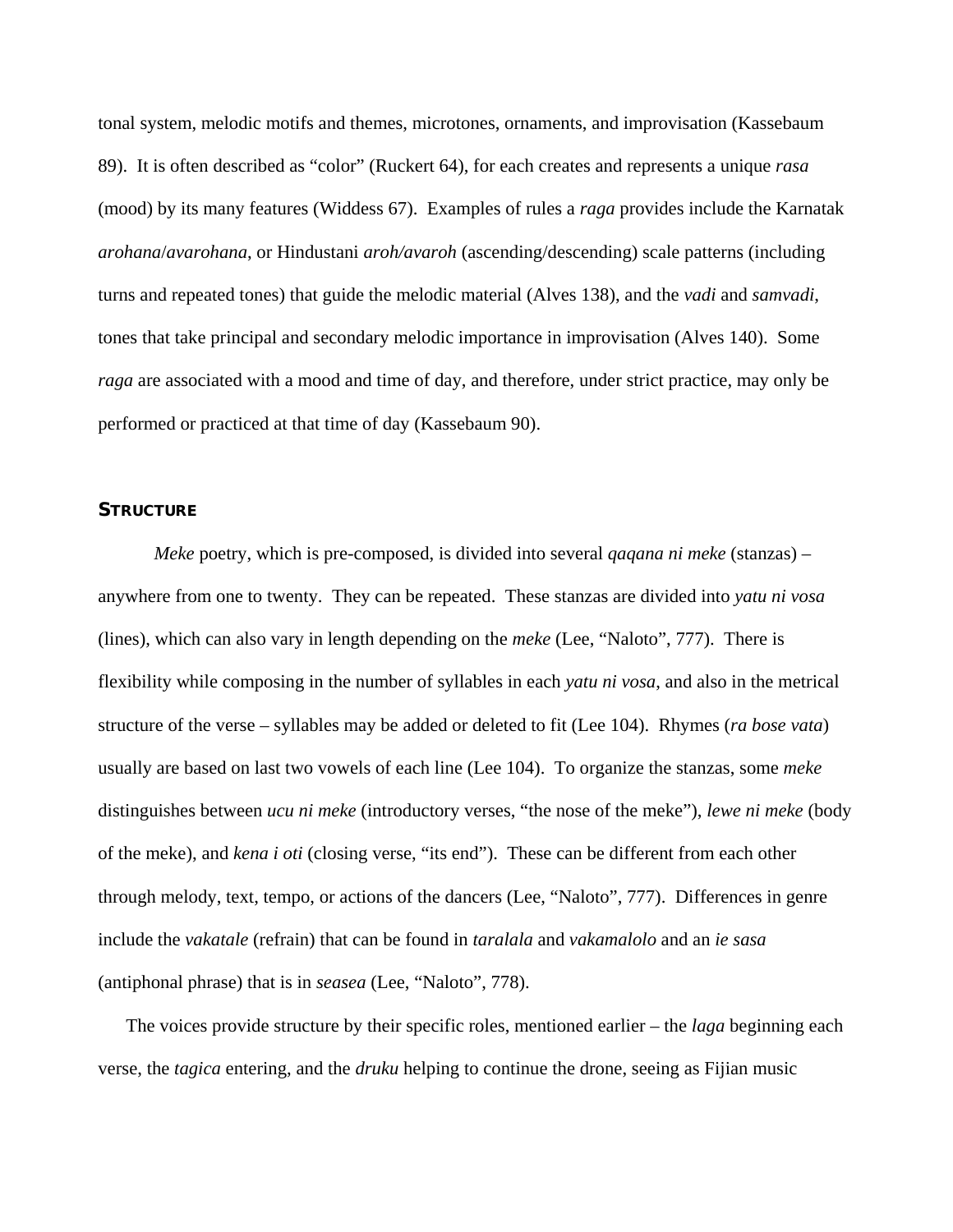"requires a continuous sound" (Lee, "Naloto", 779), an element that indigenous Fijian music shares with Indian music.

A classical Indian performance will always start with this drone, which will use "sa" and "pa" (tonic and fifth), and sometimes "ma" (fourth) (Malm 123). After this, the possible structures vary far more than even indigenous Fijian music – Indian music traditions are vast. As mentioned, the music can include both improvised and precomposed material. Film songs also have vast amounts of forms. The genre of *bhajan* has a specific structure, though. These songs are based around brief melodies, and can be verse and chorus (possibly using a one-line refrain) or strings of verses (Reck, "Worlds", 284).

#### **RHYTHM**

 Rhythms in indigenous Fijian music also vary with genre (Lee 114). Many meke use triple divisions of the beat (Goldsworthy 775) – 12/8, 9/8, 6/8, and 3/8, but *taralala* are in duple meter (Lee, Naloto, 780). The cyclic beat that the *lali* uses to keep the rhythm throughout a piece varies. (see Appendix 1 for typical beat patterns). Players can elaborate over such basic beats with decorations called *ukuuku*. (Lee, Naloto, 777). The *derua* is stamped at the beginning of each rhythmic pattern – for example, on the first pattern in Appendix 1, the *derua* would be hit on each quarter note. According to Sailasa Tora, an expert musician at the Oceania Centre for Arts and Culture, *meke* is guided by a driving rhythm focused on downbeats (Tora, interview, 29.11.06).

 Indian music also uses cyclic measures of time throughout a composition, but they are far more codified, and cannot be described with Western terms like 'duple' or 'triple'. The cycles are called *tala.* Almost all *tala* have between seven and sixteen beats (though some can have as few as three or as many as 128!). These beats, called *matra* in Hindustani and *akshara* in Karnatak, are subdividable by the melody or rhythm. The first in each cycle is called *sam*, which is the rough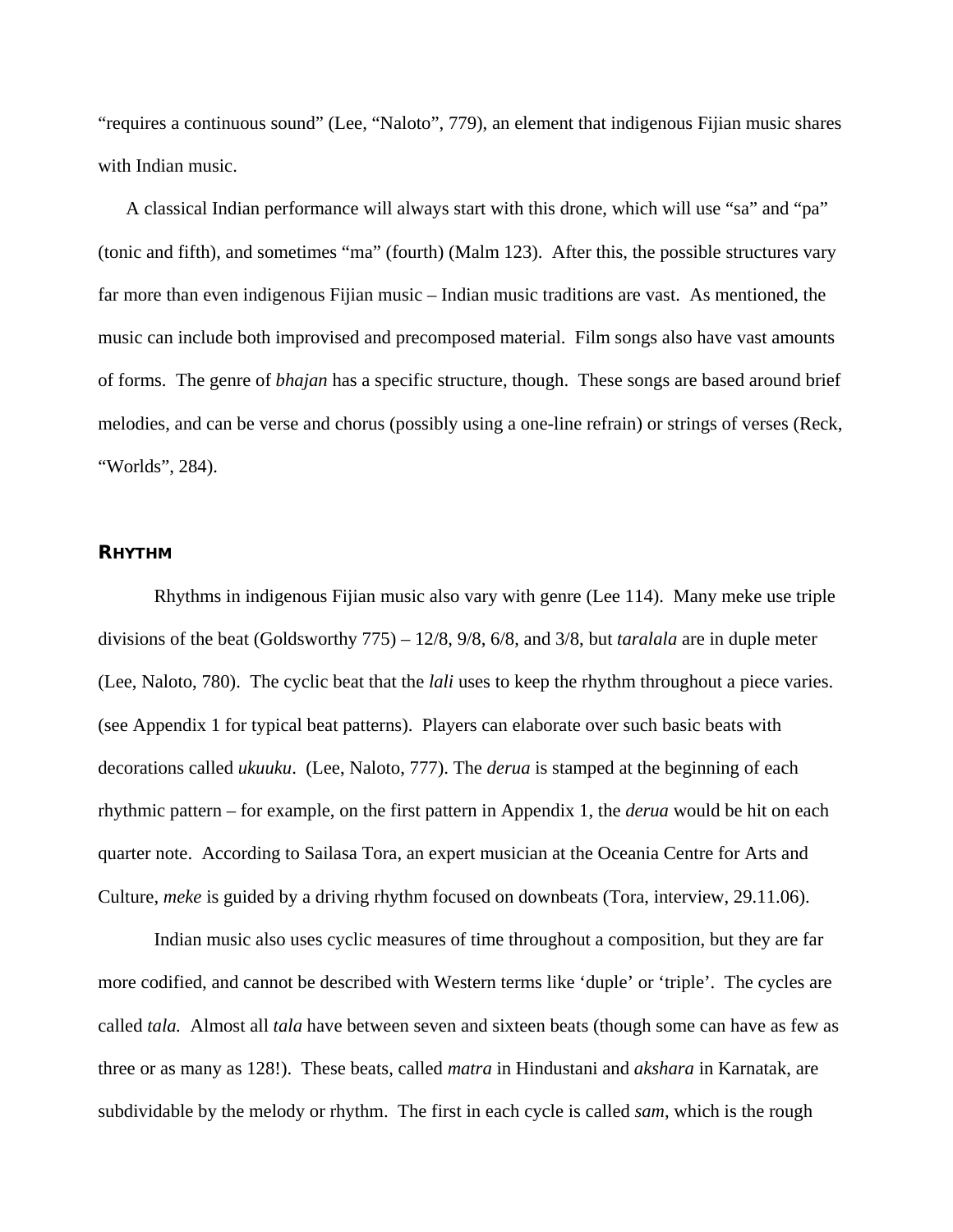equivalent to a downbeat. After this, Karnatak and Hindustani diverge in theory from each other. Karnatak subdivides the cycle by different *anga* (rhythmic group), which can be *anudruta* (one beat), *druta* (two beats), or *laghu* (three, four, five, seven, or nine beats). A Hindustani *tala* cycle is divided by accented beats, called *tali*, at the beginning of each subsection within the cycle (Malm 120). When this is felt but not stressed aurally, the beat is called *khali* (Malm 122). The *tali* and *khali* are spaced differently depending on the *tala* (See Appendix 2).

Like the *ukuuku* of indigenous Fijian music, players may elaborate on the basic pattern of the *tala.* In fact, some musical performances can become a contest between the musicians over ornamentation of the *tala.* This is especially true in Karnatak music, where the melody and rhythm instruments give much attention to the *tala*. Hindustani musicians tend to stay closer to the specific drum patterns so that the melodic performers will feel safer in their improvisation (Malm 122).

#### **CIRCUMSTANCES OF PERFORMANCE**

Fiji is a highly religious country. Over half of the country are Christian, and the rest profess to be Hindu or Muslim – there is a tiny minority (2%), that are split between other religions and no religion (www.cia.gov). Therefore, it makes sense that religion provides one of the largest opportunities for music performance. *Same*, *taro*, and *sere ni lotu* have all been described as having religious significance (Christian), and are performed by women at church and at casual gatherings (Lee, "Naloto", 779). Indigenous Fijians also sing religious songs at conferences, bazaars, and competitions (Ratawa 781). Similarly, Indo-Fijians also sing religious songs (Hindu or Muslim) at *bhajan* groups with parents, teachers, prayer groups, or at a cultural center. In fact, according to Vimlesh, all local Indo-Fijian music is religious. (Vimlesh, interview, 22.11.06). Indian film music is a mainstream, popular genre in Fiji, and therefore, recordings are played on radio and by individuals (mostly CDs) on a regular basis. Likewise, *sere ni cumu* and *taralala* are popular genres;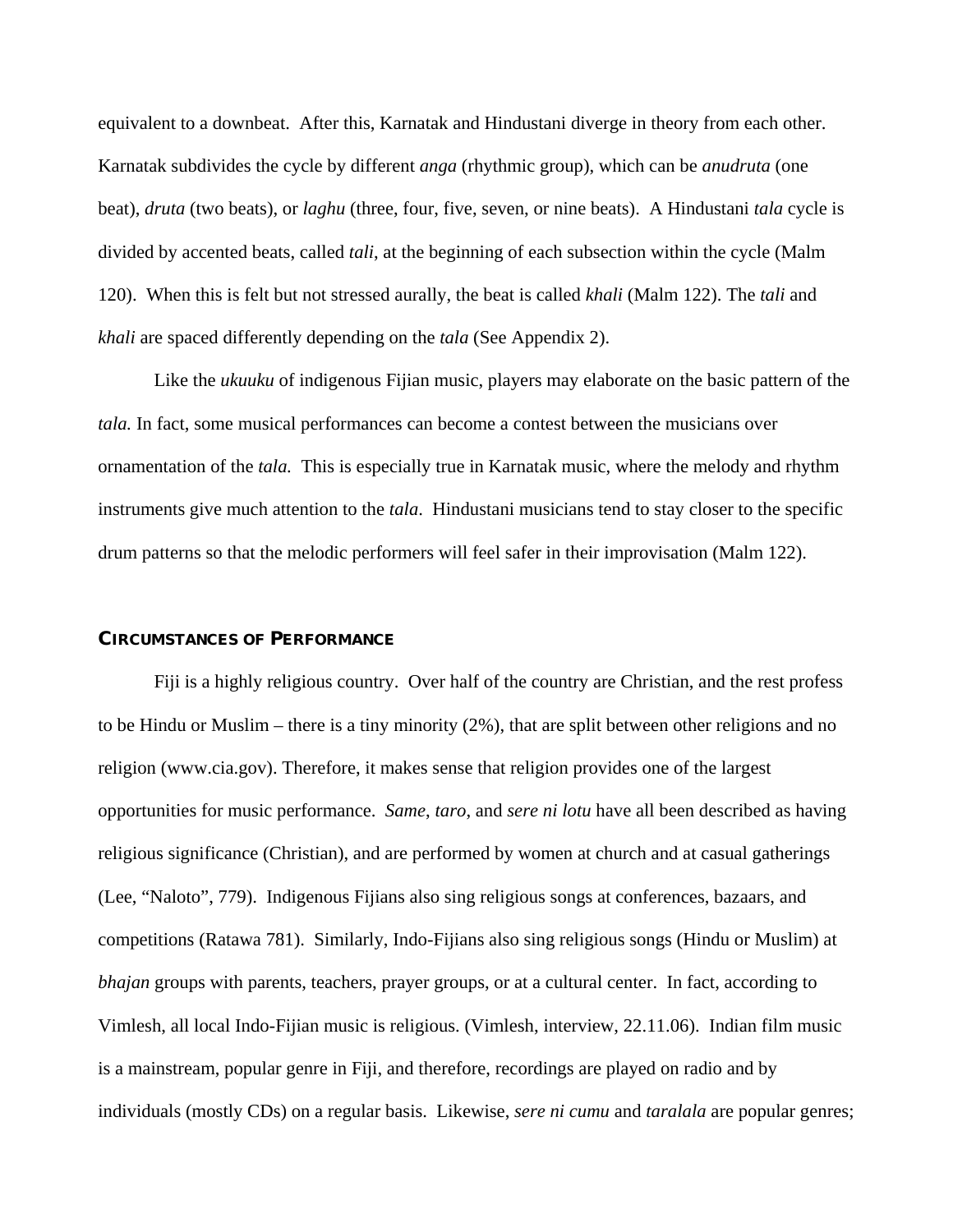however, they are often performed live so that people can sing along. *Sere ni cumu* are often sung for relaxation at grog drinking sessions (which are frequent and can last all night), while *taralala* is played at dances. Both Bollywood and *vude* are most frequently listened to on the radio, in public buses, taxis, and other public venues. Occasionally, a Bollywood or *vude* artist will have a show in one of the larger towns.

The traditional circumstances of performance for *meke* have changed. Where they used to have religious significance in the pre-Christianity days, *meke* are now used for entertainment, social interaction and solidarity, and cultural identity. They are also sometimes used for record keeping (Goldsworthy 774). This can occur at festive and official occasions such as religious conferences, weddings, festivals, or official visits by dignitaries (Goldsworthy 774). An example of this is the Melanesian Arts and Cultural Festival, hosted in Suva in 2006, where a group of musicians and dancers performed a traditional *meke i wau*, among other dances. Also, competitions are also occasionally held throughout Fiji in which *meke* are performed (Goldsworthy 774).

Tourism plays a large role in performance of indigenous Fijian music. The many *mekes* that are performed for tourists emphasize energy, surprise, and humor – but not traditional values, such as honoring the *vanua*, that *mekes* in other contexts may impart (Ratawa 781). Though the benefits and downfalls of commoditization of *mekes* through tourism could be debated for days, the fact remains that performances of *mekes* for tourists are helping to keep the dance alive (Tuberi, interview, 28.11.06). Indo-Fijian music, on the other hand, has barely been touched by tourism. The industry tends to sell indigenous Fijian culture predominantly – one would be hard pressed to find a resort offering Indian musical performances.

## **FUSION MUSIC**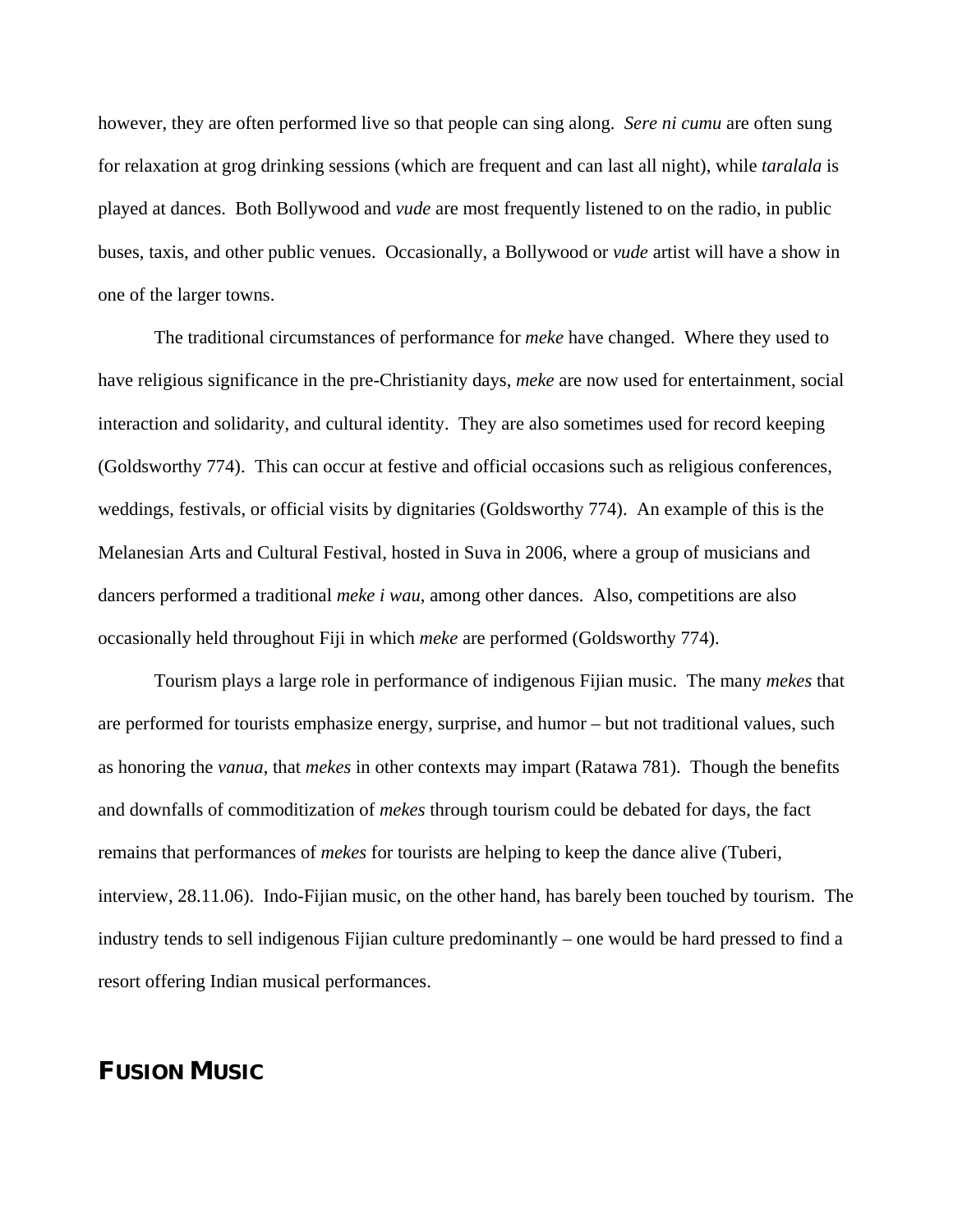Although the traditions above are unique and self-reliant, there are instances of them coming together within a single local composition. Although extremely rare, fusion of Indo-Fijian and indigenous Fijian music is in many ways a metaphor for attempts at racial reconciliation in Fiji. This is shown especially strongly in the various rationales given by artists for the creation of fusion music, and is interesting to analyze on a musical basis. First, however, the definition of fusion should be discussed, as this is debated.

#### WHAT IS FUSION?

The individual musicians spoken with articulated two definitions of fusion. The first is expressed mainly through the actions of Frederick Kado, a member of a band called Divine (playing an eclectic selection of music), and previously of the popular band Black Rose. By the music he describes as fusion, he shows that his definition is: using elements from more than one musical culture, including language and instruments. This may or may not include collaborating with the musicians themselves (Kado, interview, 14.11.06). Vimlesh, however, clearly stated a different definition: fusion only exists when two musicians of different musical systems sit down together and create. Simply using another culture's instrument, or telling someone what to do with their instrument, is not fusion, for it does not incorporate the feelings and creativity of both cultures (Vimlesh, interview, 22.11.06). Therefore, Kado creates music with his definition, while Vimlesh is careful to always get other musician's input while using their material. This paper will treat music of either definition as proper fusion.

Fusion in Fiji is still rare, as extensive research led to only a few artists who combined Indo-Fijian and indigenous Fijian music. The first, Frederick Kado, is based in Nadi with his band, Divine, and was previously a member of the popular Fijian band Black Rose. Black Rose was formed in 1995 to tell Fiji's story, which Kado describes as a story in Fijian, Hindi, and English.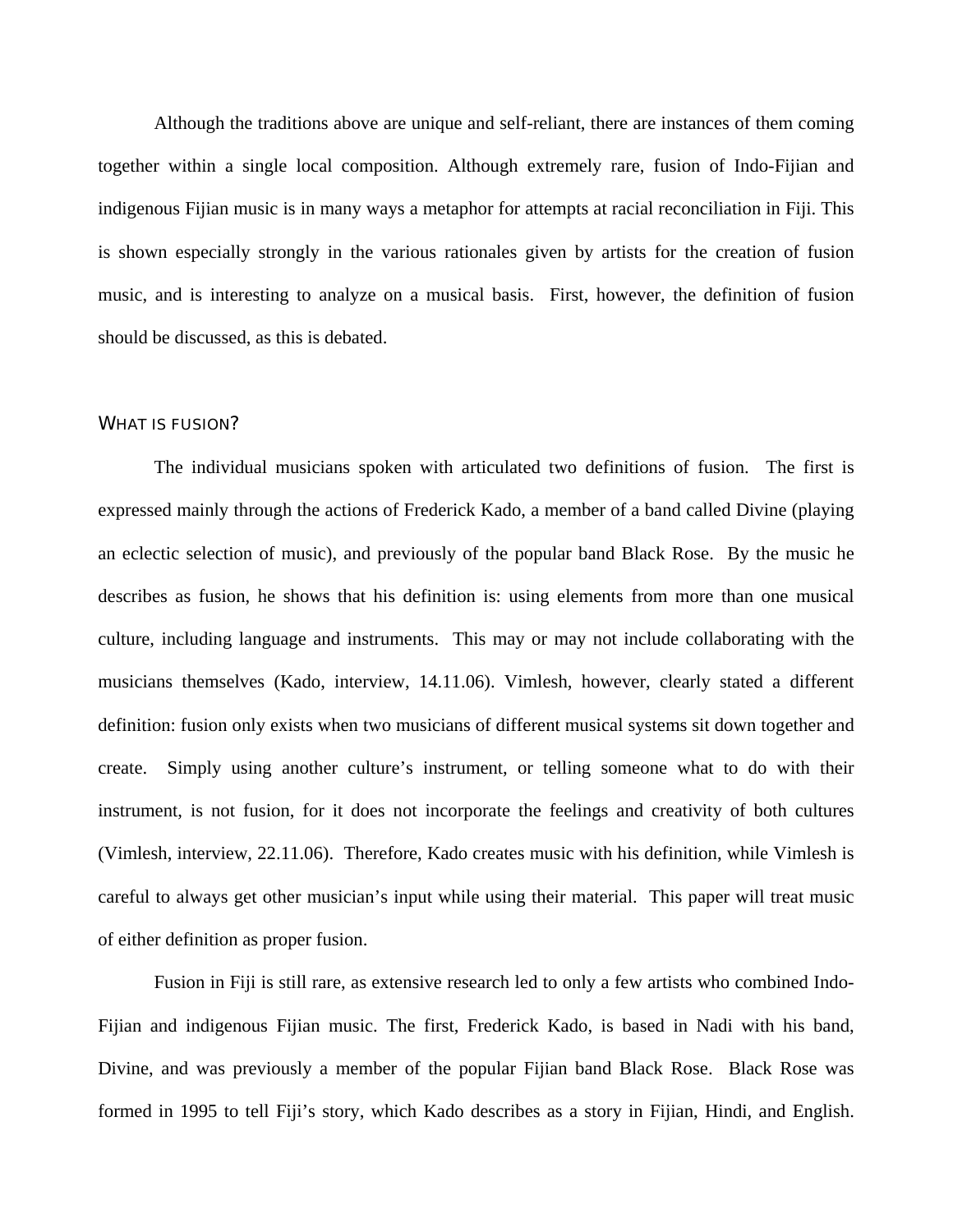They have made quite a few albums, and on their most recent, entitled *Kila…?* they laid down a potent fusion track called *Valu ni Vanua* (Kado, interview, 14.11.06). Though their music is by no means exclusively fusion, Black Rose is by far the most popular and well-known of the artists engaged in fusion that I will speak of. There are also instances of fusion music being created at the Suva Multi-Ethnic Cultural Center, which teaches Indian and indigenous Fijian dance, arts, music, and language (though the Indian classes are far more numerous than the Fijian). The teachers there occasionally work together to create fusion music; in fact, they composed music for the Fiji Day celebration at Albert Park in Suva. Another fusion artist is George Soni, a Fijian who studied classical music in India and speaks Fijian. His hit was the "ultimate party song," "Chuluchululu", which combined Indian and Fijian music with island rhythm (Naidu 79). Calvin Rore, a resident musician at the Oceania Centre for Arts and Culture, occasionally makes Indo-Fijian/indigenous Fijian fusion, such as the track that he just laid down with a *tabla* player. Sailasa Tora is also a resident musician at the Oceania Centre. He plays mostly indigenous Fijian music, but has also played with Indian musicians. Tora has played extensively with an Indo-Fijian friend who played *dholak* while Tora played *lali*. In fact, it was a performance of this drum duo in 1997 led to Tora's invitation to the Oceania Centre (Tora, interview, 29.11.06). Tora collaborated with Manoa "Twisti" Sugata on the album Ousenia, in which Twisti recorded a fusion track called *Quickening in Our Terra* (notes: "Ousenia").

There are also several artists who combine indigenous Fijian music with other systems. Calvin Rore plays this type of fusion, as well. Hailing from the Solomon Islands, he has produced an entire album that fuses Solomon Islands and indigenous Fijian music. As he has been in Fiji, working with Fijian musicians for many years, and cooperated with an indigenous Fijian musician to create the album, this fusion very much conforms to Vimlesh's definition. His album is one of the only instances of minority fusion that Rore knows of (Rore, interview, 30.11.06). Frederick Kado is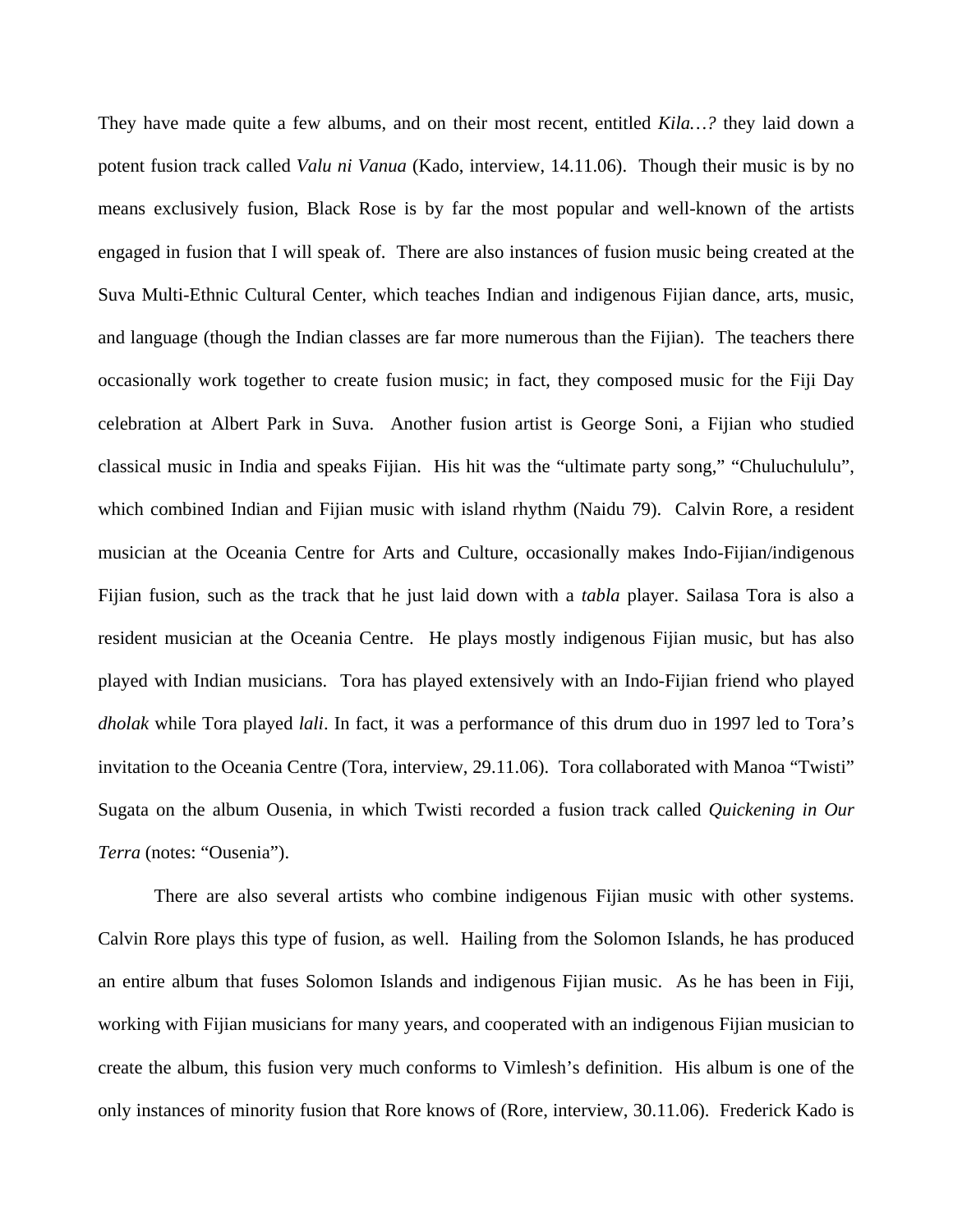one more example, however. The band that he plays with daily, Divine, includes his wife, who is Rotuman. Rotuman/indigenous fusion is one of the many genres they play (Kado, interview, 1.12.06).

This paper will now discuss the reasons that these artists give for fusion; in other words, how these artists have chosen to face Fiji's multiculturalism.

#### **RATIONALE FOR CREATING FUSION**

#### **1. PACIFIC MUSIC**

The Oceania Centre was created with the mission of creating contemporary Pacific arts – including music. However, how does one define what is Pacific, and who is a Pacific Islander? To Calvin Rore, Indo-Fijians are included in the broad category of Pacific Islanders. Therefore, in his quest to create Pacific music, he includes the distinctive culture of the Indo-Fijian community in some of his music (Rore, interview, 10.11.06). Frederick Kado ascribes similar belief. Kado's ambition is to tell Fiji's story, much as the popular New Zealand Samoan band Te Vaka tells theirs. Just as Te Vaka includes many cultures, Fiji's story includes Fijian, Hindi, English, and others. He finds bands that inaccurately mimic Fijian music, yet sell themselves as Fijian, to be insulting and threatening to culture and language. Therefore, he says he will tell the story as it should be told (Kado, interview, 14.11.06).

The assumption that Indo-Fijians are members of the Fijian community is an idea that can be used outside of music. The ideas of *vulagi* (outsider or foreigner in Fijian) and *taukei* (indigenous Fijian) are still common in thought in Fiji; and these ideas were foundations for the political crisis of 1987. According to these labels, a *taukei* is a person who truly belongs to the *vanua* – they can trace their lineage and are certifiably indigenous to the Fiji Islands. A *vulagi* cannot. Therefore, they do not have claim to the land, and are forever foreigners. For many indigenous Fijians, this tag still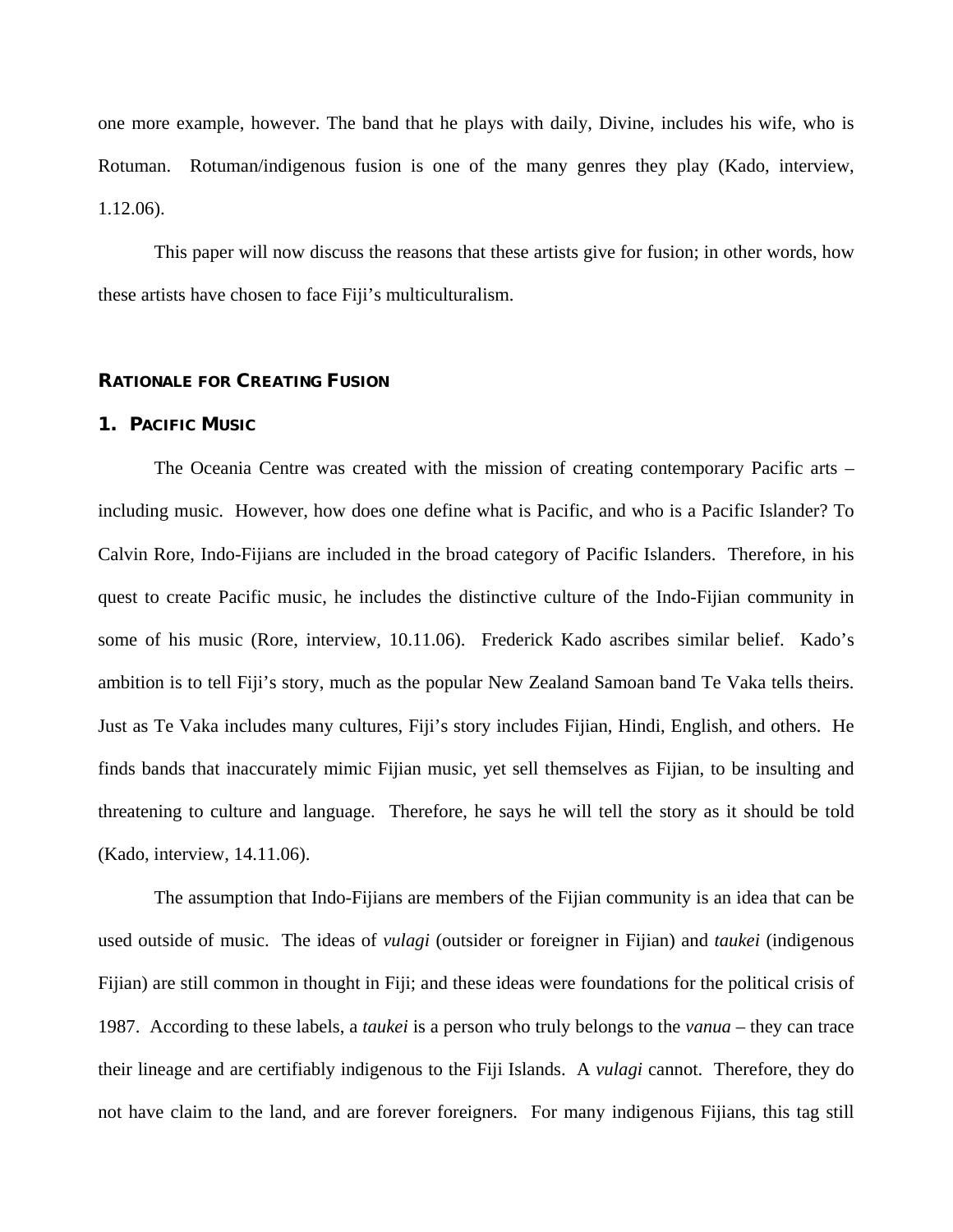applies to Indo-Fijians, despite the fact that many generations have made their home in Fiji (Teaero, lecture, 26.9.06). The musicians above are attempting to ignore these problematic labels while still recognizing the existence of these varying groups.

#### **2. CULTURAL UNDERSTANDING**

 Recognizing Indo-Fijians as member of the Fijian community does not render infeasible a realization that their culture is extremely different. Indigenous Fijians, Indo-Fijians, Rotumans, Chinese Fijians, and all the other groups in Fiji come from different contexts and cultures that have different privileges and stigmas associated with them. In light of this recognized difference, some musicians have decided to use their music to promote cultural understanding. Saras Goundar at the Multi-Ethnic Cultural Center explained that the Center provides time to people in which they can respect one another's culture and interact (as explained earlier, this interaction includes the creation of fusion music). She says that people need to invite each other into their culture, or else there will be no understanding, and therefore divisions between cultures. She believes that culture and music play a large part in multi-cultural harmony, and laments the fact that people in Fiji have been made to be separate (Goundar, interview, 23.1.06). Fusion, especially the personal relations of Vimlesh's definition, is a concrete example of people struggling towards cultural understanding, aided by music.

#### **3. MUSIC IS UNIVERSAL**

 Calvin Rore uses one particularly common sense way to explain his desire to create fusion: Why not? He argues that music is universal. It doesn't matter what culture, language, or instrument – every person can understand what music is trying to say. Therefore, it makes sense to play music with any person, as we all speak this language. This universalism cuts across cultural lines and the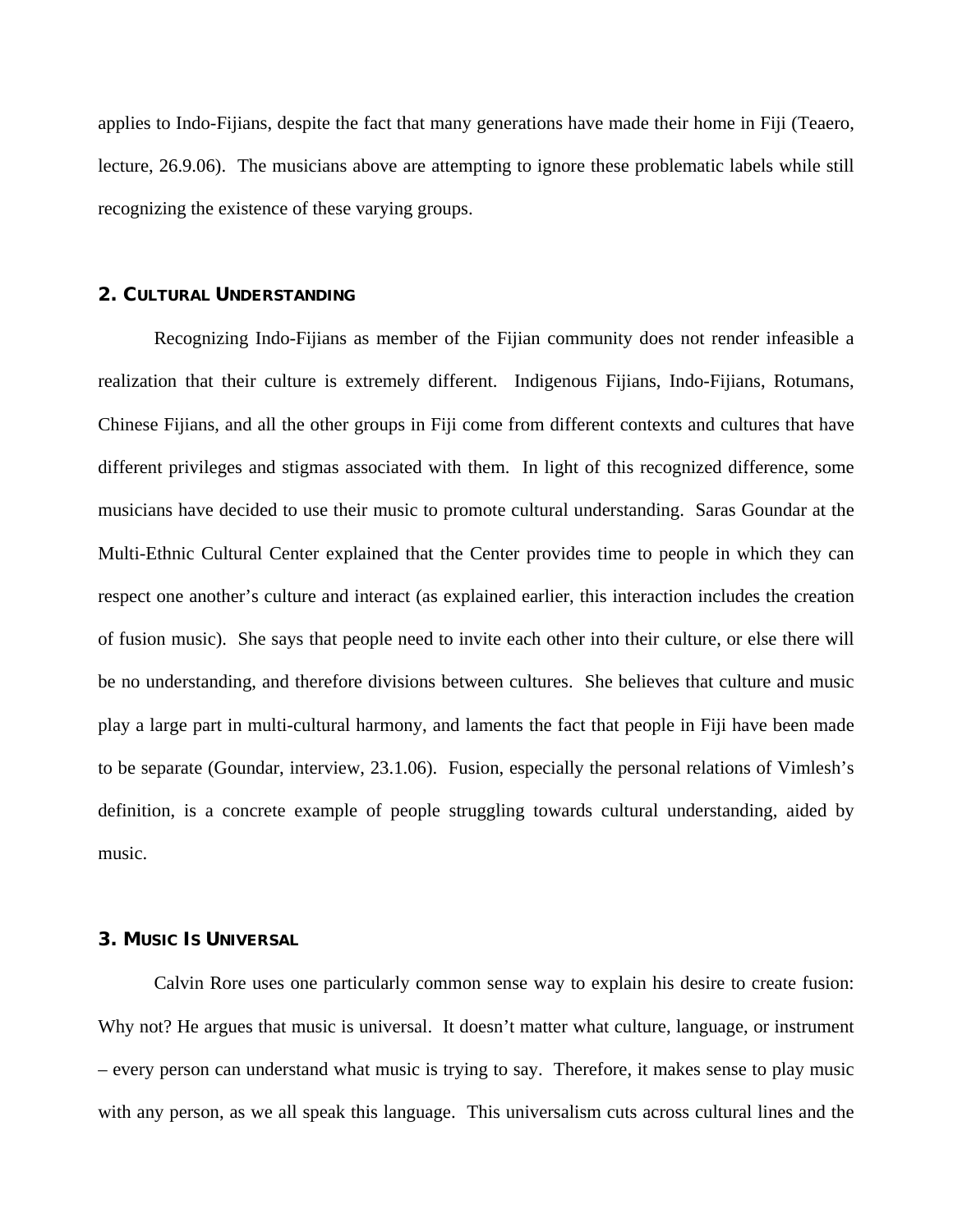stigmas and privilege associated with them extremely quickly. However, Rore is not ignoring the differences mentioned above, he has simply found another way to transgress cultural boundaries (Rore, interview, 10.11.06).

#### **4. POLITICAL MESSAGE**

Although this subject will be touched upon later, it is important to note that some Fijian musicians target actual political events or issues in their material. The politics of race are etremely visible in Fiji; even the voting ballots have the race of each candidate written beside the name. The voting system is set up to allow candidates not from each political party or ideology, but from each race (Fraenkl, lecture, 18.10.06). Everything from day-to-day political squabbling to larger political strife can be traced to race in many people's thoughts. It makes sense that musicians would speak of an issue so prevalent in their society. Fusion is a good venue for this, as it attracts the listener's attention to a multi-cultural theme. For example, Black Rose's song, *Valu Ni Vanua*, written by Frederick Kado, is translated "War of the Land", and speaks of political struggle involved in intertwined land and race issues (Kado, interview, 14.11.06).

#### **5. UNITY AND HARMONY**

 Kado also explained that on the whole, Valu Ni Vanua was about unity and harmony, and the second half prays to God for unity and understanding (Kado, interview, 14.11.06). This theme of unity and harmony was quite prevalent in fusion theories. George Soni, for instance, hopes that his music will "build a bridge" between communities in Fiji (Naidu 79), stretching out for unity. Sailasa Tora sees his identity as being multi-faceted, and as he has roots in the Western Viti Levu sugar cane belt, he has had many extremely close Indo-Fijian friends, who are just like family. He wishes to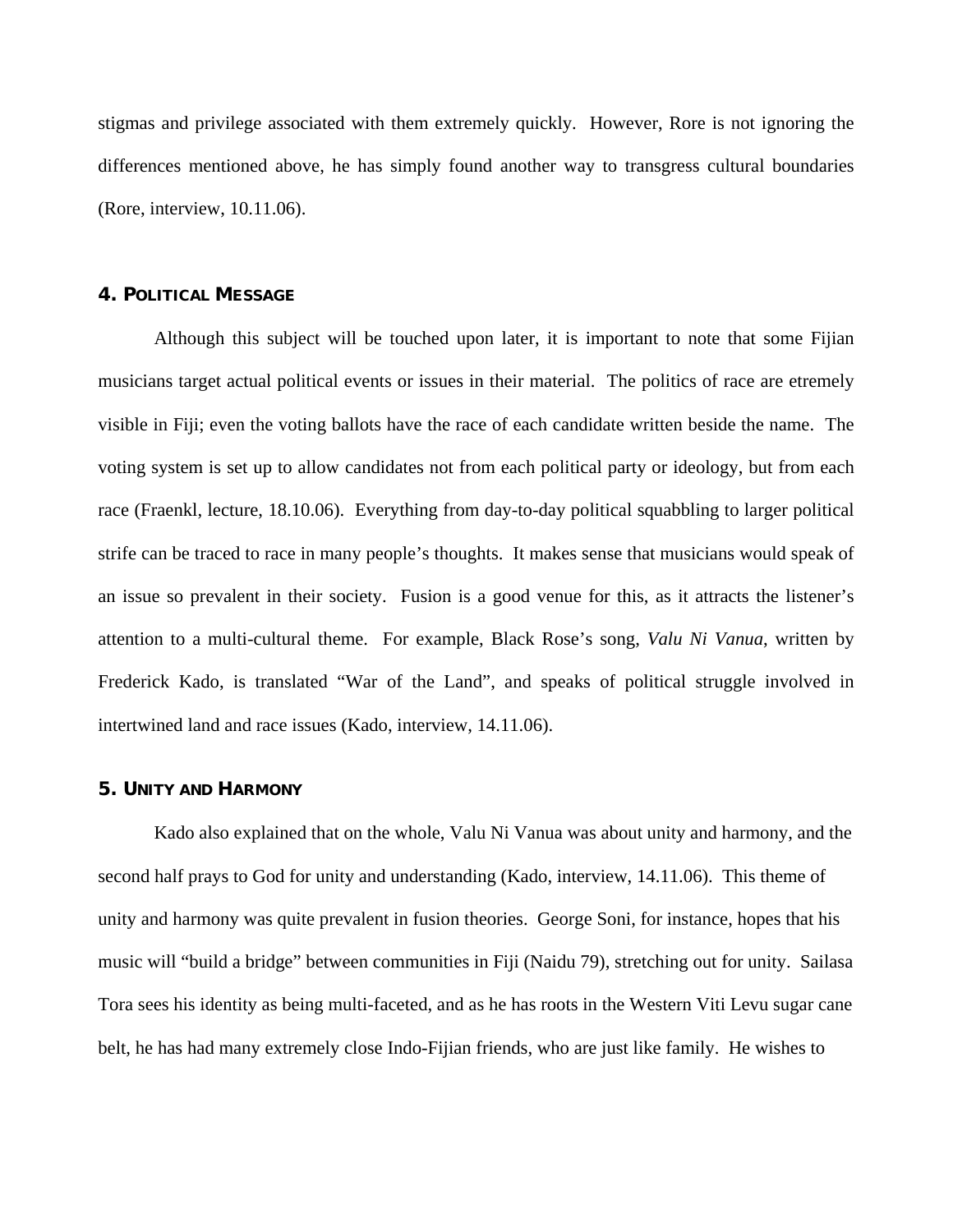extend lines to this and other cultures around the world (Tora, interview, 29.11.06). These particular ideas of Tora's can also be summed up by the word unity.

 In fact, all of the rationales mentioned above seem to be reaching towards this goal of unity and harmony. Rore's musical universalism creates unity, while the Suva multi-ethnic Cultural Center promotes harmony between its artists, and those who hear their art. Cultural understanding leads to harmony, if not one-sided unity, while political messages urge for harmony to prevail above strife.

#### **6. MUSICAL MATERIAL**

 Beside the noble theoretical reasons for fusion lies the fact that adding together musical systems gives the musician more musical material with which to work. Possible instruments double, huge amounts of rhythms, pitches, and harmonies become available, and potential styles increase exponentially. Goundar recognized this, stating that "culture is very colorful when it comes together". She acknowledges that people from one system don't "own" that systems' rhythm – it is free to be shared and used as anyone pleases (Goundar, interview, 23.1.06).

#### **ARGUMENTS AGAINST FUSION**

 As positive as the tone has been thus far, there are arguments in Fiji against the creation of fusion and about its existence. Saras Goundar explained that there are people who believe that Indian music should not be blended. Prominent Indian people especially had trouble with fusion at first, because "people have political based minds" (Goundar, interview, 23.1.06). Tora also said that some people have had trouble with his fusion music – he sited his 1997 performance of tabla and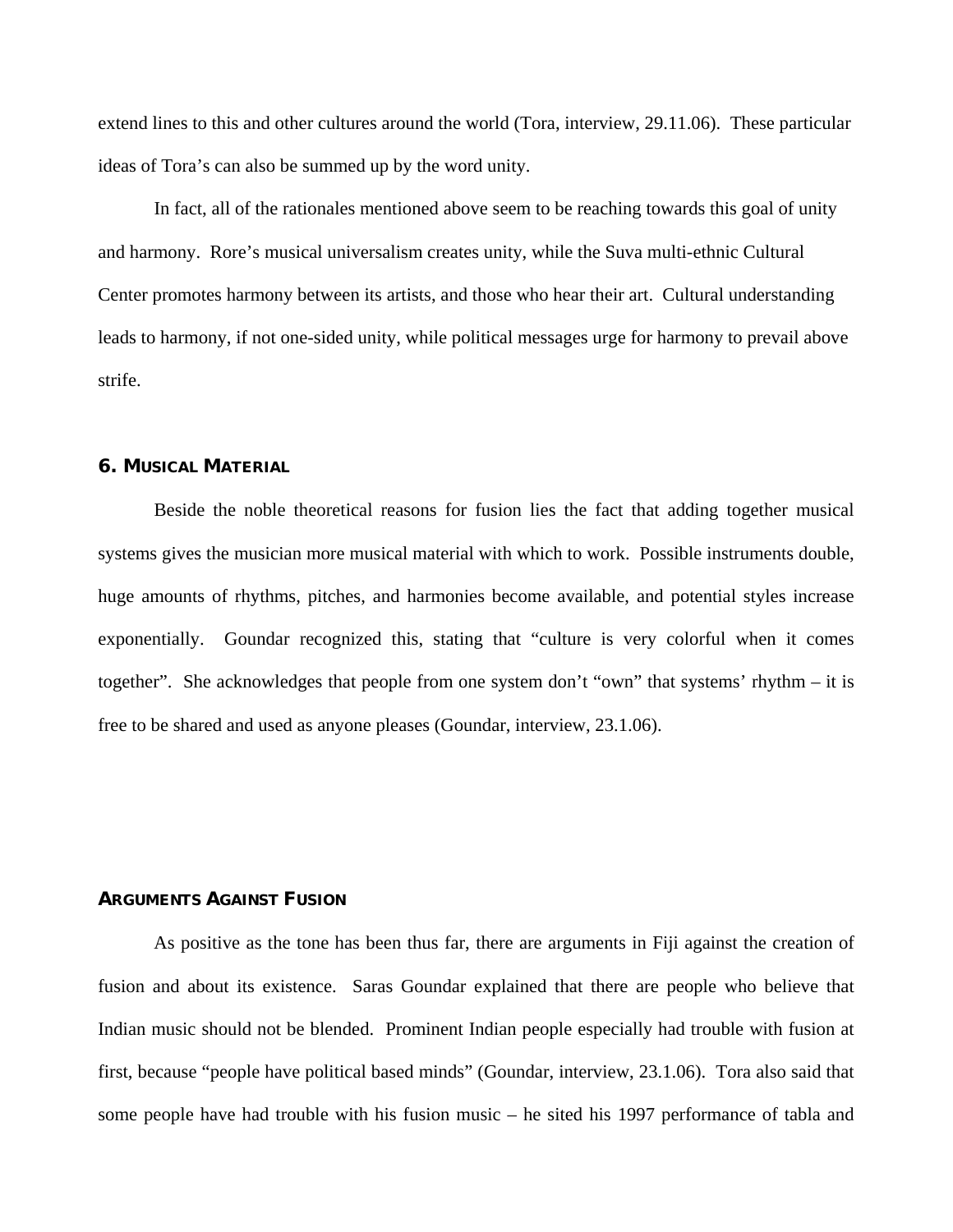lali, which some people liked, and some strongly disliked. However, this is how it always is with music, he says (Tora, interview, 29.11.06)

Vimlesh argued not against the morality of creating fusion music, but that there was no fusion music that existed in Fiji, and very little possibility for it in the future. He believes that when using his definition of fusion, where two musicians from different systems directly collaborate, there has been no fusion in Fiji. Even Black Rose does not count, as they don't directly collaborate with Indo-Fijian musicians. Why is this? Part of the reason may be fear. Vimlesh, being Indo-Fijian, feels afraid for his safety to find and collaborate with indigenous Fijian artists (Vimlesh, interview, 22.11.06) (despite the fact that he has spent time at the Oceania Centre, which has many indigenous Fijians in residence). This is probably an example of the scars that last from the violence against Indo-Fijians during and after the coups. I've spoken to other Indo-Fijians who are afraid of indigenous Fijians, one Indo-Fijian cab driver showed me the scars he had received from indigenous Fijian youths who had attacked him with a knife while he was driving the cab. Although it can hardly be said that indigenous Fijian people blindly swing at any passing Indo-Fijian, it would be insensitive to deny Vimlesh his right to use fear as a hurdle to fusion.

As for the future, Vimlesh believes the forecast is dull. A huge problem is that there are few Indo-Fijian musicians – because parents are understandably motivated by the economics of putting food on the table instead of sending their children to music class, there have been very few Indo-Fijian children learning music (a sentiment echoed by Goundar, interview, 23.11.06). Those people who have learned music often learn by listening to recordings and copying them with their voices or instruments. Therefore, there are no Indo-Fijian musicians who understand Indian music well enough to be creative or to collaborate with indigenous Fijians. Even if this did occur, there is no market for such in Fiji (Vimlesh, interview, 22.11.06).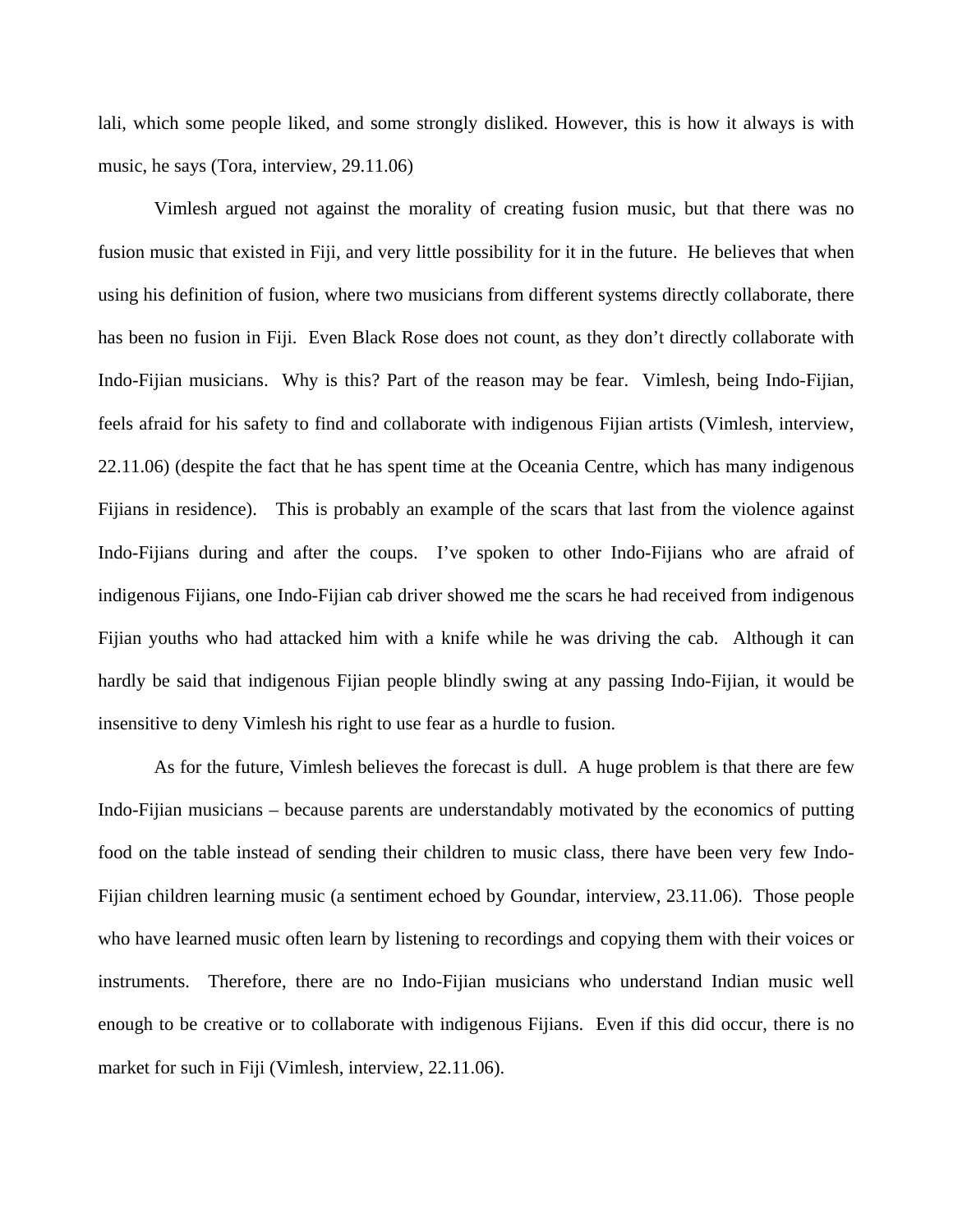Another hurdle to collaboration is simply getting artists together. Indo-Fijians and indigenous Fijians often don't know enough about each other's music to know which artist is of high enough quality to collaborate with (Vimlesh, interview, 22.11.06). Also, though indigenous Fijians gather Indian music through Bollywood, many good indigenous Fijians stay in villages, away from Indo-Fijians who could learn from them, according to Vimlesh (Vimlesh, interview, 22.11.06).

#### **EXAMPLE: VALU NI VANUA BY FREDERICK KADO**

Valu ni Vanua, literally "War of the Land", is a song about unity and harmony, according to its indigenous Fijian writer, Frederick Kado. The song is performed by Black Rose in their popular album "Kila?...", which means, "understand?". Kado says that the first half [written in Hindi, with Indian musical traits] is about political struggle, while the second half [written in Fijian, with *meke* characteristics] is a prayer to God for unity and understanding in Fiji (Kado, interview, 14.11.06). The song moves gradually from Indian to indigenous Fijian musical material.

The song opens with an Indian bamboo flute (or the electronic synthesis of one). Soon enters the sound of an Indian double-headed barrel drum and light, shimmering triangle and bells, which are felt underneath most of the piece (though they change in nature occasionally). This assures that the Indo-Fijian presence is felt throughout. A single voice sings in an Indian fashion – the melody is ornamented, and the pitches bend to the singer's will. For example, the word "rahegah" in the thirteenth complete measure is sung melismatically, with ornamentations between pitches. (The flute at the beginning also bends pitches.) The voice's melody is followed by a flowing section of strings (layered electronically) and a double reed sound, with a keyboard entering near the beginning. This instrumentation is typically Bollywood.

Directly after the Hindi lines finish, however, an indigenous Fijian *lali ni meke* enters, layered on top of the Indian barrel drum. The Bollywood strings continue – but their rhythm has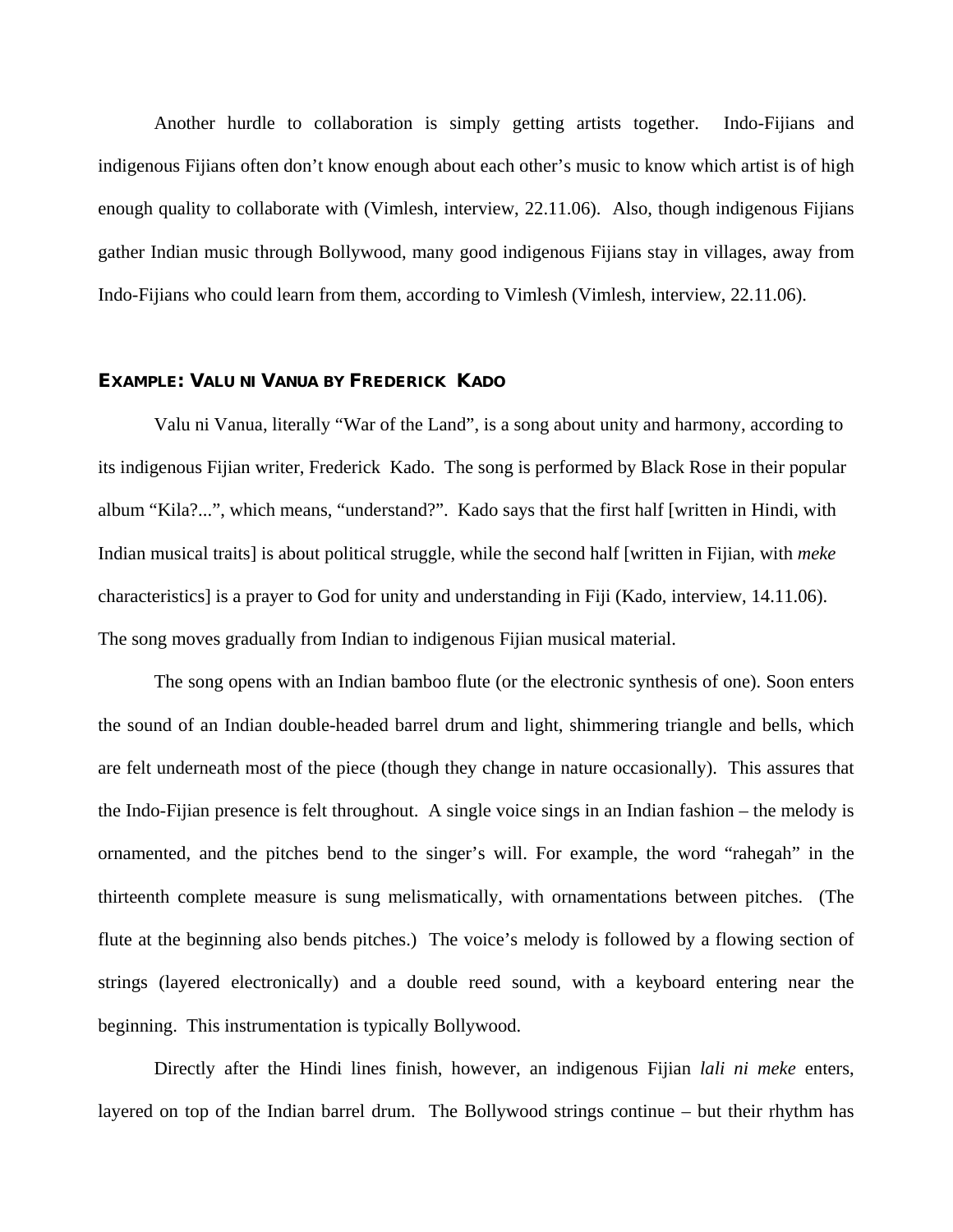changed from smooth to driving. The syncopation is more typically Indian, but the feel fits right in with the *meke* sound that the vocal part has taken on. After one line of this instrumentation – *meke* voices, barrel drum, *lali ni meke,* and driving strings – everyone drops out but the *lali ni meke* sound, which has a short, two-bar solo.

As this solo finishes, an Indian double reed sound heralds in the rest of the piece, which resembles a traditional *meke* quite closely. Here, the only instruments used are driving percussion and voice, with a deep bass sound underneath. The voices are structured correctly as a *meke*: a *laga* begins most verses by itself, and then enters the *tagica*, harmonizing closely with the *laga*, and the *druku*, providing a heavy, solid bass. The voices are layered to sound like a large ensemble. The melodic range is indeed small – only two notes, a step apart, dominate the melody. Also, the harmonies are close, using only thirds and layered octaves.

Besides the characteristic emphases of melody in the Indian section and harmony in the *meke*, the rhythms used are characteristic of the systems. The melody of the Hindi verses commonly crosses bars and is syncopated. It is changing and flowing. The Fijian words, however, are commonly evenly spaced eighth notes, with little syncopation. All of the percussion throughout, however, ornaments its basic underlying rhythm, as is customary in both traditions.

The musicians who created this song are indigenous Fijian, and not trained in classical Indian music. They did not directly collaborate with Indian musicians, either, so it is quite unlikely that the piece follows a specific *tala* or *raga*. However, the elements of Indian music still exist, alongside with the *meke* elements. Listeners in Fiji can easily recognize this; therefore, the song catches the ear as something that is speaking to multiculturalism in Fiji. Kado only hopes that this message  $-a$ call for unity and harmony in the multiculturalism of Fiji – will be heard (Kado, interview, 14.11.06).

Source: "Valu ni Vanua, off of the album "Kila…?" (Mangrove, December 2002), by Black Rose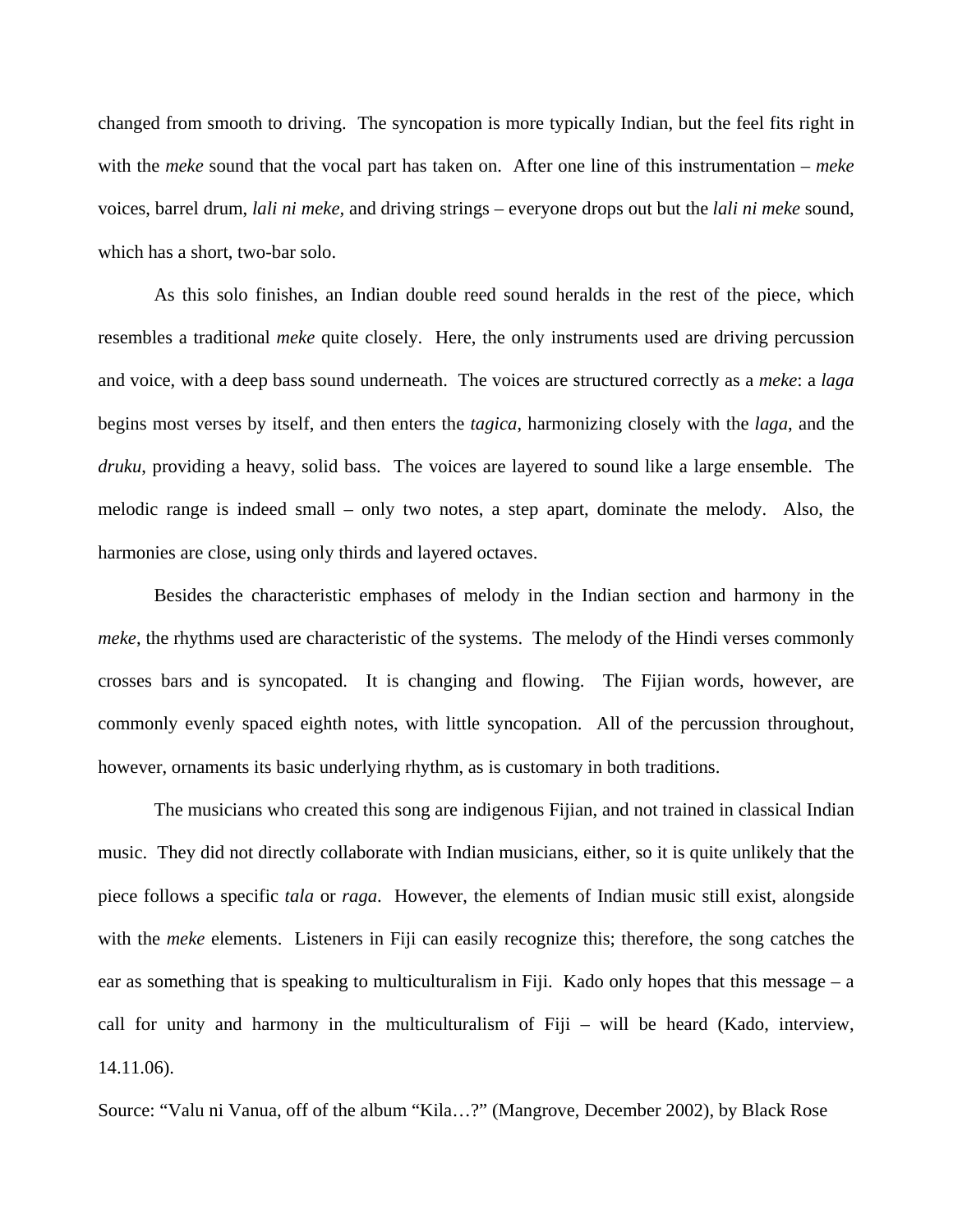## **CROSS-CULTURAL LISTENING**

 Cultural awareness and interaction can also be achieved by members of one culture listening to anther group's music, or by music that everyone listens to. The extent to which this happens in Fiji is most easily gauged through radio stations, as radio can be heard around every turn. It is one of the most dominate ways to listen to music in Fiji. After introducing radio, especially target audiences and stations, I will explore local music, attempts to cross racial boundaries, and finally, the workers at companies who control radio in Fiji.

#### **AUDIENCES AND STATIONS**

 The two main radio companies in Fiji are Communications Fiji Limited (CFL), which controls five stations, and the Fiji Broadcasting Corporation (FBC), which controls six stations. I will also be mentioning Radio Pasifik, the student radio station of the University of the South Pacific, housed at the Laucala Bay campus.

 All five of CFL's stations are commercial, while four of FBC's six are commercial and two are public service (www.cfl.com.fj, www.radiofiji.com.fj). Radio Pasifik is a student volunteer based non-commercial station (R.P., interview, 20.11.06). Each of the commercial stations caters to a specific target audience, although most audiences are covered by stations at both CFL and FBC (www.cfl.com.fj, www.radiofiji.com.fj). These target audiences can be assumed to be accurate in knowing their market, as the companies are competitive businesses. The audiences speak to the definite ethnic separation with which the stations treat their listeners.

 CFL has set out three specific audiences to which it tailors: traditional Indo-Fijian, traditional indigenous Fijian, and Western, both under 30 and mature. The traditional Indo-Fijian market is comprised of people with "culturally Indian preferences", usually over 25 years old. Radio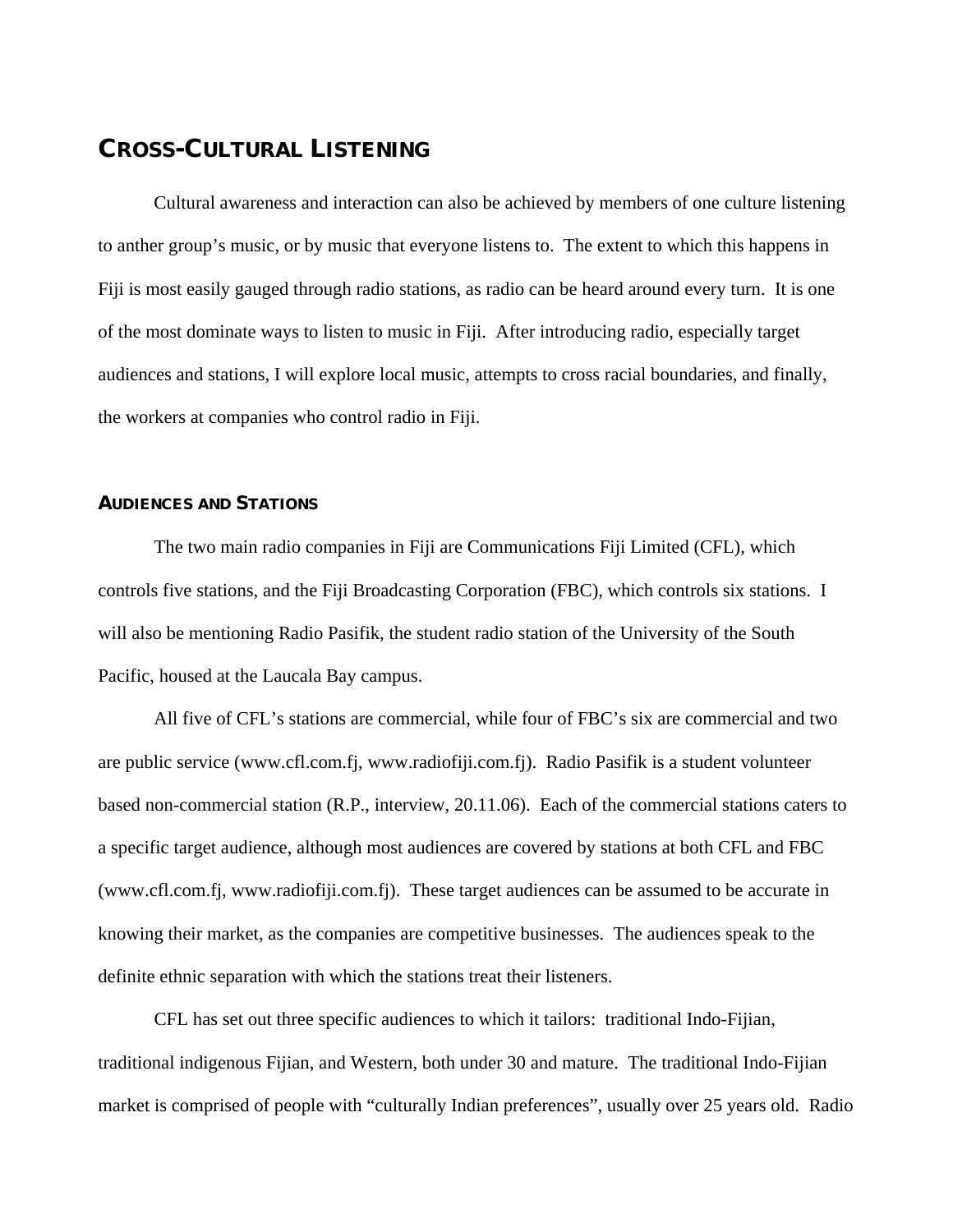stations for this market are one of the only ways for Indo-Fijians to get Fiji-based information in Hindustani and are especially well listened to in the cane belt areas of Western Viti Levu and Vanua Levu. The CFL stations that correspond to this market are Radio Navtarang (Hindi speaking, "latest music and gossip from Bollywood") and Radio Sargam ("older, more traditional Hindustani market", plays a cultural and religious role in the Indo-Fijian community by taking part in all Hindu and Muslim religious festivals) ([www.cfl.com.fj](http://www.cfl.com.fj/)). FBC does not use the same market terminology as CFL but has a station that roughly corresponds to Radio Navtarang. It is called Radio Mirchi – "The Rhythm of India", which also brings Bollywood, but is "customized to the taste, language, and culture of the local audience" [\(www.radiofiji.com.fj\)](http://www.radiofiji.com.fj/). Radio Fiji Two, a non-commercial FBC station, is also tailored to a Hindi market. This station is a Hindi speaking, government-subsidized, and committed to Public Service Broadcasting. This includes content on weather, disaster warnings, children, youth development, deaths, festival coverage, religious programs, family, religious programs, cultural programs, and, finally, cross cultural programs ([www.radiofiji.com.fj](http://www.radiofiji.com.fj/)). The religious material it presents is mostly Hindu, with some Muslim and a very small amount of Christian (Bernerd, interview, 10.11.06).

 The traditional indigenous Fijian audience, as described by CFL, is older (over 25) and more conservative. This is the fastest growing market, which "reflects the changing population of Fiji" (www.cfl.com.fj). In other words, there is a growing demand for indigenous Fijian music as the indigenous population continues to grow and the Indo-Fijian population continues to emigrate. CFL features one station for the traditional indigenous Fijian market: Viti FM. Viti (the Fijian word for Fiji) features Fijian language popular music, the biggest "stars" in Fiji (such as *vude* artists), and "rugby rugby rugby" ([www.cfl.com.fj](http://www.cfl.com.fj/)). This extremely indigenous catered station has no exact match at FBC. However, FBC runs two Fijian language stations: Radio Fiji One and Bula FM. Radio Fiji One is Radio Fiji Two's counterpart. Being a Public Service Broadcasting station as well,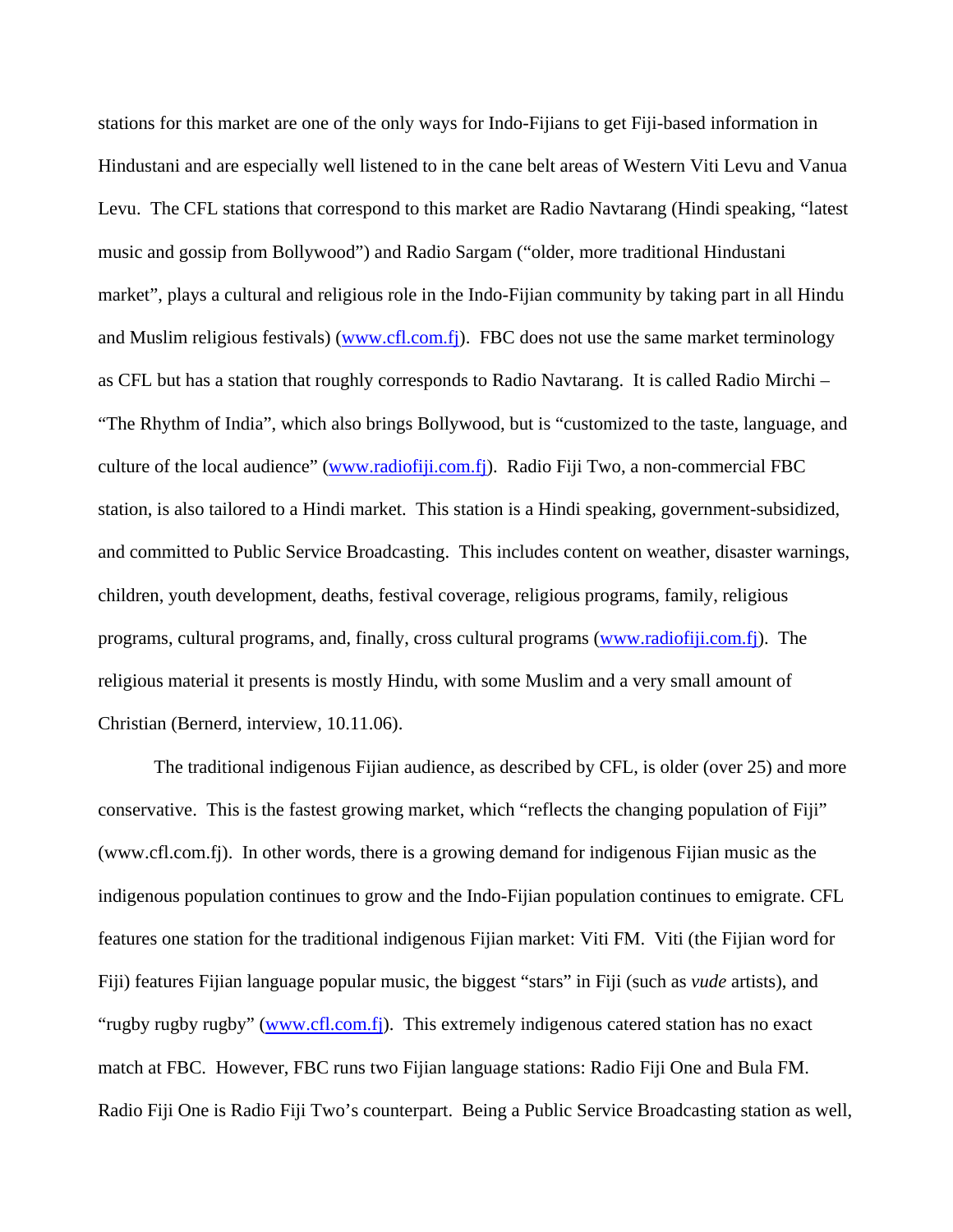it has similar content categories, but is conducted in Fijian and has mainly Christian religious segments. Bula FM, "Naba Dua ena Sera", is also conducted in Fijian and is dubbed "Fiji's best Fijian pop station". It targets "young, energetic music lovers".

 The Western market has four popular radio stations dedicated to it. However, the Western market is not targeted towards Western people. In fact, it is said to be multi-racial and to have an indigenous Fijian, youth base [\(www.cfl.com.fj\)](http://www.cfl.com.fj/). Statistics show that more than half of this market's listeners are indigenous Fijian, and the remaining listeners are divided between "others" and Indo-Fijans (www. cfl.com.fj – see Appendix 3). It is urban based: Suva, Nadi, and Lautoka. Its listeners are "trendsetters" who are "universal in nature", and are "typically many of our nation's decision makers". It is split into two sections: under 25 years of age, and those who were adolescents in the 80's and 90's, all of whom are very Westernized. CFL claims that its Western under-25 station, FM96, is the best known station in Fiji. It broadcasts the "latest pop and mainstream music hits worldwide". The station broadcasts in English, but its online description states that it speaks "the language of Fiji", and that "any resemblance to English is coincidental" (www.cfl.com.fj). The program director says that the station targets, specifically, the 21 year old indigenous Fijian female (Tela, interview, 15.11.06). Its corresponding station at FBC is 2Day FM. This station targets the same ages, and is also broadcast in English. It plays hits from 1997 to present day from many genres, mostly Western – RnB, hip-hop, rock, rap, pop, dance music, and reggae. 2Day FM's mission is to "educate, inspire, and inform the youths while playing today's hit music." ([www.radiofiji.com.fj\)](http://www.radiofiji.com.fj/) However, when asked what the station strives to "educate, inspire and inform" *about*, the program director said health, education, HIV, and other empowerment – multiculturalism was not one of the chosen topics. The Western stations for older audiences are Legend FM at CFL and Radio Fiji Gold at FBC. Both stations are English speaking and play classic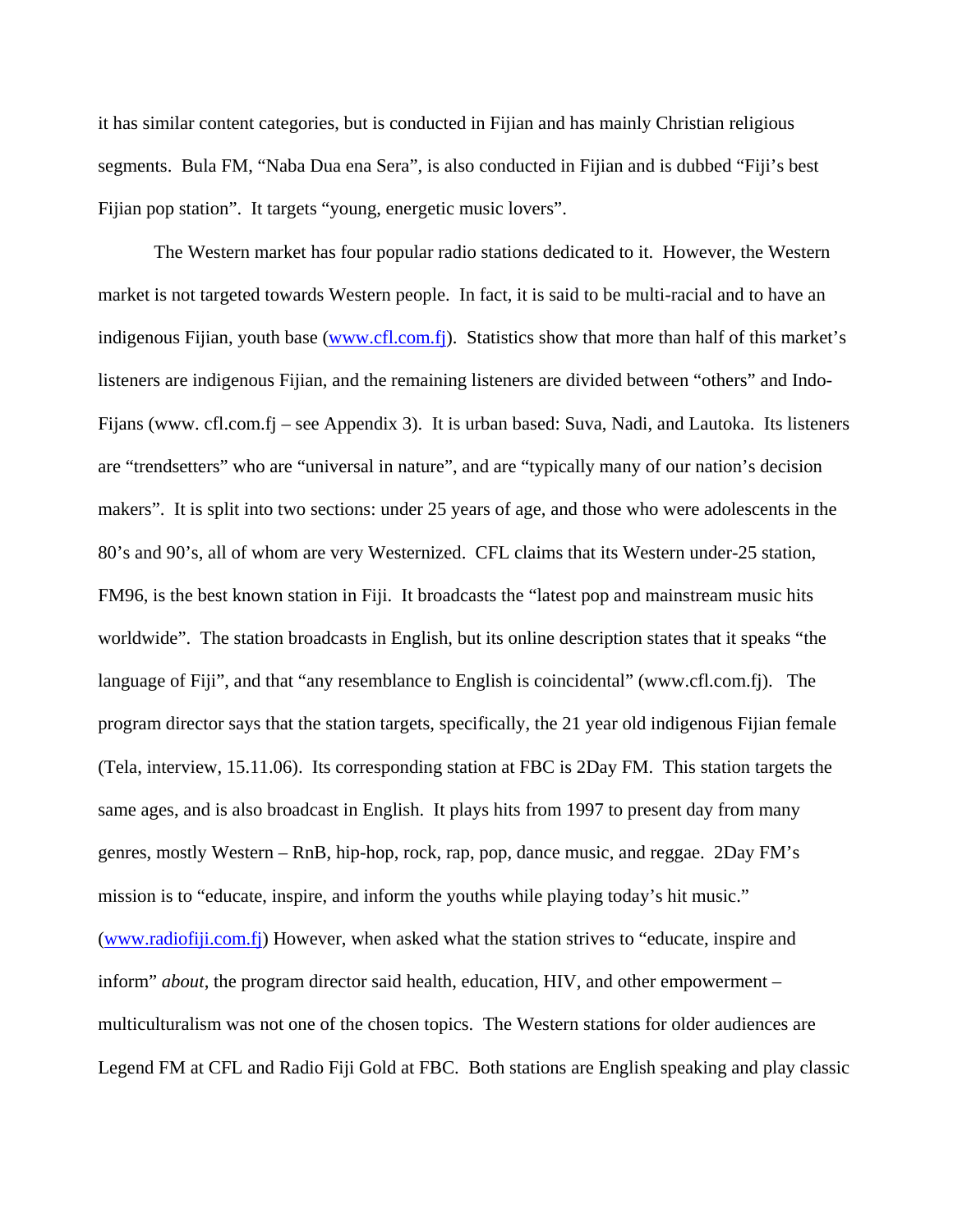Western hits from the 70's, 80's, and 90's (www.cfl.com.fj, [www.radiofiji.com.fj\)](http://www.radiofiji.com.fj/). The extent to which these stations reflect or affect Fiji's multiculturalism will be discussed below.

 Radio Pasifik, being a single, non-commercial station, does not have the specific marketing schemes that the large companies do. The station has extremely diverse programming – a volunteer spoke of cultural shows which highlight a different Pacific culture each year, a Fijian program, a Hindi program, a women's program, a French program, and Globe Trotter, a global news show. Radio Pasifik, therefore, is the only station that truly attempts to reflect the multiculturalism of Fiji. However, its listenership is probably low – it is very uncommon to hear Radio Pasifik in public spaces.

#### **ATTEMPTS TO BE CROSS-CULTURAL**

 Even if the stations are not multicultural in mission or target audiences, there are a few instances of cross cultural content or listening. Edward Bernerd, a Human Capital Coordinator at FBC, said that the four commercial stations occasionally include jokes or lingo from one of the different languages spoken in Fiji, even if they don't play the music of those cultures (Bernerd, interview, 10.11.06). In terms of fusion, all of the stations at CFL, including the Hindi, Fijian, and Western stations, play Black Rose. However, Black Rose is the only fusion artist that they use, or even know of (Tela, interview, 15.11.06). Radio Fiji One and Radio Fiji Two work with the Ministry of Reconciliation, which funds the Public Service Broadcasting. However, the long list of programming only once mentioned cross-cultural programs ([www.radiofiji.com.fj](http://www.radiofiji.com.fj/)). These stations remain as divisive as the others. Radio Pasifik is, of course, a notable exception.

 There are also some instances of people listening to stations that do not belong to their race. Bernerd said that in his personal experience, people cross stations in the cane belts of Western Viti Levu [the same area that Sailasa Tora mentioned as being a racially harmonious space]. Here,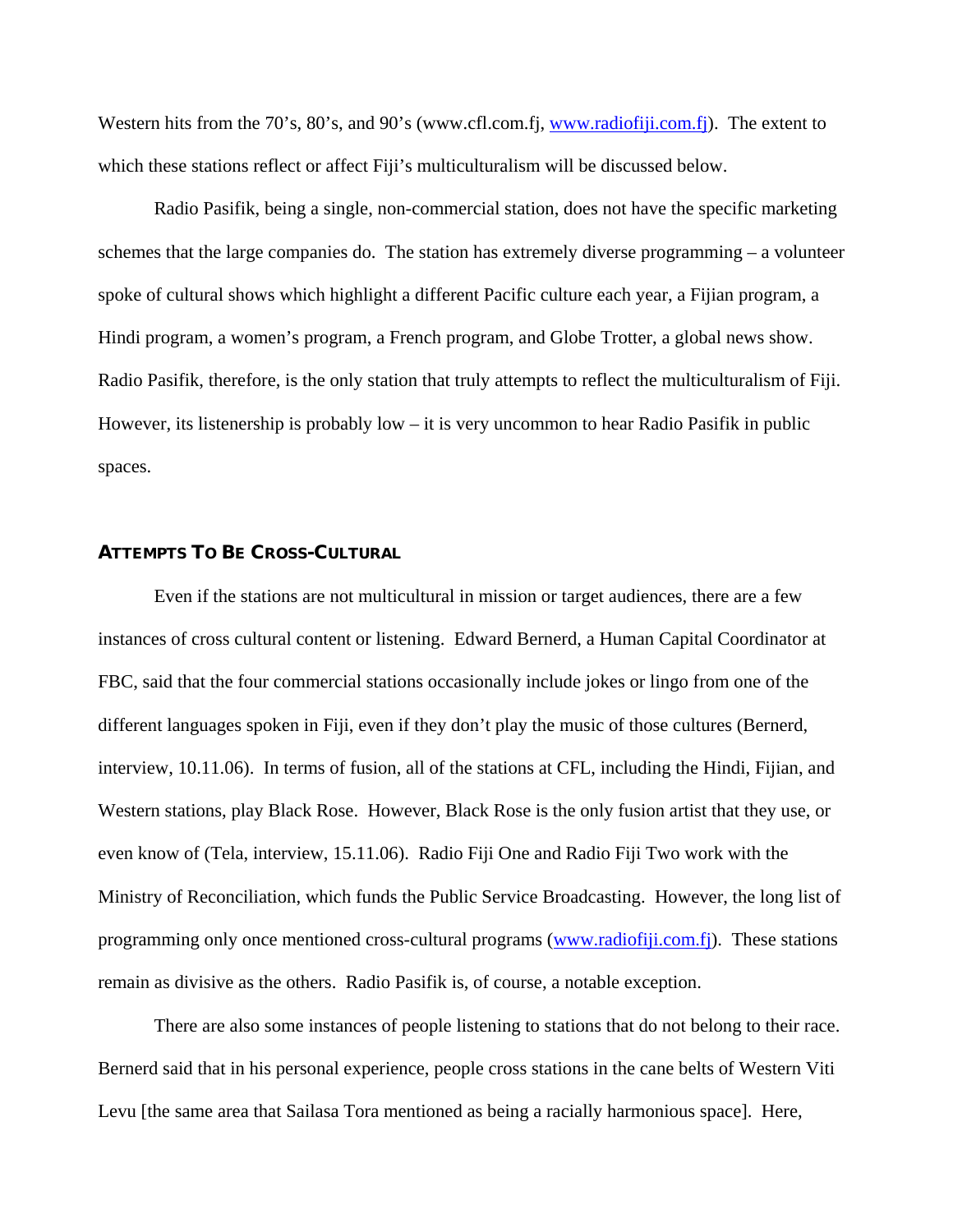Bernerd said, some indigenous Fijians listen to Radio Fiji Two, and some Indo-Fijians listen to Bula FM. Other than this, there is little evidence of races listening to each other's stations, judging from the researched specific marketing schemes. If there were a fair amount of Indo-Fijians interested in Viti FM, for instance, there would certainly be more Indian content to suit these customers.

#### **LOCAL MUSIC**

 Local music could play an important role in speaking to the problems and joys in Fiji, which certainly include its multiculturalism. Local music gives a closer understanding than the broader cultures of Bollywood, reggae, or island rhythms. Even if the locally created music stayed within one culture, it would have a better chance at addressing these issues. It is highly unlikely that local music could be used in a demeaning way against another group, because, as Charles Tela pointed out, all radio stations must adhere to the Media Code of Ethics (Tela, interview, 15.11.06), which would most likely bar music that speaks ill of another race or cultural group.

 Regardless of how it could be used, there is little local Fijian music played. Viti FM plays local music, according to its program director. However, it seems that the director may consider all Pacific Island music local (CFL, interviews, 15.11.06), and of course the Pacific Islands are extremely diverse, dealing with a multitude of issues that may have nothing at all to do with Fiji's multiculturalism. Also, Charles Tela emphasized that local music would not be played if it was substandard, for the sole reason that it was local. The stations don't want to play it after a better band (such as Nickelback, he says), and get a bad reaction from listeners (Tela, interview, 15.11.06). Sargam, an extremely traditional Hindi station, plays a large amount of local music – one DJ said that on Sundays, the station plays all local traditional Hindi music, and the rest of the week plays 40%-60% local music (CFL, interviews, 15.11.06). However, the effectiveness of this music in speaking to locals about the issues of contemporary Fiji is diminished by the fact that the music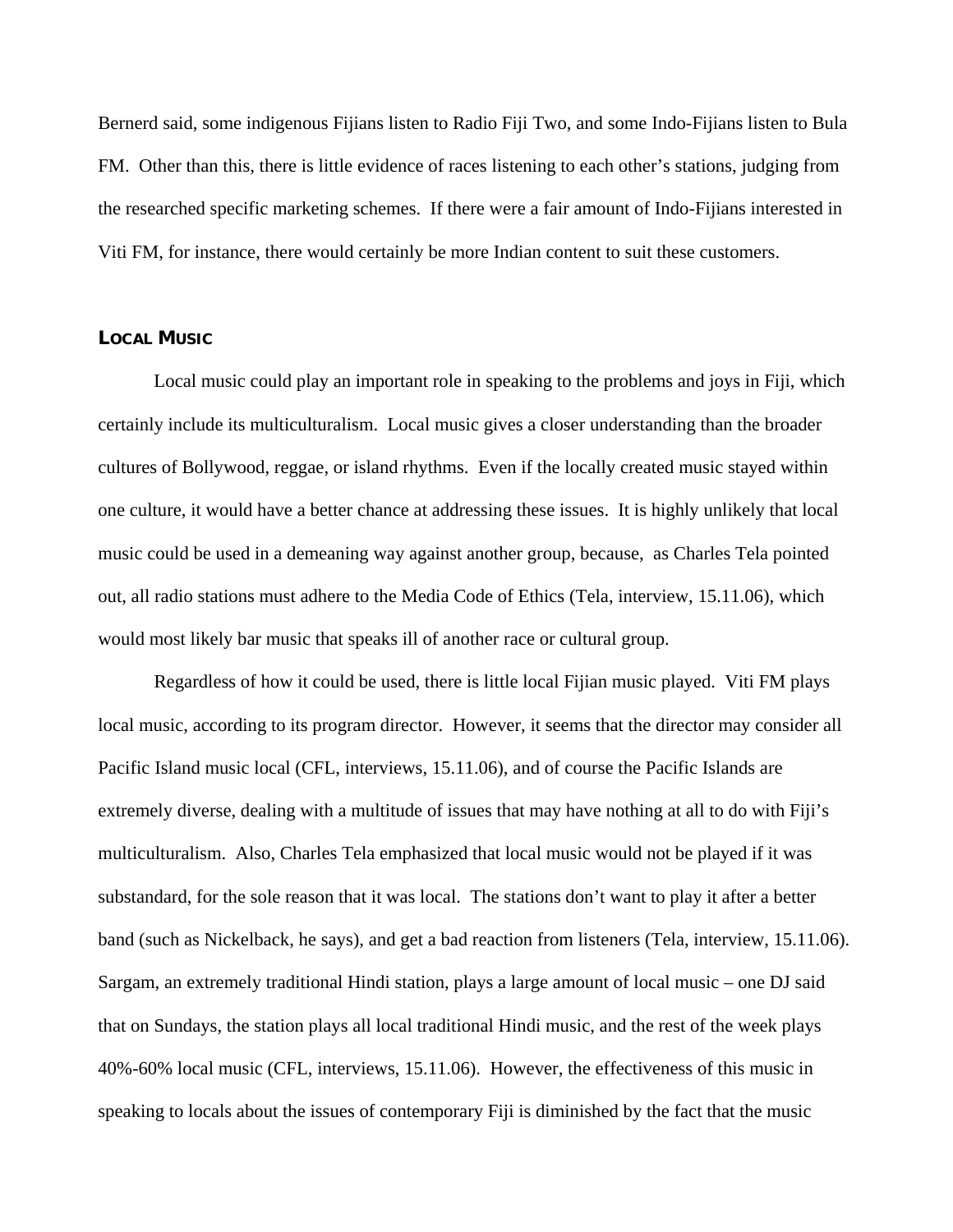played consists largely of "golden oldies". Also, the audience is extremely small – 4.8% of CFL's listeners [\(www.cfl.com.fj\)](http://www.cfl.com.fj/). Lastly, Radio Pasifik may occasionally play local music, according to the whims of its volunteer DJ's (R.P., interview, 20.11.06). This could occur if Fiji is chosen by the DJ as the subject for the station's weekly cultural show.

#### **COMPANIES AND WORKERS**

 On whose whims is music in Fijian radio controlled? For as much as a company or station can define their audience and aims, the people who put on the music are those who really control what radio is and how multicultural it can be. Charles Tela of CFL provided information on the workers of this large company. The age and race demographics of the stations generally correspond with the target markets. Therefore, the company has close to half Indo-Fijian workers and half indigenous Fijians, though since the company has one more Fijian station than Hindi station, there are slightly more indigenous Fijians. English stations have an even blend of Indo-Fijian and indigenous Fijian workers. Although the company has no policy directly involving multiculturalism or reconciliation, it does conform to the Broadcasting Code of Ethics (Tela, interview, 15.11.06). This Code includes four clauses that warn media against making discriminatory references about a race, referring unnecessarily to race, offending vulnerable minorities, and promoting racial discord or hatred (Media Council, 5-6). Workers making racist comments are in no way tolerated, though this very rarely occurs at CFL. Workers sign a contract upon employment in which they promise respect for other cultural groups, as there is an extremely wide range working at the company. The company language is English, so as not to exclude any one group, though some of the radio personalities can speak both Hindi and Fijian (Tela, interview, 15.11.06).

 Interestingly enough, Radio Navtarang (CFL's Bollywood gossip station) recently hired a young indigenous Fijian woman as a radio personality. This unique decision was made because Ana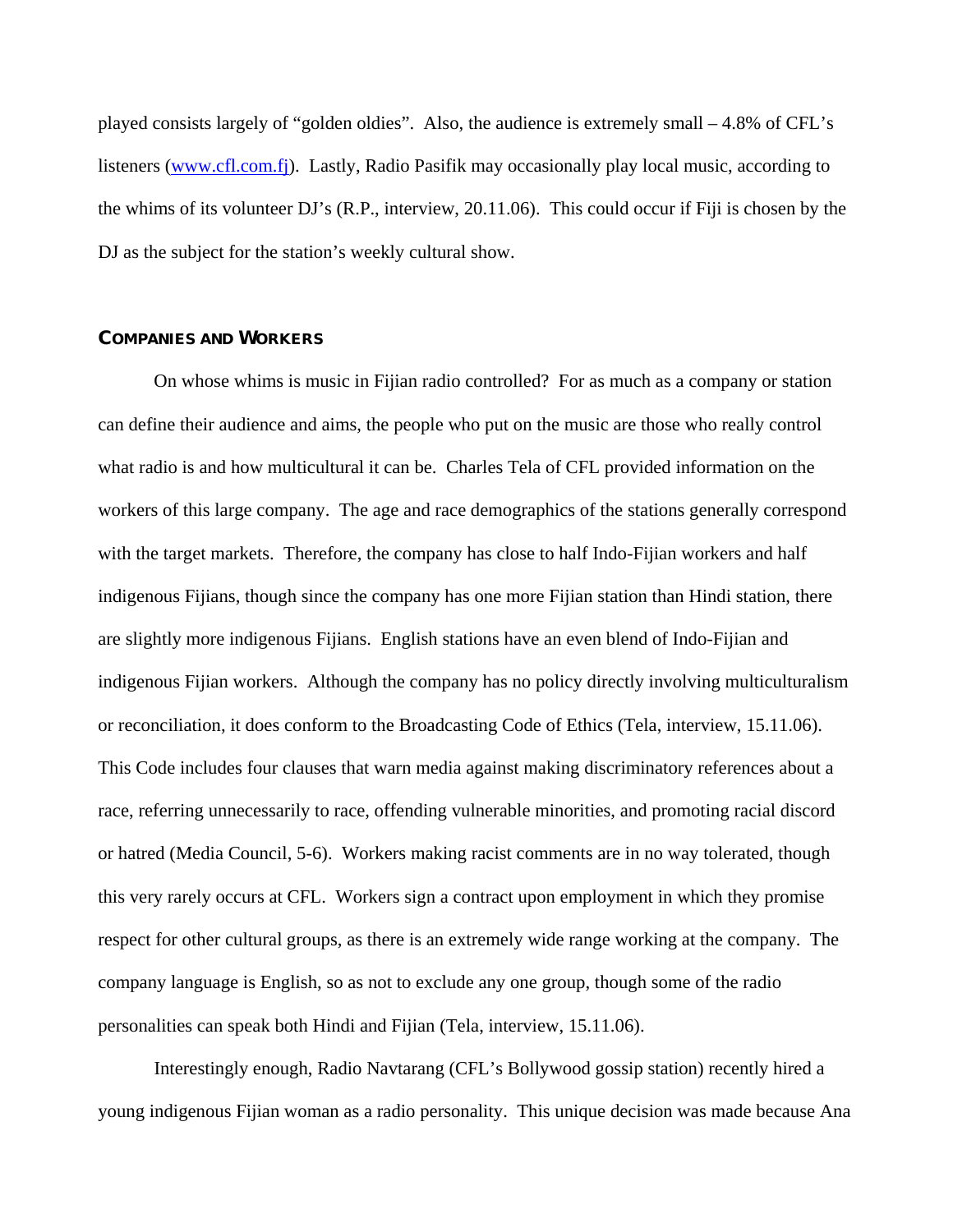speaks Hindi, dresses like an Indian, thinks like an Indian, and speaks English with an Indian accent. Although her race is not accented on the radio, her race is generally known by her name and reputation. As to her popularity amongst the predominantly Indo-Fijian listeners, she must be fairly well liked, said Tela. After all, she would have stayed far shorter than her current six months if she was disliked (Tela, interview, 15.11.06)

#### **ANALYSIS OF RADIO IN FIJI**

 It is clear that most radio stations in Fiji contribute to division – the markets devised by the companies assure that listeners must choose to listen to either Fijian, Hindi, or Fijian-targeted Western programming. Even the government sponsored stations (Radio Fiji One and Radio Fiji Two) are segregated by their content. Radio Pasifik certainly attempts to be multi-cultural, but this is one station among many, and does not have the commercial appeal that the other stations do. Other than this, there is little action being taken to unite listeners through the stations they listen to. The extent to which Western stations unite is extremely hard to determine. However, the verdict is more probably negative: Fijians are the main target of Western stations [\(www.cfl.com.fj\)](http://www.cfl.com.fj/), as shown by the companies' goals, and also by the attendees at station-sponsored events, such as concerts. Most of the people who show up to FM96's events are indigenous Fijians, as they are the main marketing target of this supposedly cross-culture market. Most of the Indo-Fijians will show up at Hindi station events, according to a Charles Tela of CFL (Tela, interview, 15.11.06).

#### **CONCLUSION**

 Music is far more powerful when it is *your* music – when your own people created it, and it speaks to your life, your problems, your joys, and your people's position within larger contexts in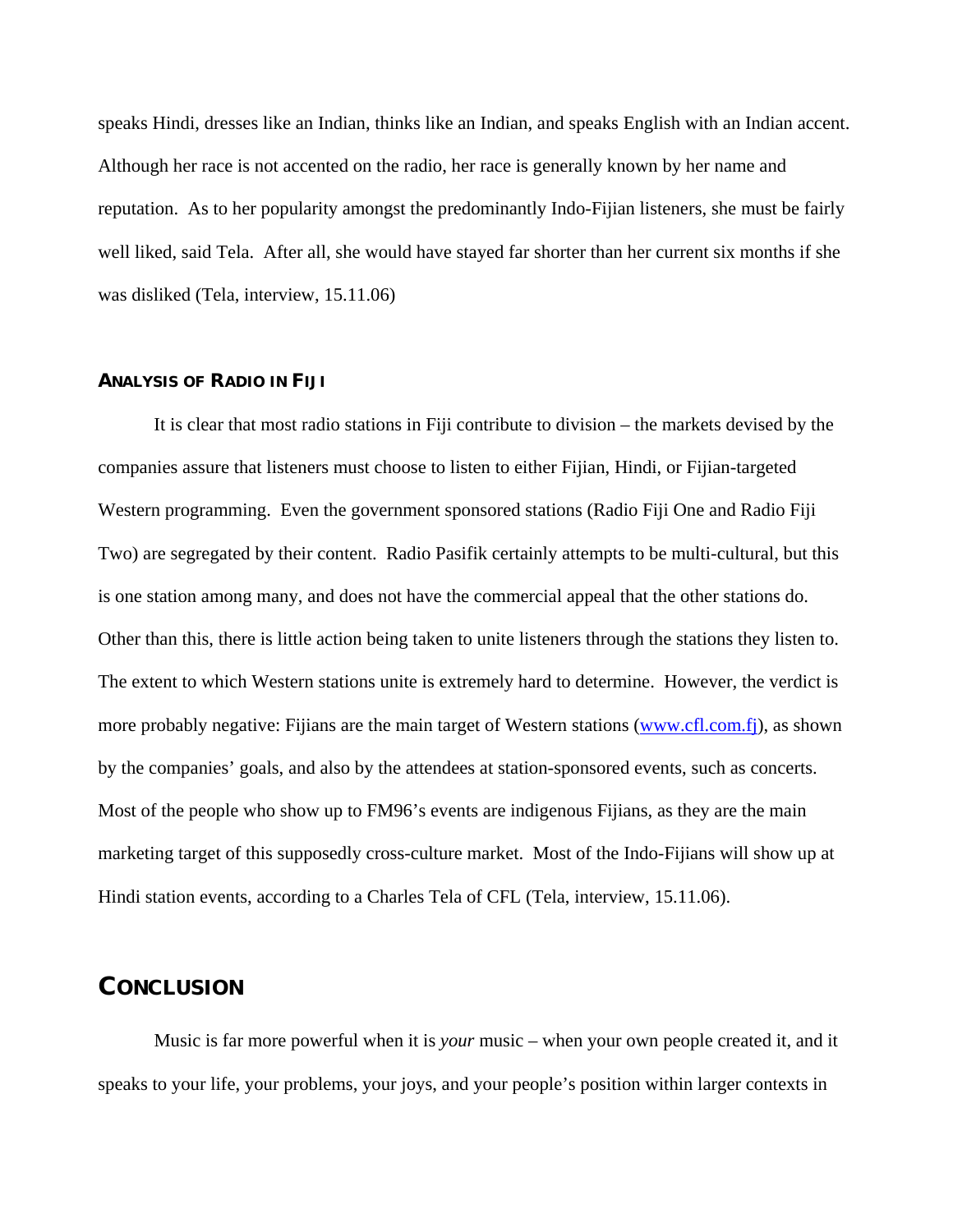the world. It creates communal understandings and pride. Therefore, the lack of local music in Fiji, speaking to all Fijians, is disturbing. Perhaps fear is the problem, or lack of approachable recording facilities. Perhaps there are too many stuck up musicians who won't collaborate or teach (all issues brought up by Vimlesh, interview, 22.11.2006). Perhaps people are expressing the divisions between races that have been placed upon them since they first came together on the Fiji Islands in the late 1800's. The divisions in radio stations are also worrying – how can people begin to understand one another when their cultures remain separate?

However, there are beacons of hope, which this paper strives to bring into the light. Fusion music speaks directly to all Fijians. It is a direct product of Fijians, and any definition has its benefits: Kado's fusion has strength in its gift to audiences, while Vimlesh's also promotes interaction between musicians. Radio stations have slowly begun to recognize cross-cultural leanings. The Oceania Centre for Arts and Culture regularly produces music that speaks to Fiji in a particularly potent and highly contemporary way. Other artists, such as Black Rose and vude artists like Laisa Vulakoro, also speak to Fiji about everything – ranging from deep racial divides to light Christmas carols. The Suva Multi-Ethnic Cultural Center provides a place where artists of different races can interact. In so many ways, music is gently working towards reconciliation in Fiji – one can only hope (or pray) that this will continue.

## **APPENDICES**

#### APPENDIX 1

Common duple meter beats (Lee 114)

*seasea vakamalolo*

*Derua Derua Derua Derua*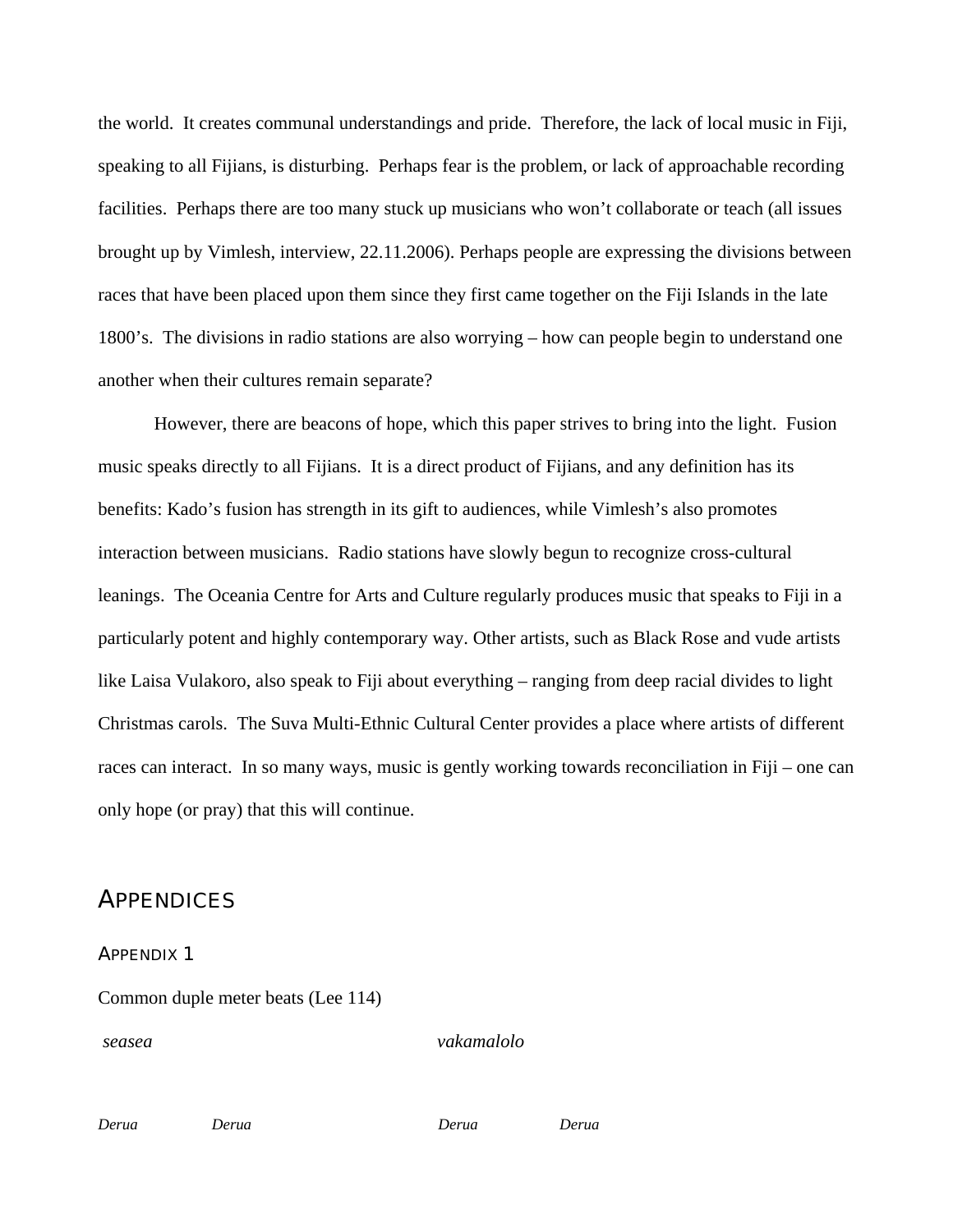Another common pattern (MacLaughlan 9)

*Derua Derua* 

APPENDIX 2

Hindustani *jhaptal tala* (Malm 121): Karnatak *jhampa tala* (Malm 121):

APPENDIX 3

*Source: http://www.cfl.com.fj/radio.html*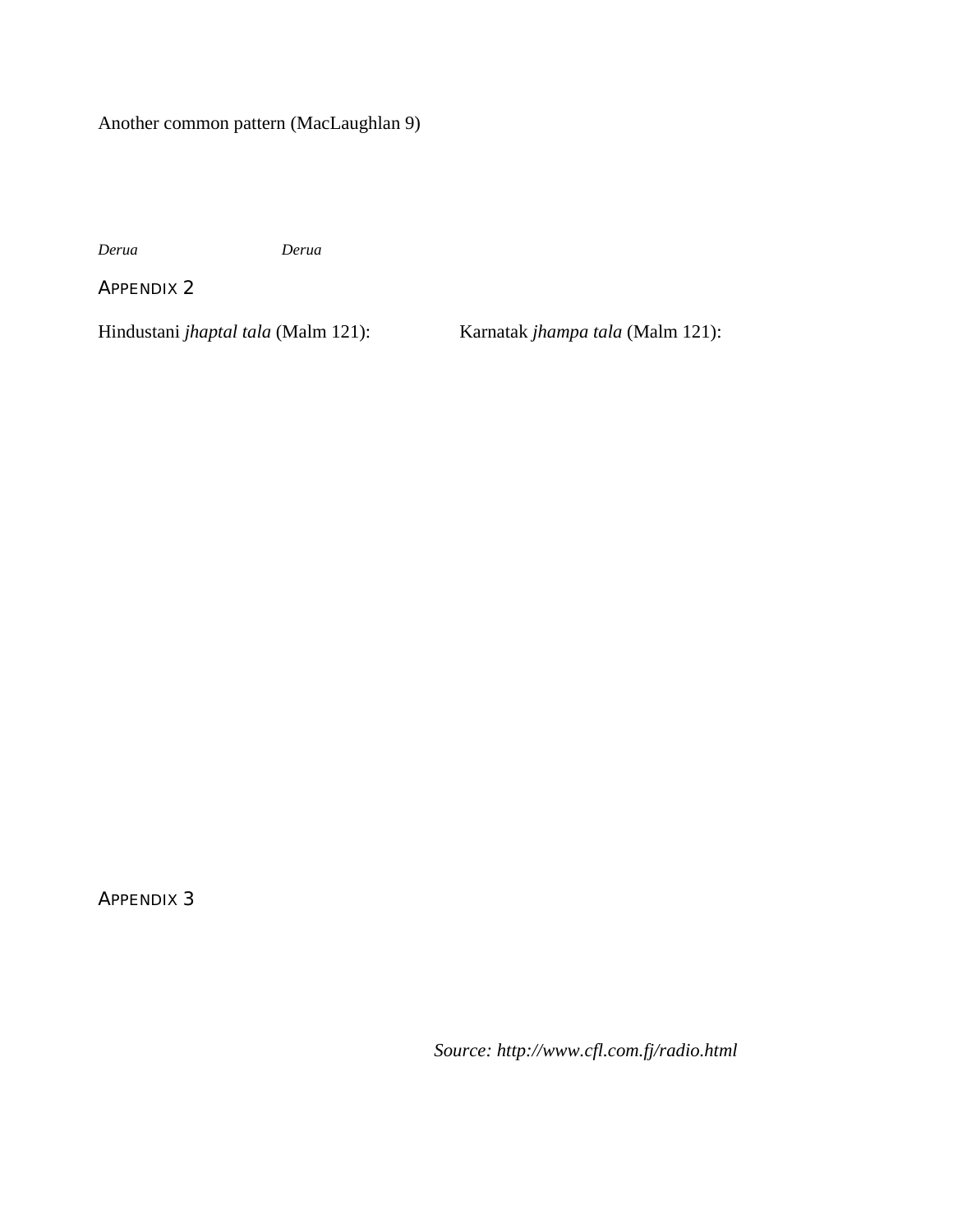## **BIBLIOGRAPHY**

## **INTERVIEWS**

1. Edward Bernerd. 10.11.06. Human Capital Coordinator, Fiji Broadcasting Corporation Ltd. FBC Building, Gladstone Rd, Suva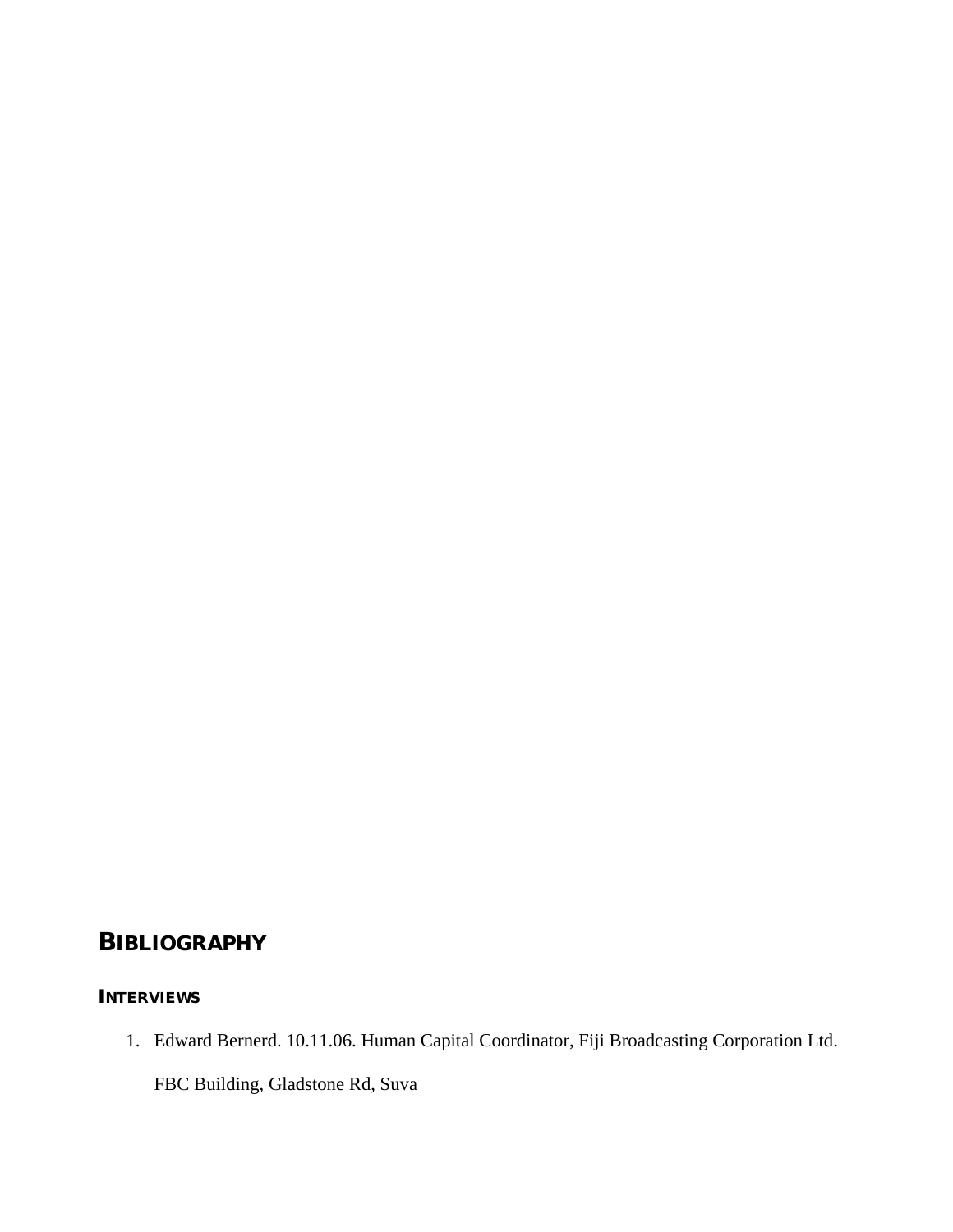- 2. Freddy Kado. 14.11.06, 1.12.06. Musician, Black Rose and Divine. Telephone interview
- 3. Charles Tela. 15.11.06. Program Director for FM96 & Legend FM, Fiji Communications Ltd. CFL Building, Waimanu Rd, Suva
- 4. CFL employee. 15.11.06. DJ, Radio Sargam. CFL Building, Waimanu Rd, Suva
- 5. CFL employee. 15.11.06. Program Director, Viti FM. CFL Building, Waimanu Rd, Suva
- 6. Student Volunteer. 20.11.06. Radio Pasifik DJ. Radio Pasifik studio, USP
- 7. Vimlesh. 22.11.06. Musician and Accounting Lecturer. University of the South Pacific, Laucala Bay campus, Suva
- 8. Saras Goundar. 23.1.06. Director, Suva Multi-Ethnic Cultural Center. Suva Multi-Ethnic Cultural Center, Waimanu Rd, Suva
- 9. Savaira Tuberi. 28.11.06. Fijian teacher and meke composer. Republic of Cappucino, Suva
- 10. Sailasa Tora. 29.11.06. Musician, Oceania Center for Arts and Culture. Oceania Center, University of the South Pacific, Laucala Bay campus, Suva
- 11. Calvin Rore. 10.11.06, 29.11.06. Musician, Oceania Center for Arts and Culture. Oceania Center, University of the South Pacific, Laucala Bay campus, Suva

#### **LECTURES/CLASSES**

- 1. Sen, Sadhana. Junior Fellow, Governance Program, Pacific Institute of Advanced Studies in Development and Governance, University of the South Pacific. 3.10.06
- 2. Teaero, Teweiariki. Senior Lecturer in Education, Faculty of Arts and Law, University of the South Pacific. 26.9.06
- 3. Dass, P. Vocal/Harmonium instructor, Suva Multi-Ethnic Cultural Center. 27.11.06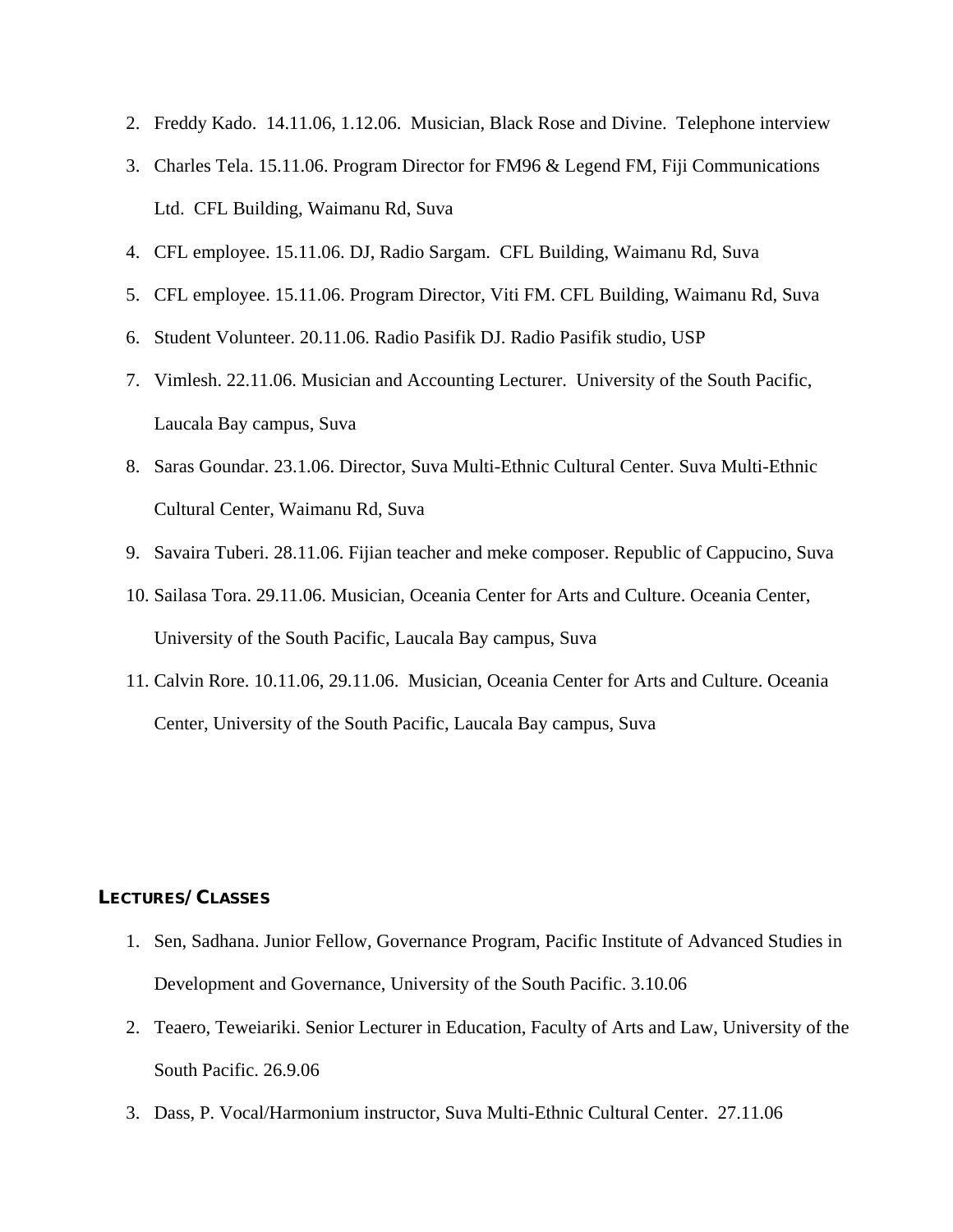#### **WORKS CITED**

- 1. Brenneis, Donald. "Fiji." The Garland Encyclopedia of World Music, Volume 5: South Asia: The Indian Subcontinent. Ed.Alison Arnold. New York and London: Garland Publishing, Inc., 2000
- 2. Goldsworthy, David. "Popular Music: Fiji," "Fijian Music." The Garland Encyclopedia of World Music, Volume 9: Australia and the Pacific Islands. Ed. Adrienne L. Kaeppler and J.W. Love. New York and London: Garland Publishing, Inc., 1998
- 3. Kassebaum, Gayathri Rajapur. "Karnatak Raga." The Garland Encyclopedia of World Music, Volume 5: South Asia: The Indian Subcontinent. Ed.Alison Arnold. New York and London: Garland Publishing, Inc., 2000
- 4. Lal, Brij V. Broken Waves: A History of the Fiji Islands in the Twentieth Century. Honolulu: University of Hawaii Press, 1992
- 5. Lee, Dorothy Sara. "Music and Dance in Naloto." The Garland Encyclopedia of World Music, Volume 9: Australia and the Pacific Islands. Ed. Adrienne L. Kaeppler and J.W. Love. New York and London: Garland Publishing, Inc., 1998
- 6. Lee, Dorothy Sara. Music Performance and the Negotiation of Identity in Eastern Viti Levu, Fiji. Ann Arbor, Michigan: University Microfilms, 1983
- 7. MacLaughlan, Joan. Music in Fiji : part one : a socio-cultural context ; part two : a report on organisation and structure in Fijian meke chant. Canada, 1990
- 8. Malm, William P. Music Cultures of the Pacific, Near East, and Asia. : Upper Saddle River, New Jersey: Prentice Hall, Inc, 1996
- 9. Media Council of Fiji. The Media Council General Media Code of Ethics & Practice. Suva: Media Council (Fiji) Ltd., 1996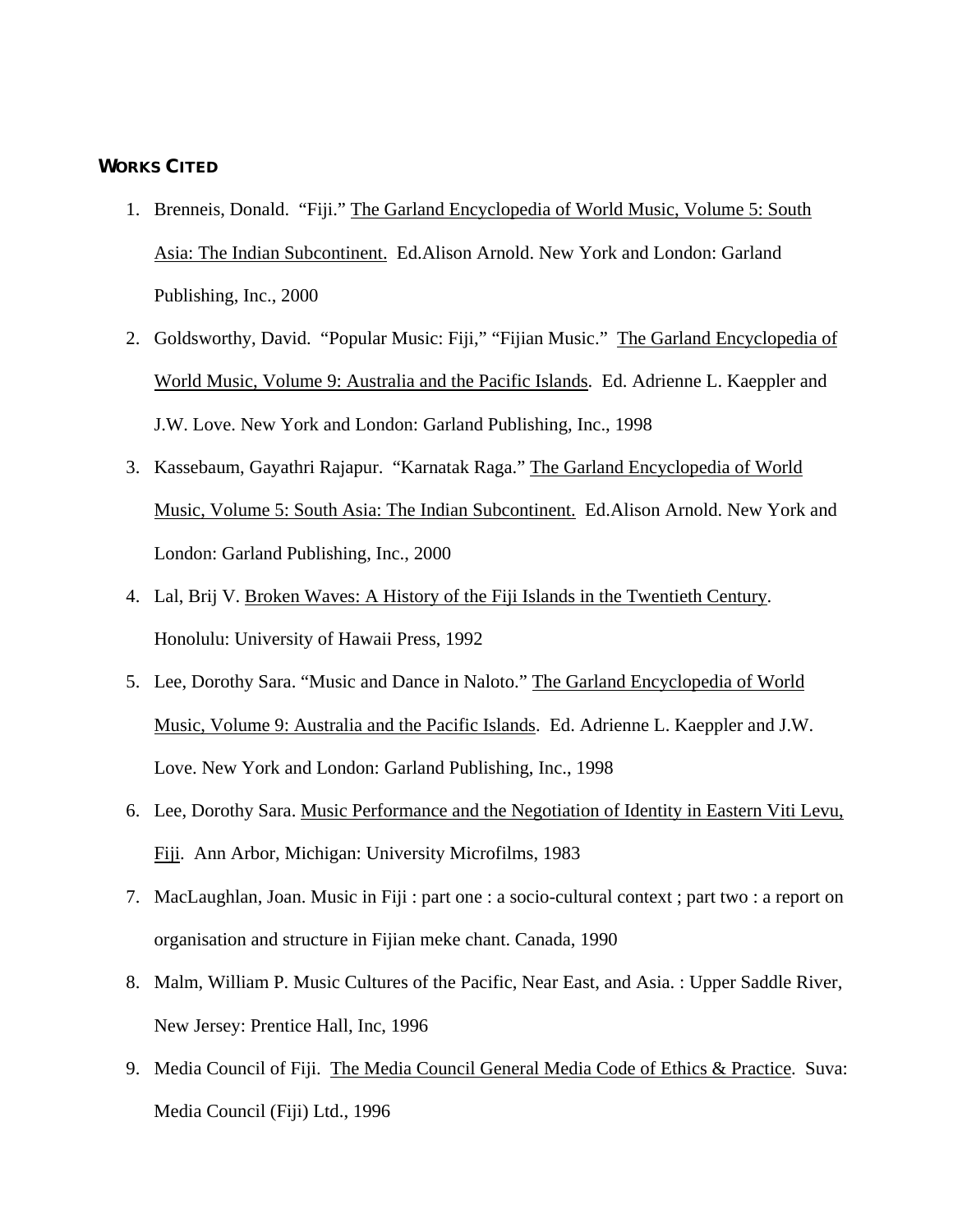- 10. Miner, Allyn. "Musical Instruments: Northern Area." The Garland Encyclopedia of World Music, Volume 5: South Asia: The Indian Subcontinent. Ed.Alison Arnold. New York and London: Garland Publishing, Inc., 2000
- 11. Naidu, Angelina, and Yee, Andree Matson. Let's all celebrate. ECREA and CCF
- 12. Ratawa, Wendy M. "A Local View." The Garland Encyclopedia of World Music, Volume 9: Australia and the Pacific Islands. Ed. Adrienne L. Kaeppler and J.W. Love. New York and London: Garland Publishing, Inc., 1998
- 13. Reck, David B. "Musical Instruments: Southern Area." The Garland Encyclopedia of World Music, Volume 5: South Asia: The Indian Subcontinent. Ed.Alison Arnold. New York and London: Garland Publishing, Inc., 2000
- 14. Ruckert, George, and Widdess, Richard. "Hindustani Raga." The Garland Encyclopedia of World Music, Volume 5: South Asia: The Indian Subcontinent. Ed.Alison Arnold. New York and London: Garland Publishing, Inc., 2000

#### **INTERNET RESOURCES**

- 1. "Company Background", "About Radio Fiji One", "About Radio Fiji Two", "About Radio Fiji Gold", "About 2Day FM", "About Bula FM", "About Radio Mirchi." Fiji Broadcasting Corporation Limited. 9.11.06 <http://www.radiofiji.com.fj).
- 2. "CFL Fiji", "Radio Station Overview." Communications Fiji Limited. 10.11.06. <http://www/cfl.com.fj>
- 3. "Fiji." CIA World Factbook. 11.12.06. <https://www.cia.gov/cia/publications/factbook/geos/fj.html>
- 4. "Laisa Vulakoro". Calabash Music. 11.12.06. <http://calabashmusic.com/world/publisher/artistview/action/viewbio?item\_id=21898>